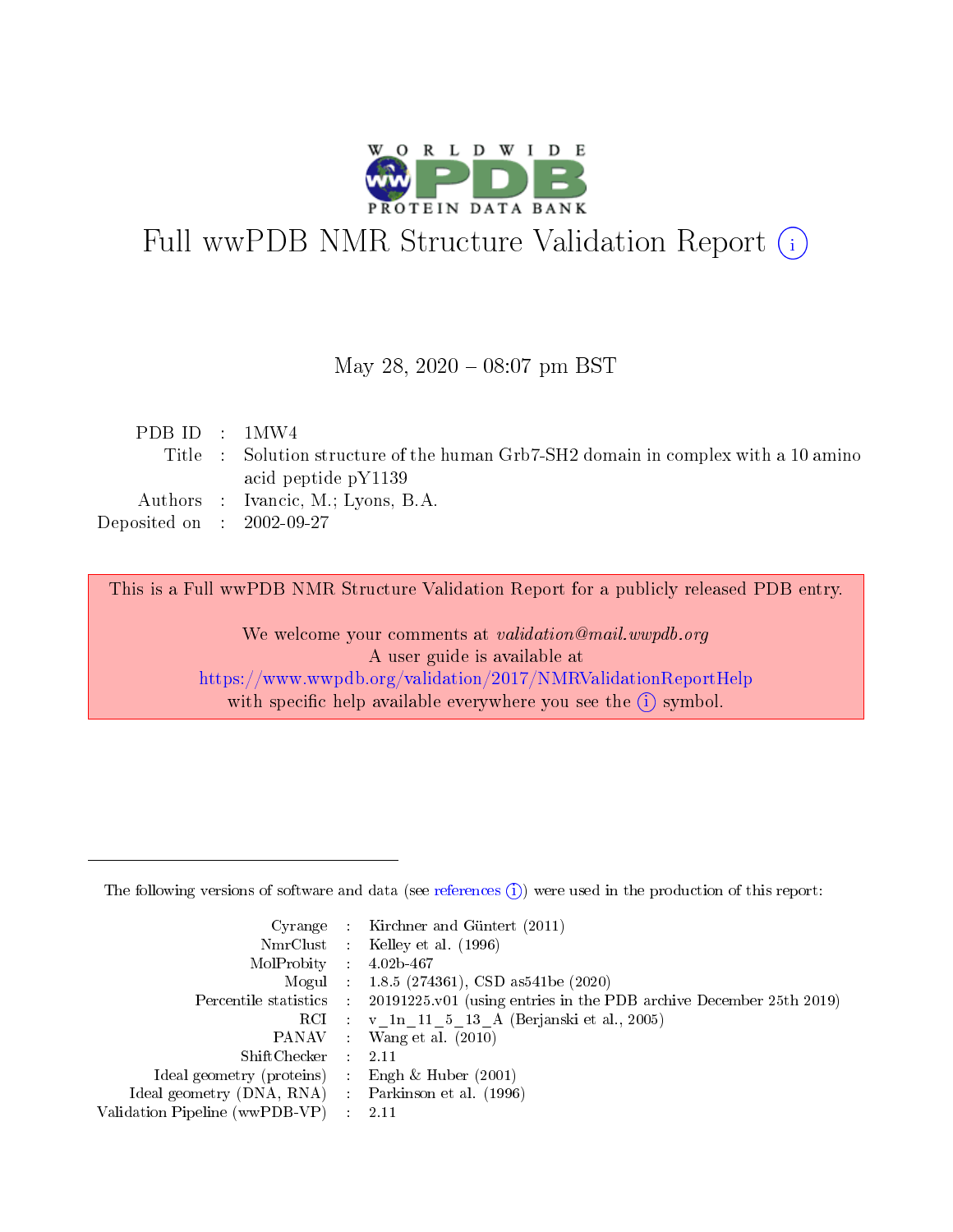# 1 [O](https://www.wwpdb.org/validation/2017/NMRValidationReportHelp#overall_quality)verall quality at a glance (i)

The following experimental techniques were used to determine the structure: SOLUTION NMR

The overall completeness of chemical shifts assignment was not calculated.

Percentile scores (ranging between 0-100) for global validation metrics of the entry are shown in the following graphic. The table shows the number of entries on which the scores are based.



Sidechain outliers 154315 11428

The table below summarises the geometric issues observed across the polymeric chains and their fit to the experimental data. The red, orange, yellow and green segments indicate the fraction of residues that contain outliers for  $>=3, 2, 1$  and 0 types of geometric quality criteria. A cyan segment indicates the fraction of residues that are not part of the well-defined cores, and a grey segment represents the fraction of residues that are not modelled. The numeric value for each fraction is indicated below the corresponding segment, with a dot representing fractions  $\epsilon = 5\%$ 

| Mol | ${\rm Chain \mid Length}$ |     | Quality of chain |            |  |
|-----|---------------------------|-----|------------------|------------|--|
|     | 190                       | 15% | 60%              | 10%<br>15% |  |
|     | 10                        | 30% | 30%              | 40%        |  |

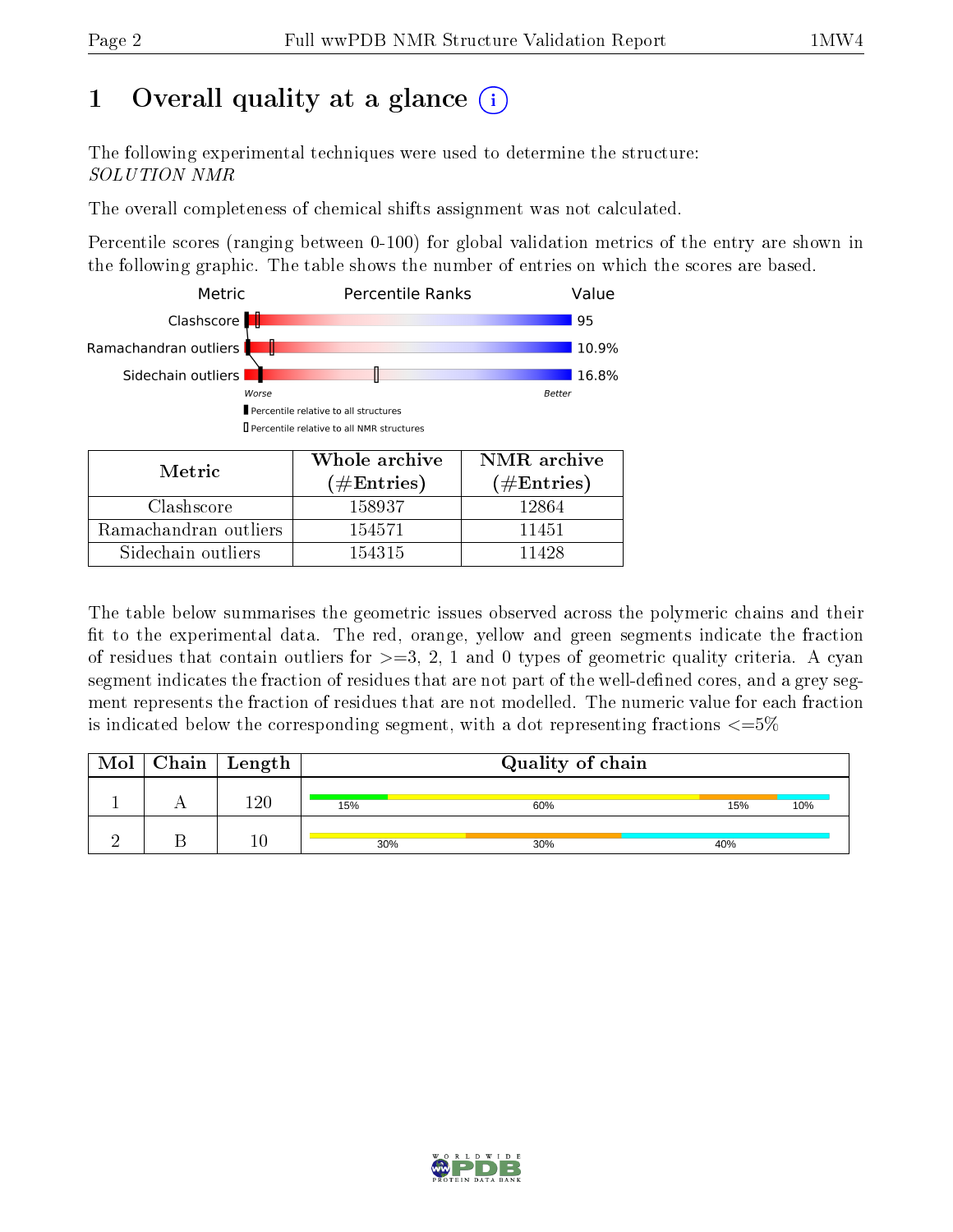# 2 Ensemble composition and analysis  $(i)$

This entry contains 10 models. Model 9 is the overall representative, medoid model (most similar to other models). The authors have identified model 5 as representative, based on the following criterion: closest to the average.

The following residues are included in the computation of the global validation metrics.

| Well-defined (core) protein residues                                            |          |  |  |  |  |  |  |  |  |  |  |  |  |  |
|---------------------------------------------------------------------------------|----------|--|--|--|--|--|--|--|--|--|--|--|--|--|
| Backbone RMSD (A)   Medoid model  <br>Well-defined core   Residue range (total) |          |  |  |  |  |  |  |  |  |  |  |  |  |  |
| A:13-A:120, B:1138-B:1138,                                                      | $0.58\,$ |  |  |  |  |  |  |  |  |  |  |  |  |  |
| B:1140-B:1144 (114)                                                             |          |  |  |  |  |  |  |  |  |  |  |  |  |  |

Ill-defined regions of proteins are excluded from the global statistics.

Ligands and non-protein polymers are included in the analysis.

The models can be grouped into 2 clusters. No single-model clusters were found.

| Cluster number | Models |
|----------------|--------|
|                |        |
|                |        |

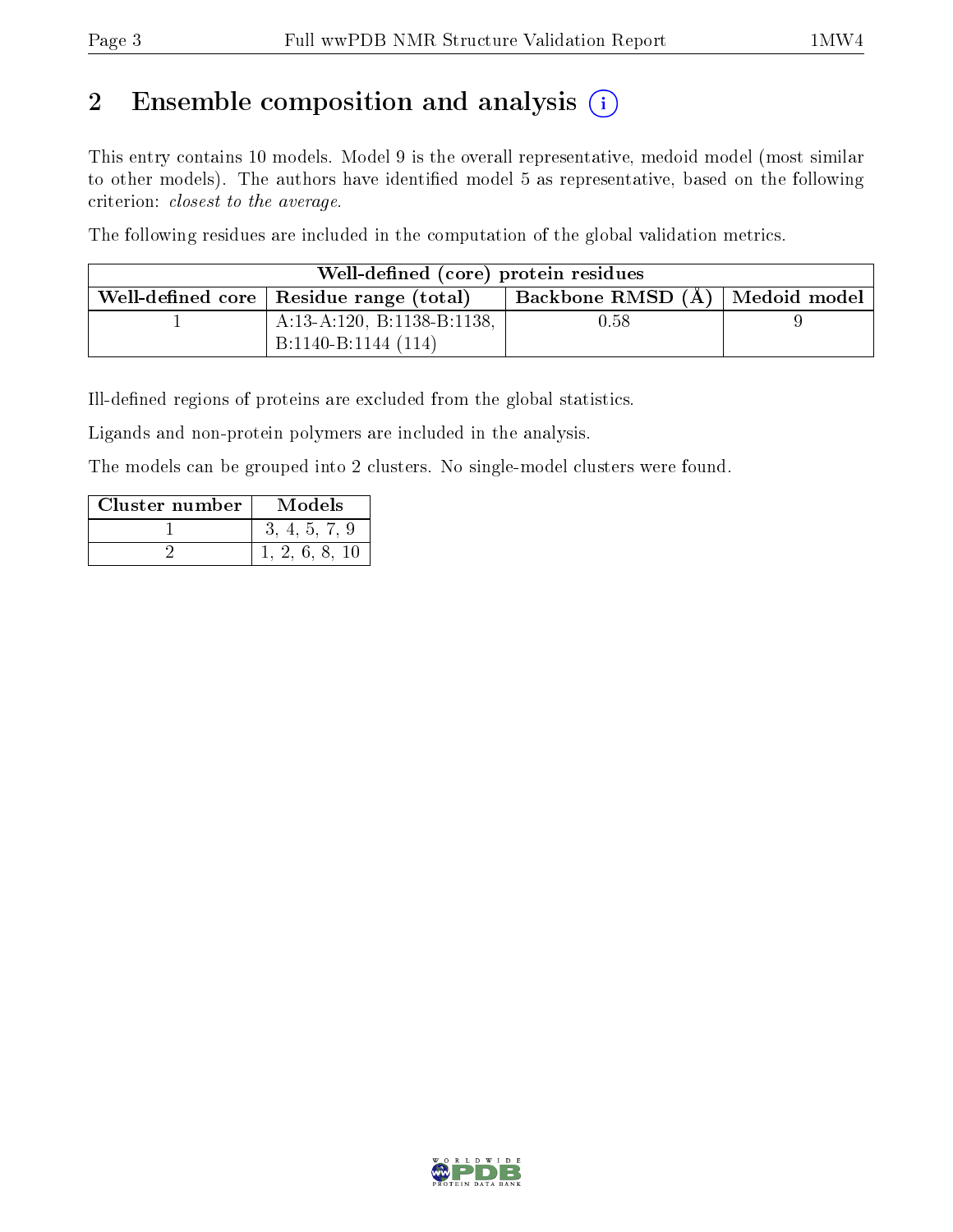# 3 Entry composition (i)

There are 2 unique types of molecules in this entry. The entry contains 2066 atoms, of which 1018 are hydrogens and 0 are deuteriums.

Molecule 1 is a protein called Growth factor receptor-bound protein 7.

| Mol | $Chain   Residues$ |                |      | Atoms |      |  | $\Gamma$ race |
|-----|--------------------|----------------|------|-------|------|--|---------------|
|     |                    | $_{\rm Total}$ |      |       |      |  |               |
|     | 120                | 1913           | 605- | 952   | 180. |  |               |

There are 2 discrepancies between the modelled and reference sequences:

| ${\bf Chain}$ | Residue   Modelled   Actual | Comment                               | Reference |
|---------------|-----------------------------|---------------------------------------|-----------|
|               | GLY                         | CLONING ARTIFACT   UNP Q14451         |           |
|               | SER                         | $\,$ CLONING ARTIFACT $\,$ UNP Q14451 |           |

Molecule 2 is a protein called Receptor protein-tyrosine kinase erbB-2.

| $Mol \mid$ | Chain   Residues |             |     | Atoms |  | race. |
|------------|------------------|-------------|-----|-------|--|-------|
|            |                  | $\rm Total$ |     | $C-H$ |  |       |
|            |                  | 153         | 52. | 66.   |  |       |

There is a discrepancy between the modelled and reference sequences:

| $\operatorname{\mathsf{Chain}}$ | Residue | Modelled | Actual | ∷omment          | Reference             |
|---------------------------------|---------|----------|--------|------------------|-----------------------|
|                                 | 139     | ר TR     |        | MODIFIED RESIDUE | <b>IINP</b><br>P04626 |

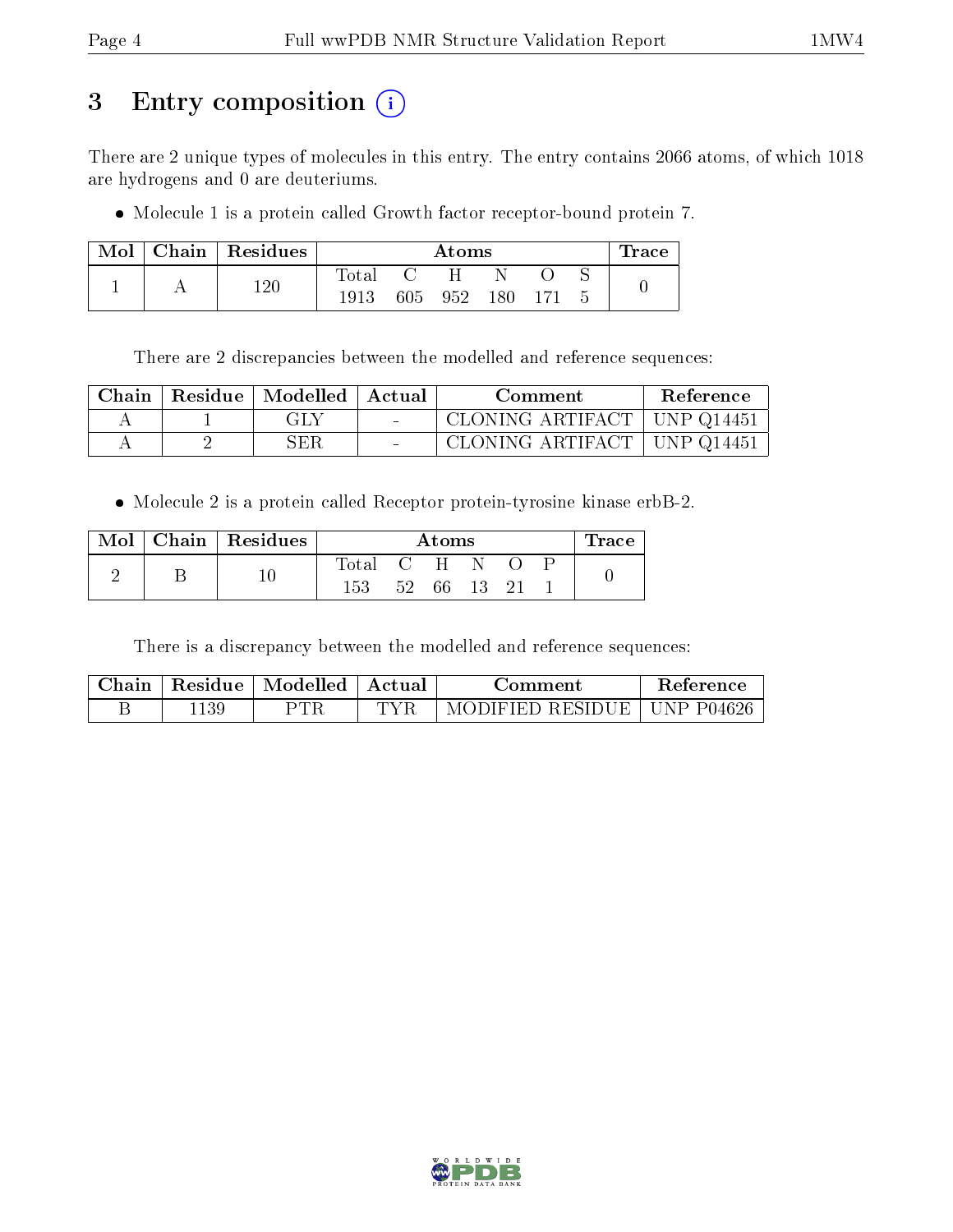# 4 Residue-property plots  $\binom{1}{1}$

## <span id="page-4-0"></span>4.1 Average score per residue in the NMR ensemble

These plots are provided for all protein, RNA and DNA chains in the entry. The first graphic is the same as shown in the summary in section 1 of this report. The second graphic shows the sequence where residues are colour-coded according to the number of geometric quality criteria for which they contain at least one outlier: green  $= 0$ , yellow  $= 1$ , orange  $= 2$  and red  $= 3$  or more. Stretches of 2 or more consecutive residues without any outliers are shown as green connectors. Residues which are classified as ill-defined in the NMR ensemble, are shown in cyan with an underline colour-coded according to the previous scheme. Residues which were present in the experimental sample, but not modelled in the final structure are shown in grey.

• Molecule 1: Growth factor receptor-bound protein 7



## 4.2 Scores per residue for each member of the ensemble

Colouring as in section [4.1](#page-4-0) above.

### 4.2.1 Score per residue for model 1

• Molecule 1: Growth factor receptor-bound protein 7



• Molecule 2: Receptor protein-tyrosine kinase erbB-2

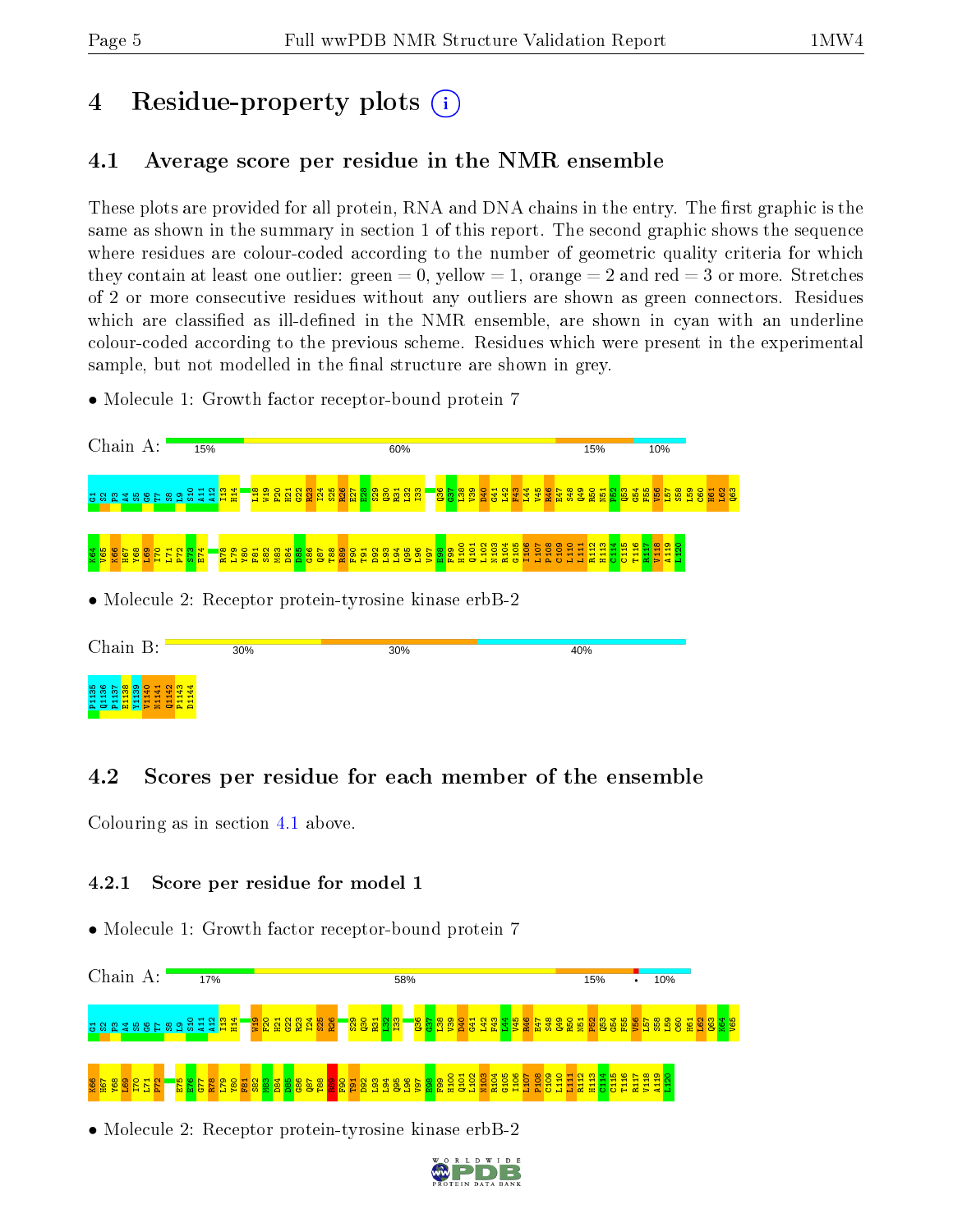40%

10%

Chain B:



#### 4.2.2 Score per residue for model 2

• Molecule 1: Growth factor receptor-bound protein 7

50%

Chain A: 18%  $\frac{1}{10\%}$ 49% 22% s 22 3 3 3 4 5 6 6 7 8 9 5 5 7 9 T16  $\Xi$  $\frac{8}{11}$  $\frac{9}{2}$  $\frac{1}{2}$  $\Xi$  .  $\frac{22}{2}$  $\frac{23}{2}$ I24 S25 R26  $\frac{8}{2}$  $\frac{51}{2}$  $\frac{32}{2}$ I33  $\frac{34}{2}$  $\frac{35}{2}$  $\frac{36}{2}$  $\frac{57}{2}$  $\frac{8}{1}$  $\frac{3}{2}$  $\frac{1}{2}$  $\frac{41}{41}$ L42  $\frac{1}{2}$  $\frac{44}{4}$  $\frac{25}{2}$  $\frac{46}{1}$ E47 S48 Q49  $\frac{5}{2}$ N51  $\frac{2}{2}$  $\overline{53}$  $\frac{54}{55}$  $\overline{51}$  $\frac{58}{2}$  $\frac{159}{2}$  $\frac{60}{20}$ H61  $\frac{1}{2}$  $\frac{8}{2}$ K64

#### V65 K66 H67 Y68 L69 I70 L71 P72 S73 E74 E75 E76 G77 R78 L79 Y80 F81 S82 M83 D84 8 28 28 39 39 38<br>B8 28 39 39 39 3 F99 H100 Q101 L102 N103 R104 G105 I106 L107 P108 C109  $\frac{110}{11}$  $\frac{11}{11}$ R112 H113  $\frac{14}{114}$  $\frac{15}{2}$ T116 R117 V118 A119 L120

• Molecule 2: Receptor protein-tyrosine kinase erbB-2

| Chain B:                                   | 20% | 20% | 20% | 40% |
|--------------------------------------------|-----|-----|-----|-----|
| <b>22</b> 28<br>la a<br><b>A</b> O'A<br>2o |     |     |     |     |

### 4.2.3 Score per residue for model 3

• Molecule 1: Growth factor receptor-bound protein 7



### 4.2.4 Score per residue for model 4

P135<br>P1137 P113<br>P113<br>P1141 P1141<br>P113

Q1142 P1143 D1144

• Molecule 1: Growth factor receptor-bound protein 7

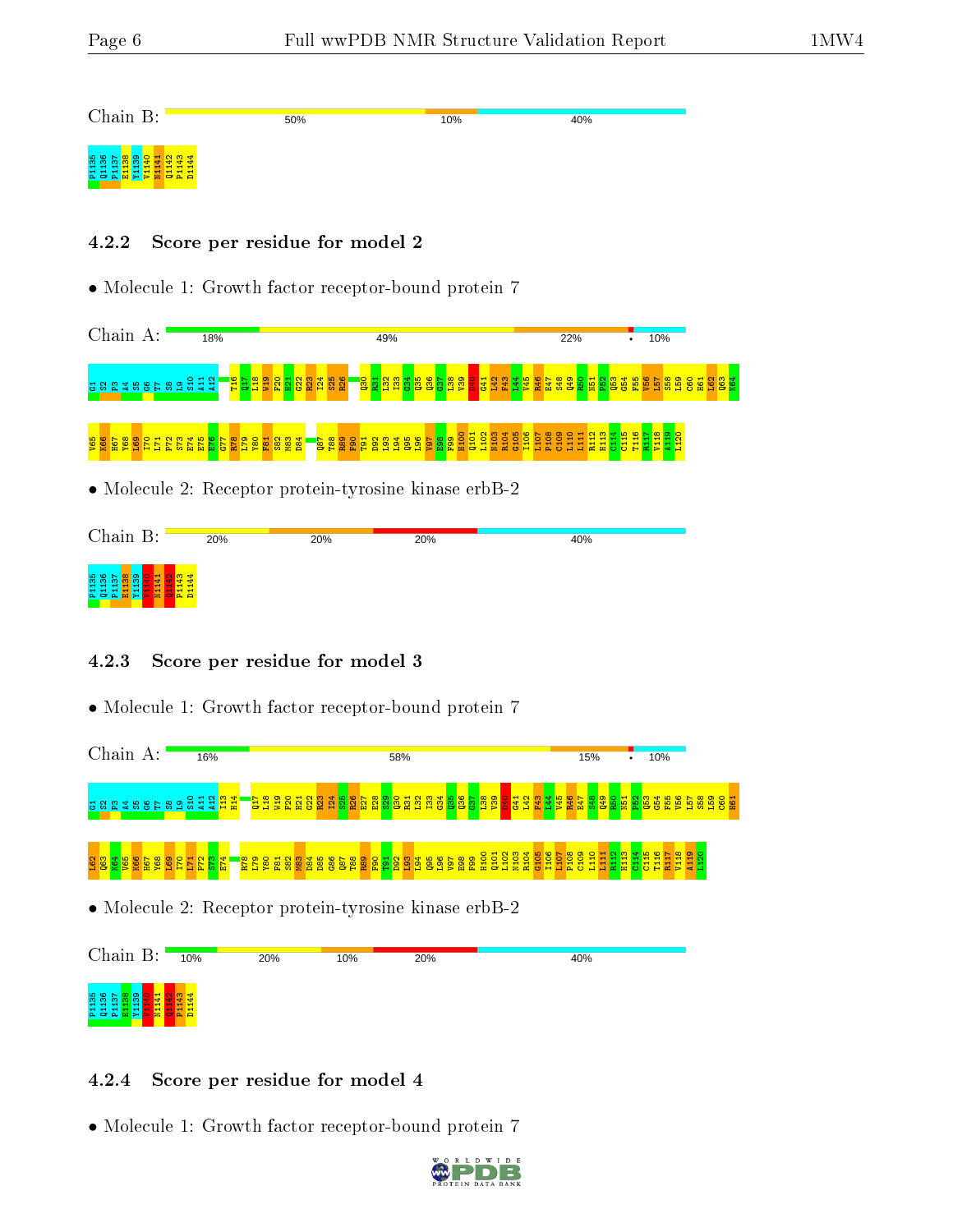|                                                       | Chain A:<br>26%                                                                                                                                                           |  |  |  |  |                                |  |  |  |     |  |  |  |                   |                  |  | 47% |  |  |     |  |  |  | 16% |                                                                                                                              |  | 10% |  |  |  |
|-------------------------------------------------------|---------------------------------------------------------------------------------------------------------------------------------------------------------------------------|--|--|--|--|--------------------------------|--|--|--|-----|--|--|--|-------------------|------------------|--|-----|--|--|-----|--|--|--|-----|------------------------------------------------------------------------------------------------------------------------------|--|-----|--|--|--|
| 288388689822                                          |                                                                                                                                                                           |  |  |  |  | <mark>-ខ្ទួនដួនដូនដូន</mark> ន |  |  |  |     |  |  |  | <mark>ង្គន</mark> |                  |  |     |  |  |     |  |  |  |     | <mark>ិន្ទី និ</mark> ន្ទី និន្ទី និទ្ធី និន្ទី និទ្ធី និទ្ធី និទ្ធី និទ្ធី និទ្ធី និទ្ធី និទ្ធី និទ្ធី និទ្ធី និទ្ធី និទ្ធី |  |     |  |  |  |
| 12 2 2 1 2 <u>3</u><br>1 3 2 1 1 1 1                  | ាន ខេត្តខ្ព <mark>ុង ខ្លួ</mark> ង ខេត្ត <mark>ុ ខេត្ត មិន ខ្លួន ខ្លួន ខ្លួន ខ្លួន</mark><br>ក្នុង ខេត្ត <mark>ខ្លួន ខ្លួន ខេត្ត មិន ខ្លួន ខ្លួន ខ្លួន ខ្លួន</mark> ខ្លួន |  |  |  |  |                                |  |  |  |     |  |  |  |                   | $\frac{11}{R12}$ |  |     |  |  |     |  |  |  |     |                                                                                                                              |  |     |  |  |  |
| • Molecule 2: Receptor protein-tyrosine kinase erbB-2 |                                                                                                                                                                           |  |  |  |  |                                |  |  |  |     |  |  |  |                   |                  |  |     |  |  |     |  |  |  |     |                                                                                                                              |  |     |  |  |  |
| Chain B:<br>30%                                       |                                                                                                                                                                           |  |  |  |  |                                |  |  |  | 10% |  |  |  | 20%               |                  |  |     |  |  | 40% |  |  |  |     |                                                                                                                              |  |     |  |  |  |
|                                                       |                                                                                                                                                                           |  |  |  |  |                                |  |  |  |     |  |  |  |                   |                  |  |     |  |  |     |  |  |  |     |                                                                                                                              |  |     |  |  |  |

#### 4.2.5 Score per residue for model 5

• Molecule 1: Growth factor receptor-bound protein 7

|                                                                                                    |  | Chain A:<br>26% |  |  |                                   |  |  |  |  |  |                 |     |  |  |                              |  |                                                                            |     |  | 49%                                                   |             |      |              |                  |                                         |  |               |  | 15% |            |  | 10% |  |  |  |                                                                                                          |
|----------------------------------------------------------------------------------------------------|--|-----------------|--|--|-----------------------------------|--|--|--|--|--|-----------------|-----|--|--|------------------------------|--|----------------------------------------------------------------------------|-----|--|-------------------------------------------------------|-------------|------|--------------|------------------|-----------------------------------------|--|---------------|--|-----|------------|--|-----|--|--|--|----------------------------------------------------------------------------------------------------------|
| <u>ិដ្ឋិ និងមានទី និង ក្នុង ក្នុង</u>                                                              |  |                 |  |  |                                   |  |  |  |  |  | <mark>an</mark> |     |  |  | <mark>ន្លួន្លងន្ទន</mark> ្ន |  |                                                                            |     |  | <mark>ន្ទ្រីដីដូន្ទីន្ទីន្ទីន្ទីន្ទី អ្នក អ្នក</mark> |             |      |              |                  |                                         |  | <b>323325</b> |  |     | <b>355</b> |  |     |  |  |  | $\frac{23}{8}$ $\frac{23}{8}$ $\frac{25}{8}$ $\frac{25}{8}$ $\frac{25}{8}$ $\frac{25}{8}$ $\frac{25}{8}$ |
| $\frac{12}{3}$ $\frac{2}{3}$ $\frac{1}{3}$ $\frac{1}{2}$ $\frac{1}{2}$ $\frac{1}{2}$ $\frac{1}{2}$ |  |                 |  |  | <mark>្រីនី នី នី នី នី នី</mark> |  |  |  |  |  |                 |     |  |  |                              |  | <mark>ាន់ ខ្លួន ខ្លួន ខ្លួន</mark><br>ក្នុ <mark>ង ខ្លួន ខ្លួន</mark> ខ្លួ |     |  | EOIN                                                  | <b>R104</b> | 3105 | T106<br>L107 | P <sub>108</sub> | <mark>: 응음법암음법음담]</mark><br>- 응음법암음법음음법 |  |               |  |     |            |  |     |  |  |  |                                                                                                          |
| • Molecule 2: Receptor protein-tyrosine kinase erbB-2                                              |  |                 |  |  |                                   |  |  |  |  |  |                 |     |  |  |                              |  |                                                                            |     |  |                                                       |             |      |              |                  |                                         |  |               |  |     |            |  |     |  |  |  |                                                                                                          |
| Chain B:                                                                                           |  |                 |  |  | 10%                               |  |  |  |  |  |                 | 20% |  |  |                              |  |                                                                            | 20% |  |                                                       |             |      | 10%          |                  |                                         |  |               |  | 40% |            |  |     |  |  |  |                                                                                                          |

 $\frac{1142}{2}$ P1143 D1144

P1136<br>P1136<br>P1138<br>P1136<br>P1136<br>P1136<br>P1136<br>P1136

## 4.2.6 Score per residue for model 6

• Molecule 1: Growth factor receptor-bound protein 7



• Molecule 2: Receptor protein-tyrosine kinase erbB-2

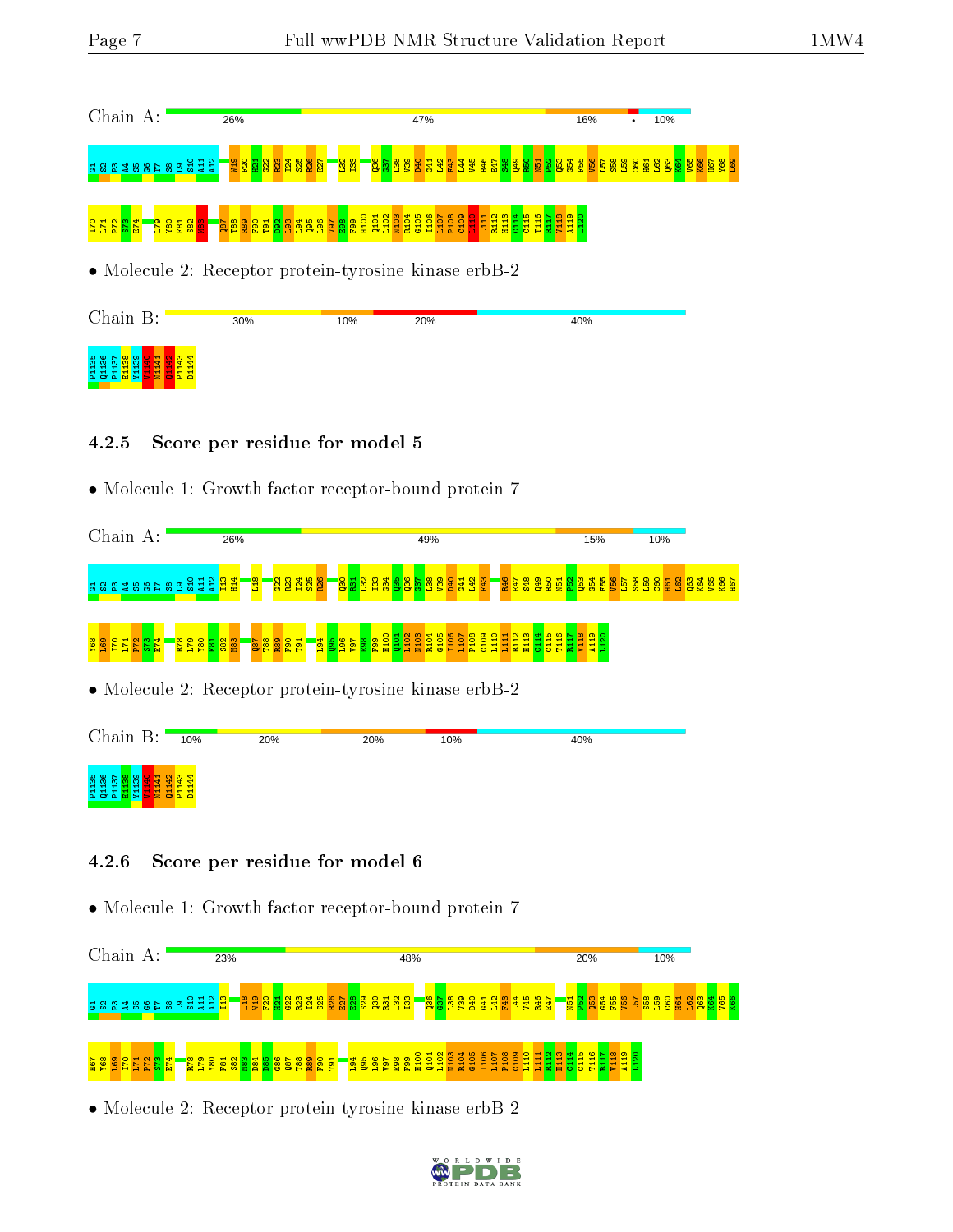<mark>지 금 지 더</mark> 각

 $\frac{8}{2}$ 

| Chain B:                                                              | 10%                         | 40% | 10% | 40% |
|-----------------------------------------------------------------------|-----------------------------|-----|-----|-----|
| <mark>ងងងង</mark> នឹង<br>$\sim$<br>. 분 공 분 분 및 <mark>를 볼 품 분 품</mark> | $\frac{1}{4}$ 3 3<br>÷<br>÷ |     |     |     |

#### 4.2.7 Score per residue for model 7

• Molecule 1: Growth factor receptor-bound protein 7

Chain A: 18% 53% 19% 10% ដង៥នីក្នុងទីក្នុង ក្នុង <u>មួង ដូង ដូន និង ដូន និង ដូន និង ដូន និ</u>  $\frac{35}{2}$  $\frac{36}{2}$  $\frac{57}{2}$  $\frac{38}{2}$  $\frac{8}{2}$  $\frac{1}{2}$  $\frac{41}{4}$  $\frac{1}{2}$ F43  $\overline{d}$  $\frac{1}{2}$  $\frac{1}{2}$ E47  $\frac{48}{2}$ Q49 R50  $\frac{1}{2}$ ន្ត្<mark>ន្ទ្រី ខ្ល</mark>  $\frac{1}{2}$ L57  $\frac{58}{2}$ L59

#### $\mathbf{H}$  $\frac{1}{2}$  $\frac{3}{2}$  $\frac{4}{10}$ V65 ka<br>**Kang** 88<br>Sepa E76 G77 P888882<br>8828882 នី នី ទី <mark>នី នី ទី ទី ទី នី</mark>  $\frac{6}{5}$ H100 Q101 L102 N103 R104 G105 I106 L107 P108  $\frac{80}{2}$ L110  $\frac{11}{11}$ R112 H113  $\frac{14}{114}$  $\frac{15}{2}$ T116  $\frac{17}{111}$ V118 A119  $\frac{120}{1}$

• Molecule 2: Receptor protein-tyrosine kinase erbB-2

| Chain B:                                                                              | 40% | 20% | 40% |
|---------------------------------------------------------------------------------------|-----|-----|-----|
| <b>라 참 밖</b><br>58.8<br>븗<br><mark>ုဇ္</mark> က ဇ္ကု<br>품 충품 <mark>품 중 출 품 품 품</mark> |     |     |     |

### 4.2.8 Score per residue for model 8

• Molecule 1: Growth factor receptor-bound protein 7



### 4.2.9 Score per residue for model 9 (medoid)

P1136<br>Q1137 21140<br>P1138 V1140 N1143<br>P1143

D1144

• Molecule 1: Growth factor receptor-bound protein 7

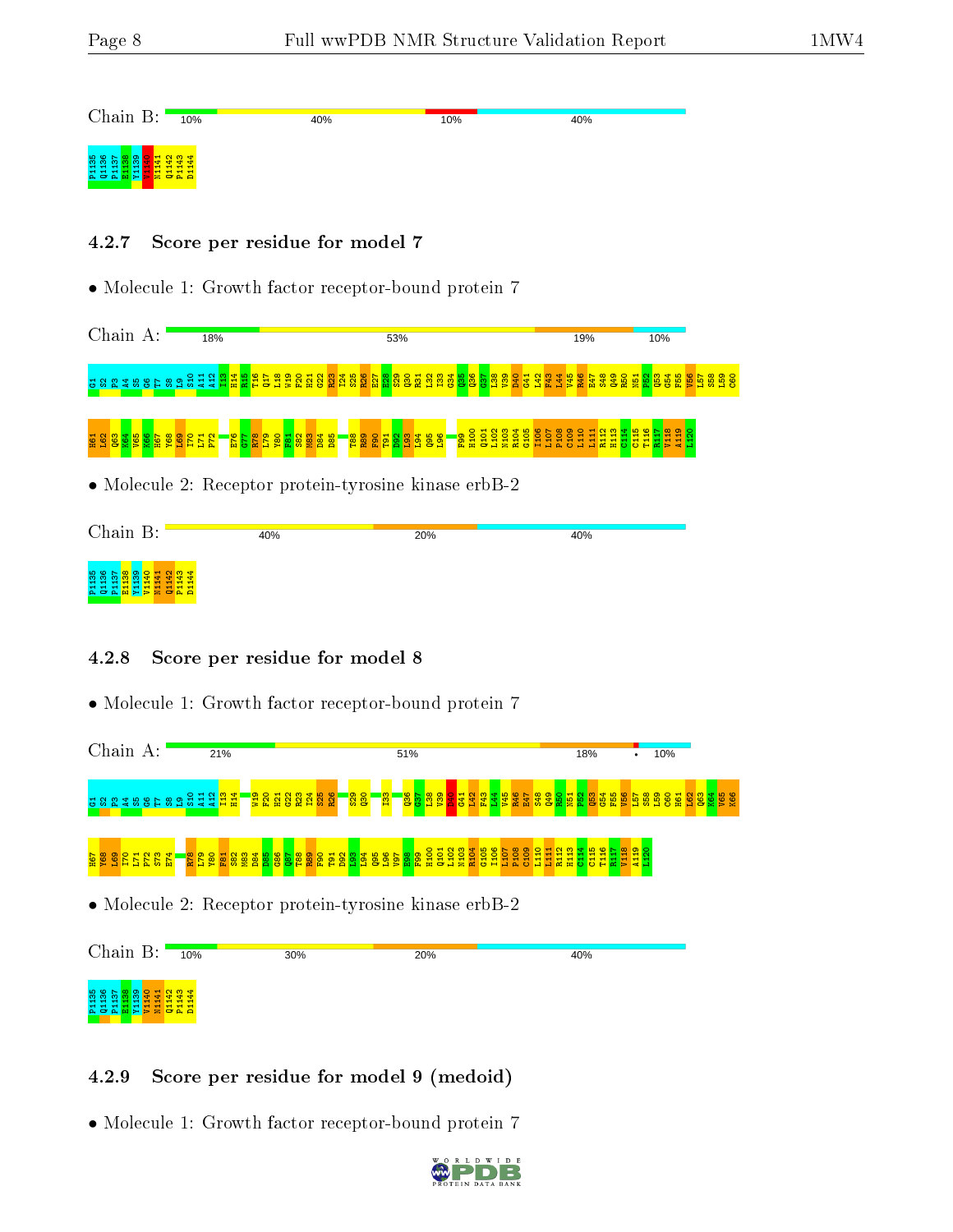P1136 <mark>88</mark><br>D1136 P114<br>P115 B1141 P114<br>P114 B114

| Chain A:                                                                                            | 23%                               |                                                                          | 48%                                                                                                         | 18% | 10%                                                                |
|-----------------------------------------------------------------------------------------------------|-----------------------------------|--------------------------------------------------------------------------|-------------------------------------------------------------------------------------------------------------|-----|--------------------------------------------------------------------|
| <b>888388688985981</b>                                                                              |                                   | <mark>▀ᡖ予</mark> ਫ਼ ਫ਼ ਫ਼ ਫ਼ ਫ਼ ਫ਼ ਫ਼ ਫ਼ ਫ਼<br><mark>"ဂ္ဂိ ဂ္ဂိ</mark> = | <b>i</b> n<br><mark>-ඍඎ පියි පියි පියි පියි පියි සි පියි</mark> පියි                                        |     | <mark>ន្</mark> តន្ត្រីន្ទី ចូន ន្ទី ន្ទី ន្ទី ន្ទី ន្ទី ន្ទី ន្ទី |
| $\frac{83}{3} \frac{2}{3} \frac{1}{2} \frac{1}{2} \frac{3}{2} \frac{8}{2} \frac{83}{2} \frac{8}{2}$ | <mark>្ត្រី ទី នី នី នី នី</mark> |                                                                          | ■ <mark>∞ខ្លួ</mark> ខ្លួនខ្លួន ខ្លួន ខ្លួន ដង ដង ដង ដឹង ដង<br>■■ ខ្លួន ខ្លួន ខ្លួន ខ្លួន ខ្លួន ដង ដង ដង ដូ |     |                                                                    |
|                                                                                                     |                                   |                                                                          | • Molecule 2: Receptor protein-tyrosine kinase erbB-2                                                       |     |                                                                    |
| Chain B:                                                                                            | 10%<br>20%                        |                                                                          | 30%                                                                                                         | 40% |                                                                    |
| 膏                                                                                                   |                                   |                                                                          |                                                                                                             |     |                                                                    |

#### 4.2.10 Score per residue for model 10

• Molecule 1: Growth factor receptor-bound protein 7

| Chain A:                                              |  |  |  | 16% |  |            |                         |       |  |  | 53% |     |  |  |  |  |  | 20% |     |  |  | 10% |  |  |  |
|-------------------------------------------------------|--|--|--|-----|--|------------|-------------------------|-------|--|--|-----|-----|--|--|--|--|--|-----|-----|--|--|-----|--|--|--|
| <u>ិដ្ឋិ និងមាន ដូច្នេះ ដូច្នេ</u>                    |  |  |  |     |  | <b>QTM</b> | $\overline{\mathbf{B}}$ | 32352 |  |  |     |     |  |  |  |  |  |     |     |  |  |     |  |  |  |
|                                                       |  |  |  |     |  |            |                         |       |  |  |     |     |  |  |  |  |  |     |     |  |  |     |  |  |  |
| • Molecule 2: Receptor protein-tyrosine kinase erbB-2 |  |  |  |     |  |            |                         |       |  |  |     |     |  |  |  |  |  |     |     |  |  |     |  |  |  |
| Chain B:                                              |  |  |  |     |  | 30%        |                         |       |  |  |     | 30% |  |  |  |  |  |     | 40% |  |  |     |  |  |  |

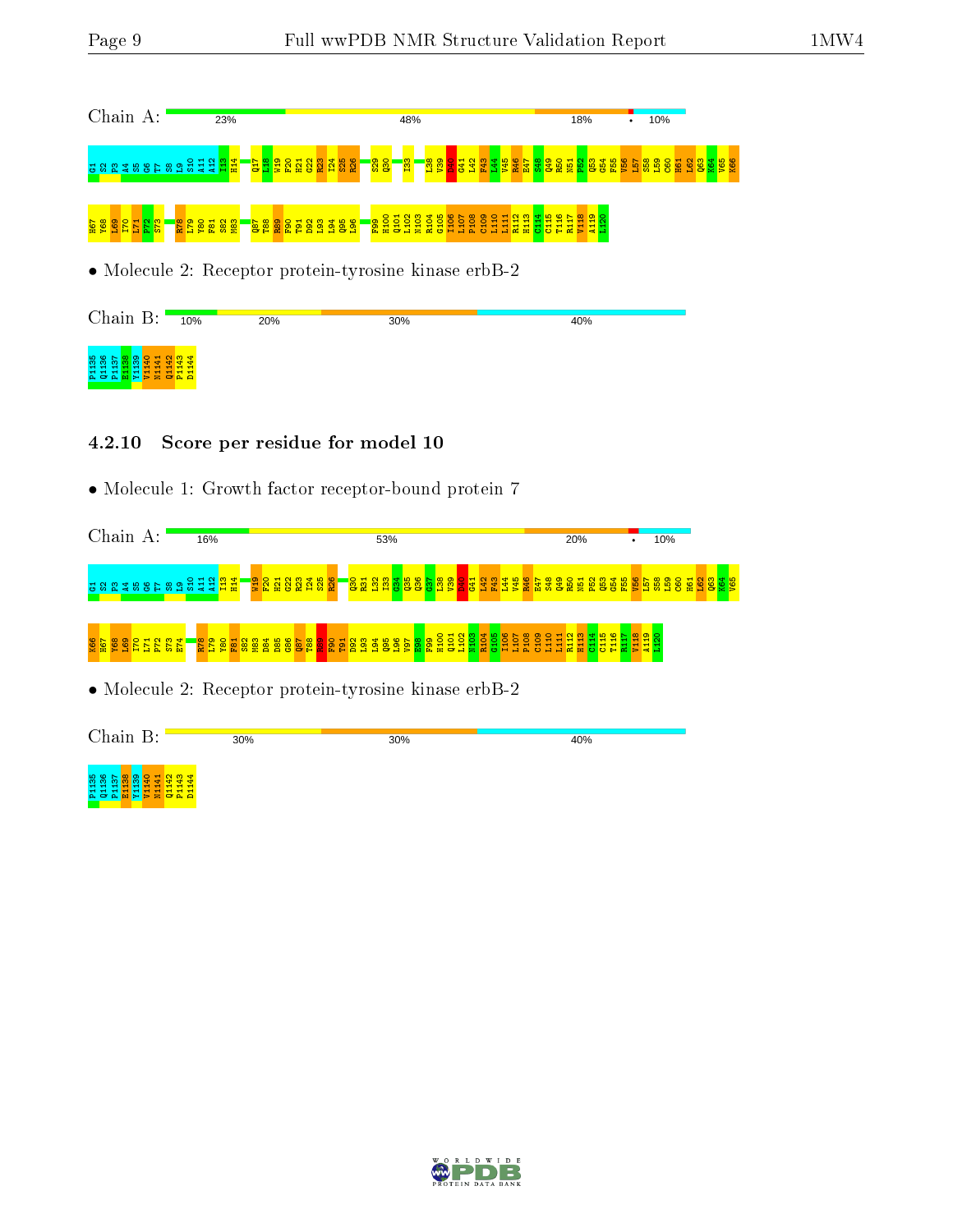# 5 Refinement protocol and experimental data overview  $(i)$

The models were refined using the following method: torsion angle dynamics.

Of the 50 calculated structures, 10 were deposited, based on the following criterion: structures with favorable non-bond energy.

The following table shows the software used for structure solution, optimisation and refinement.

| Software name $\vert$ Classification |                    | Version |
|--------------------------------------|--------------------|---------|
| CNS                                  | structure solution |         |
| CNS                                  | refinement         |         |

No chemical shift data was provided. No validations of the models with respect to experimental NMR restraints is performed at this time.

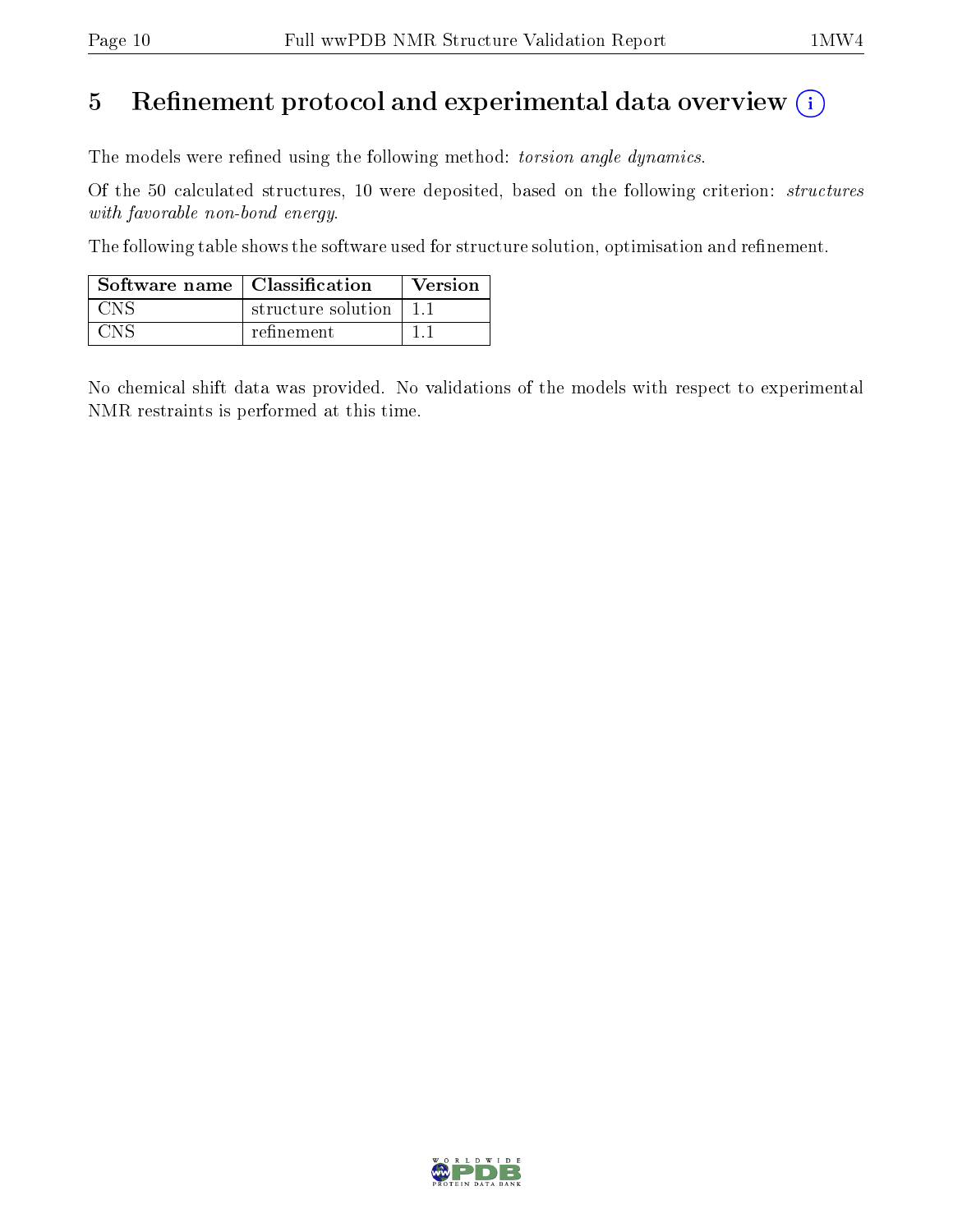# 6 Model quality  $(i)$

# 6.1 Standard geometry  $(i)$

Bond lengths and bond angles in the following residue types are not validated in this section: PTR

There are no covalent bond-length or bond-angle outliers.

There are no bond-length outliers.

There are no bond-angle outliers.

There are no chirality outliers.

There are no planarity outliers.

## 6.2 Too-close contacts  $(i)$

In the following table, the Non-H and H(model) columns list the number of non-hydrogen atoms and hydrogen atoms in each chain respectively. The H(added) column lists the number of hydrogen atoms added and optimized by MolProbity. The Clashes column lists the number of clashes averaged over the ensemble.

| Mol   | Chain |      | $\text{Non-H} \mid \text{H}(\text{model})$ | $\vert$ H(added) $\vert$ | <b>Clashes</b> |
|-------|-------|------|--------------------------------------------|--------------------------|----------------|
|       |       | 892  | 884                                        | 898                      | $168 + 12$     |
|       |       | 48   | 38                                         | 40                       | $24 \pm 6$     |
| 4 1 I |       | 9400 | 9220                                       | 9380                     | 1777           |

The all-atom clashscore is defined as the number of clashes found per 1000 atoms (including hydrogen atoms). The all-atom clashscore for this structure is 95.

All unique clashes are listed below, sorted by their clash magnitude.

| Atom-1            | Atom-2               |              |             | Models         |       |  |
|-------------------|----------------------|--------------|-------------|----------------|-------|--|
|                   |                      | $Clash(\AA)$ | Distance(A) | Worst          | Total |  |
| 1: A:69:LEU:HD13  | 1: A:69:LEU:O        | 1.19         | 1.34        |                | 5     |  |
| 1:A:59:LEU:HD13   | 1: A:106: ILE: HG22  | 1.07         | 1.09        | 8              | 3     |  |
| 1: A:69: LEU:O    | 1: A:69: LEU: HD13   | 1.07         | 1.50        | 7              | 4     |  |
| 1: A:55:PHE:O     | 1: A:69:LEU:HA       | 1.06         | 1.48        | 9              | 9     |  |
| 1:A:70:ILE:HD12   | 2:B:1141:ASN:HB2     | 0.98         | 1.36        | 2              | 6     |  |
| 1: A:47: GLU: HA  | 1: A:56: VAL:HG13    | 0.96         | 1.36        | 4              | 10    |  |
| 1:A:47:GLU:HB2    | 1: A:54: GLY:O       | 0.96         | 1.58        | 7              | 9     |  |
| 1: A:69:LEU:HD22  | 1: A:69:LEU:C        | 0.94         | 1.82        | $\overline{2}$ | 6     |  |
| 1: A:59: LEU: CD1 | 1: A: 106: ILE: HG22 | 0.94         | 1.92        | 8              | 3     |  |
| 1: A:69:LEU:HD12  | 1: A:69:LEU:O        | 0.93         | 1.62        | 6              |       |  |
| 1: A:69:LEU:C     | 1: A:70: ILE: HD12   | 0.92         | 1.85        | 7              |       |  |

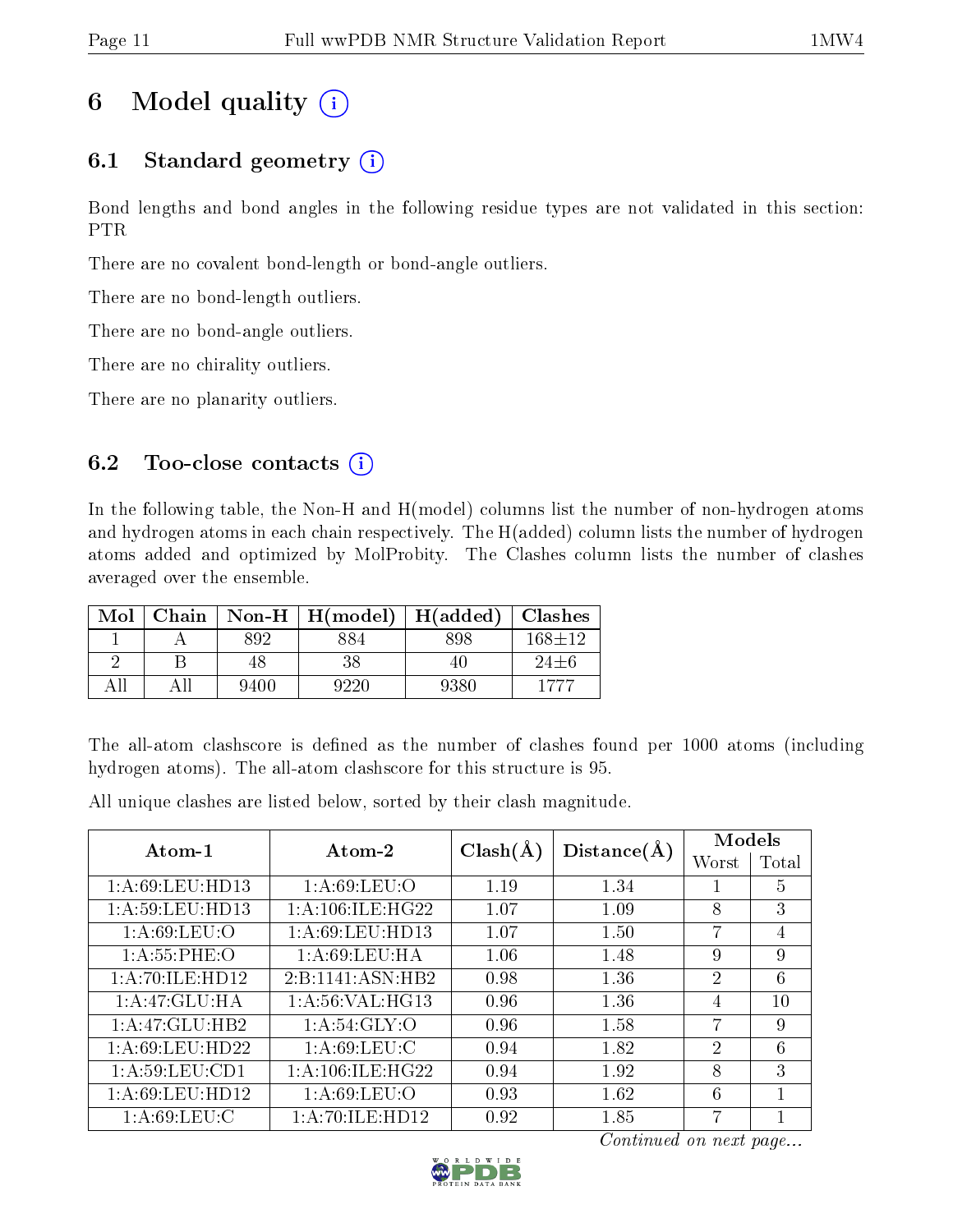| Continuou jiom protivus pugo |                     |                   |             | <b>Models</b>    |                 |  |
|------------------------------|---------------------|-------------------|-------------|------------------|-----------------|--|
| Atom-1                       | Atom-2              | $Clash(\AA)$      | Distance(A) | Worst            | Total           |  |
| 1:A:70:ILE:HD13              | 2:B:1141:ASN:HD22   | 0.92              | 1.18        | 7                | 1               |  |
| 2:B:1142:GLN:NE2             | 2:B:1143:PRO:HD3    | 0.91              | 1.80        | $\overline{3}$   | $\overline{2}$  |  |
| 1: A: 106: ILE: HD13         | 1:A:107:LEU:N       | 0.90              | 1.82        | $\boldsymbol{9}$ | $\overline{4}$  |  |
| 1: A:69: LEU:CD1             | 1: A:69:LEU:O       | 0.88              | 2.21        | $\mathbf{1}$     | $\overline{4}$  |  |
| 1:A:46:ARG:O                 | 1: A:56: VAL:HG13   | 0.88              | 1.66        | 1                | $\overline{5}$  |  |
| 1: A:82: SER:O               | 2:B:1141:ASN:OD1    | 0.88              | 1.92        | $\overline{9}$   | 1               |  |
| 1: A: 43: PHE: CZ            | 1: A:96: LEU: HD11  | 0.88              | 2.03        | $\overline{8}$   | $\mathbf 1$     |  |
| 1: A:69:LEU:HD22             | 1:A:70:ILE:N        | 0.87              | 1.84        | $\overline{5}$   | $\overline{7}$  |  |
| 1:A:40:ASP:OD2               | 1: A:106: ILE: HG21 | 0.86              | 1.69        | $\overline{9}$   | $\overline{3}$  |  |
| 1: A:116:THR:HG22            | 1: A:118: VAL:HG22  | 0.86              | 1.44        | 4                | $6\phantom{.}6$ |  |
| 1: A:69:LEU:C                | 1:A:69:LEU:HD22     | $\overline{0.85}$ | 1.91        | $\overline{3}$   | $\mathbf{1}$    |  |
| 1:A:42:LEU:HD13              | 1:A:115:CYS:O       | 0.84              | 1.72        | 10               | 10              |  |
| 1: A:88:THR:O                | 1: A:90: PHE: N     | 0.83              | 2.09        | $\overline{3}$   | 10              |  |
| 1: A: 101: GLN: C            | 1:A:102:LEU:HD22    | 0.83              | 1.94        | $\overline{2}$   | $\overline{9}$  |  |
| 1: A:30: GLN: HA             | 1:A:65:VAL:HG22     | 0.82              | 1.50        | 8                | $\mathbf{3}$    |  |
| 1: A: 71: LEU: HB2           | 1: A:80: TYR:O      | 0.82              | 1.74        | 10               | $\overline{4}$  |  |
| 1:A:69:LEU:HD22              | 1: A:69:LEU:O       | 0.82              | 1.74        | 10               | $\overline{2}$  |  |
| 1:A:59:LEU:HD13              | 1: A: 106: ILE: CG2 | 0.81              | 2.00        | 8                | $\overline{3}$  |  |
| 1:A:59:LEU:HD12              | 1: A:68:TYR:CE1     | 0.81              | 2.11        | $\overline{8}$   | $\overline{3}$  |  |
| 1:A:47:GLU:HA                | 1: A:56: VAL:CG1    | 0.80              | 2.06        | 10               | $\,6$           |  |
| 1:A:70:ILE:HG21              | 2:B:1143:PRO:HD2    | 0.80              | 1.53        | $\overline{4}$   | $\overline{2}$  |  |
| 1:A:107:LEU:CB               | 1: A:108: PRO:HD3   | 0.79              | 2.08        | $\mathbf{1}$     | $\,6$           |  |
| 1:A:70:ILE:HG13              | 2:B:1141:ASN:HB2    | 0.79              | 1.53        | $\overline{8}$   | $\overline{2}$  |  |
| 1: A:56: VAL:HGI2            | 1:A:69:LEU:HB3      | 0.79              | 1.51        | 9                | $\overline{2}$  |  |
| 1: A:53: GLN:O               | 1:A:69:LEU:HD21     | 0.79              | 1.77        | $\overline{4}$   | $\,6$           |  |
| 1: A:56: VAL:HG12            | 1: A:69: LEU: HB2   | 0.79              | 1.54        | 10               | $\overline{7}$  |  |
| 1:A:111:LEU:HD22             | 1:A:112:ARG:N       | 0.79              | 1.92        | $\boldsymbol{9}$ | $\,6$           |  |
| 1: A:30: GLN:CA              | 1:A:65:VAL:HG22     | 0.79              | 2.08        | 10               | $\overline{2}$  |  |
| $1:A:47:GLU:H\overline{G2}$  | 1: A:56: VAL:HG12   | 0.79              | 1.54        | $\mathbf{1}$     | 1               |  |
| 1: A:68:TYR:HA               | 2:B:1140:VAL:HG21   | 0.79              | 1.54        | $6\phantom{.}6$  | $\overline{4}$  |  |
| 1:A:70:ILE:HD12              | 2:B:1141:ASN:CB     | 0.79              | 2.08        | $\overline{2}$   | 3               |  |
| 1: A:68:TYR:CD1              | 2:B:1140:VAL:HG11   | 0.79              | 2.13        | $6\phantom{.}6$  | $\overline{2}$  |  |
| 1:A:70:ILE:HD13              | 2:B:1143:PRO:HD2    | 0.78              | 1.53        | $\overline{4}$   | $\overline{2}$  |  |
| 1: A: 55: PHE: N             | 1: A:69: LEU: HD23  | 0.78              | 1.93        | $\mathbf{1}$     | 3               |  |
| 1: A:70: ILE: HB             | 2:B:1141:ASN:ND2    | 0.78              | 1.93        | $\overline{7}$   | $\overline{4}$  |  |
| 1: A:68:TYR:CD2              | 2:B:1140:VAL:HG11   | 0.78              | 2.14        | $\overline{4}$   | $\overline{2}$  |  |
| 1: A:56: VAL:HA              | 1: A:68:TYR:O       | 0.77              | 1.79        | 10               | $\overline{9}$  |  |
| $1:A:\overline{54:GLY:HA2}$  | 1:A:69:LEU:HD13     | 0.77              | 1.57        | $6\phantom{.}6$  | $\mathbf{1}$    |  |
| 1:A:70:ILE:HD11              | 2:B:1142:GLN:O      | 0.76              | 1.78        | $\overline{5}$   | $\overline{5}$  |  |
| 1:A:70:ILE:O                 | 1:A:71:LEU:HD23     | 0.76              | 1.80        | $\overline{2}$   | $\overline{5}$  |  |
| 1: A:69: LEU:O               | 1: A:70: ILE: HD12  | 0.76              | 1.80        | $\overline{7}$   | $\mathbf{1}$    |  |

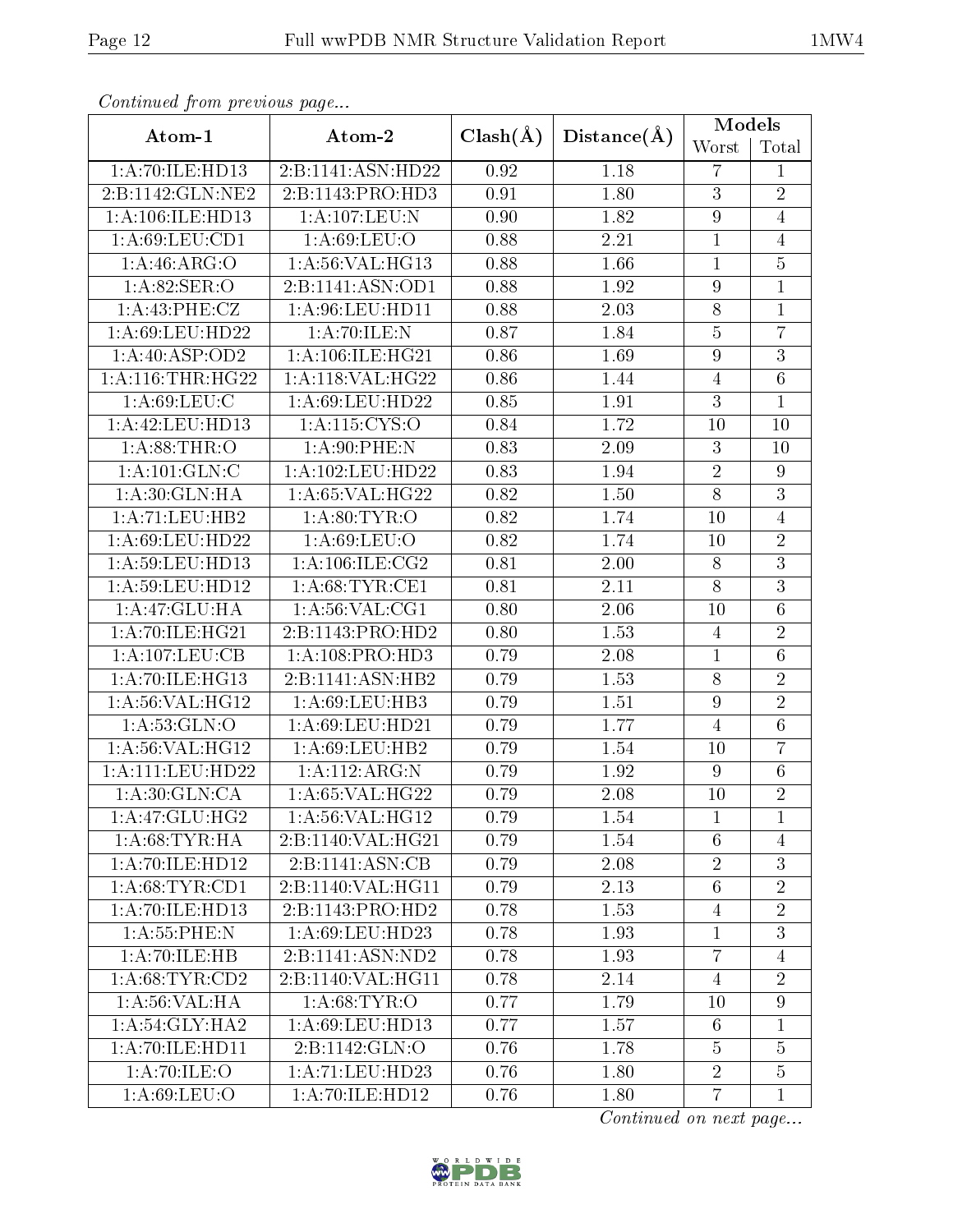| Continual from previous page                     |                              |              |             | <b>Models</b>   |                |  |
|--------------------------------------------------|------------------------------|--------------|-------------|-----------------|----------------|--|
| Atom-1                                           | Atom-2                       | $Clash(\AA)$ | Distance(A) | Worst           | Total          |  |
| 2:B:1140:VAL:O                                   | 2:B:1141:ASN:C               | 0.76         | 2.24        | $\overline{4}$  | 7              |  |
| 1:A:70:ILE:HD12                                  | $2:B:1144:\overline{ASP:HA}$ | 0.76         | 1.57        | $\overline{5}$  | $\mathbf{1}$   |  |
| 1:A:70:ILE:HD13                                  | 2:B:1141:ASN:ND2             | 0.75         | 1.96        | $\overline{7}$  | $\mathbf 1$    |  |
| 1:A:62:LEU:O                                     | 1: A:62:LEU:HD22             | 0.75         | 1.80        | $\overline{2}$  | $\mathbf{1}$   |  |
| 1: A:22: GLY:O                                   | 1:A:47:GLU:O                 | 0.75         | 2.04        | $\overline{2}$  | 10             |  |
| 1:A:56:VAL:HG12                                  | 1:A:69:LEU:HD23              | 0.75         | 1.59        | 6               | $\overline{2}$ |  |
| 2:B:1141:ASN:O                                   | 2:B:1142:GLN:HB3             | 0.75         | 1.80        | $\overline{3}$  | $\overline{1}$ |  |
| 1: A:68:TYR:HA                                   | 2:B:1140:VAL:CG2             | 0.75         | 2.12        | $\overline{6}$  | $\overline{4}$ |  |
| 1: A:69: LEU:CD2                                 | 1: A:69:LEU:C                | 0.74         | 2.55        | $\overline{2}$  | $\overline{3}$ |  |
| 1:A:106:ILE:HG22                                 | 1: A: 110: LEU: O            | 0.74         | 1.81        | $\overline{2}$  | $\overline{4}$ |  |
| 1:A:62:LEU:HD13                                  | 1: A:62:LEU:H                | 0.74         | 1.42        | $\overline{5}$  | $\overline{5}$ |  |
| 1:A:56:VAL:HG12                                  | 1: A:69: LEU: CB             | 0.73         | 2.12        | $\overline{4}$  | $8\,$          |  |
| 1: A:56: VAL:CG1                                 | 1: A:69: LEU:HB3             | 0.73         | 2.13        | 9               | $\overline{3}$ |  |
| 1:A:55:PHE:H                                     | 1:A:69:LEU:HD23              | 0.73         | 1.43        | 4               | $\overline{4}$ |  |
| 1:A:70:ILE:HD13                                  | 2:B:1142:GLN:HB2             | 0.73         | 1.60        | 9               | $\mathbf{3}$   |  |
| 1:A:107:LEU:HB2                                  | 1:A:108:PRO:HD3              | 0.73         | 1.59        | $\overline{4}$  | $\,6\,$        |  |
| 1: A:51: ASN:OD1                                 | 1: A:69: LEU: HD11           | 0.72         | 1.83        | $\overline{4}$  | $\overline{3}$ |  |
| 1:A:106:ILE:HD12                                 | 1:A:107:LEU:N                | 0.72         | 1.98        | $\overline{8}$  | $\overline{1}$ |  |
| 1:A:44:LEU:HD21                                  | 1: A:46: ARG:HB3             | 0.72         | 1.59        | $\overline{7}$  | $\mathbf{1}$   |  |
| 1: A:69: LEU: HD13                               | 1: A:69: LEU: C              | 0.72         | 2.05        | 10              | $\mathbf{1}$   |  |
| 1:A:96:LEU:O                                     | 1:A:96:LEU:HD23              | 0.72         | 1.83        | $6\phantom{.}6$ | $\overline{4}$ |  |
| 1: A:56: VAL:CG1                                 | 1:A:69:LEU:HD23              | 0.71         | 2.15        | $\overline{6}$  | $\sqrt{2}$     |  |
| 2:B:1142:GLN:O                                   | 2:B:1144:ASP:N               | 0.71         | 2.23        | $\overline{7}$  | $\overline{2}$ |  |
| 1: A:56: VAL:CB                                  | 1:A:69:LEU:HB3               | 0.71         | 2.15        | $\overline{9}$  | $\overline{2}$ |  |
| 1: A: 55: PHE: N                                 | 1:A:69:LEU:HB2               | 0.70         | 2.01        | 9               | $\,1$          |  |
| 1:A:47:GLU:OE1                                   | 1: A:48: SER: N              | 0.70         | 2.24        | $\overline{1}$  | $\mathbf{1}$   |  |
| 2:B:1141:ASN:O                                   | 2:B:1142:GLN:HG3             | 0.70         | 1.85        | 9               | $\overline{4}$ |  |
| 1: A:70: ILE: HG22                               | 1: A:71: LEU: HG             | 0.70         | 1.64        | $\overline{6}$  | $\overline{4}$ |  |
| 1: A:67: HIS:O                                   | 2:B:1140:VAL:HG13            | 0.70         | 1.87        | $\overline{7}$  | $\overline{2}$ |  |
| 1: A: 55: PHE: O                                 | 1: A:69:LEU:CA               | 0.69         | 2.36        | $\overline{9}$  | $\overline{5}$ |  |
| $1: A:56: V\overline{\mathrm{AL}:\mathrm{HG}12}$ | 1: A:69:LEU:CD2              | 0.69         | 2.17        | $6\phantom{.}6$ | $\overline{2}$ |  |
| 1:A:70:ILE:HG21                                  | 2:B:1142:GLN:OE1             | 0.69         | 1.87        | 10              | $\overline{2}$ |  |
| 1: A:84:ASP:N                                    | 2:B:1140:VAL:HG12            | 0.69         | 2.02        | 6               | $\mathbf{1}$   |  |
| 1: A: 55: PHE: H                                 | 1:A:69:LEU:CD2               | 0.69         | 2.01        | $\overline{2}$  | $\overline{4}$ |  |
| 1: A:23: ARG:HB2                                 | 1:A:49:GLN:HG3               | 0.69         | 1.64        | 10              | $\mathbf{3}$   |  |
| 1:A:61:HIS:HB2                                   | 1:A:106:ILE:HG21             | 0.68         | 1.64        | $\overline{4}$  | $\overline{2}$ |  |
| 2:B:1140:VAL:O                                   | 2:B:1142:GLN:N               | 0.68         | 2.26        | $\overline{4}$  | $\,6$          |  |
| 1: A:109: CYS:C                                  | 1: A: 110: LEU: HD22         | 0.68         | 2.08        | $\overline{3}$  | $\mathbf{1}$   |  |
| 1:A:70:ILE:HD13                                  | 2:B:1144:ASP:N               | 0.68         | 2.04        | $\overline{3}$  | $\mathbf{1}$   |  |
| 2:B:1140:VAL:C                                   | 2:B:1142:GLN:H               | 0.68         | 1.90        | $\mathbf{1}$    | 3              |  |
| 1: A:56: VAL:CB                                  | 1:A:69:LEU:HB2               | 0.68         | 2.19        | 3               | $\overline{7}$ |  |

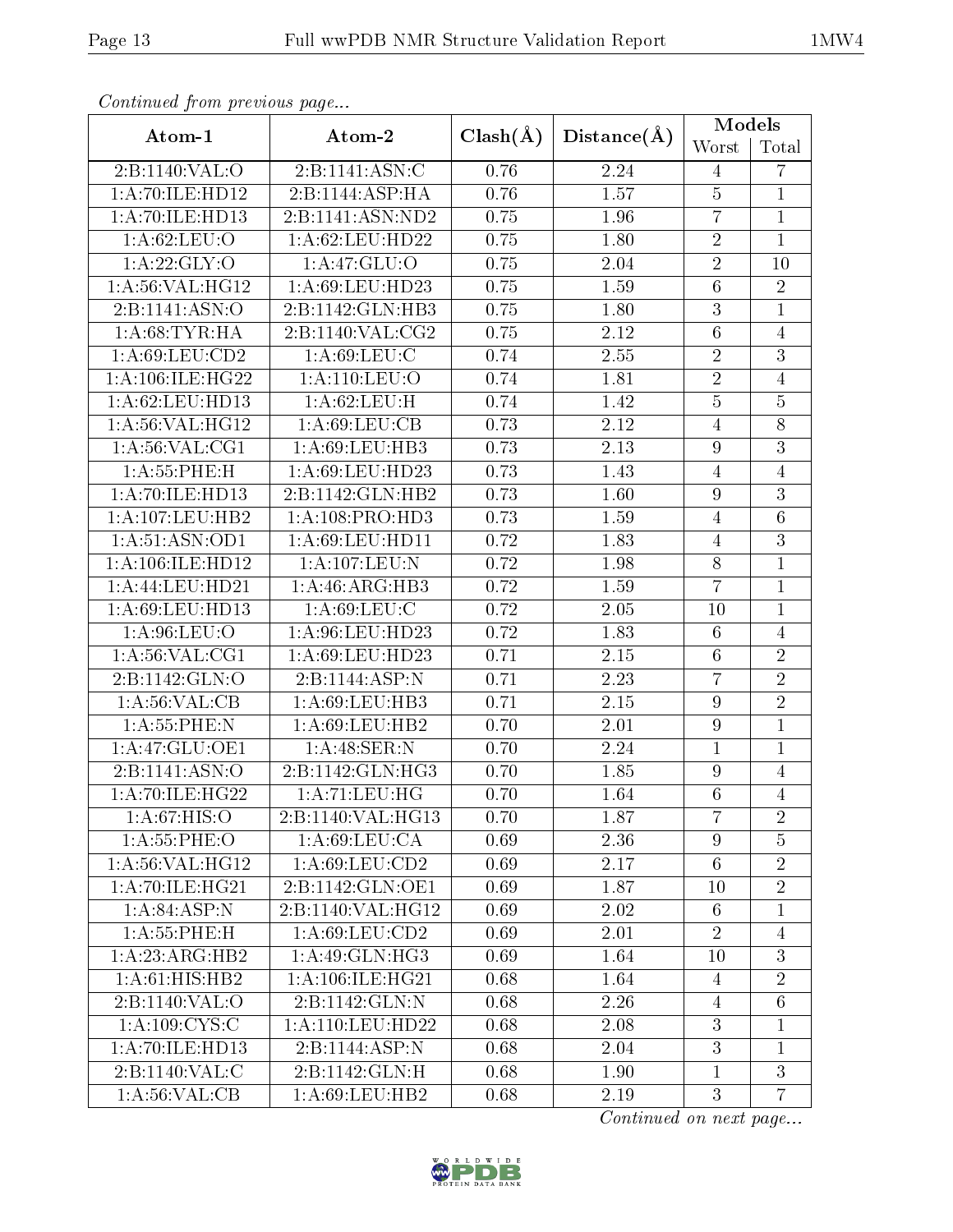| Continuou jiom protivus pago |                             |              |                   | <b>Models</b>   |                 |
|------------------------------|-----------------------------|--------------|-------------------|-----------------|-----------------|
| Atom-1                       | Atom-2                      | $Clash(\AA)$ | Distance(A)       | Worst           | Total           |
| 2:B:1142:GLN:HB2             | 2:B:1143:PRO:CD             | 0.68         | 2.18              | $\overline{5}$  | 3               |
| 1: A:39: VAL: HA             | 1: A:62:LEU:HD12            | 0.67         | 1.66              | $\overline{7}$  | $\overline{3}$  |
| 1:A:107:LEU:CB               | 1:A:108:PRO:CD              | 0.67         | 2.72              | 10              | $\,6$           |
| 1:A:84:ASP:CG                | 1:A:107:LEU:HD11            | 0.67         | 2.09              | $8\,$           | $\mathbf{1}$    |
| 1:A:61:HIS:HD2               | 1: A:62:LEU:N               | 0.67         | 1.88              | $\overline{7}$  | $\sqrt{2}$      |
| 1:A:116:THR:CG2              | 1:A:118:VAL:HG22            | 0.67         | 2.19              | $8\,$           | $\overline{5}$  |
| 1:A:24:ILE:HD12              | $1:A:46:A\overline{RG:HB2}$ | 0.67         | 1.66              | $\overline{4}$  | $\overline{2}$  |
| 1:A:70:ILE:HD12              | 2:B:1141:ASN:N              | 0.67         | 2.05              | $\overline{4}$  | $\mathbf{1}$    |
| 1:A:60:CYS:HA                | 1: A:65:VAL:HG12            | 0.67         | 1.65              | $\mathbf{1}$    | $\overline{4}$  |
| 1: A:70: ILE: CG1            | 2:B:1141:ASN:ND2            | 0.67         | 2.58              | $\overline{5}$  | $\overline{2}$  |
| 1:A:44:LEU:HD23              | 1:A:44:LEU:O                | 0.67         | 1.90              | $\overline{7}$  | $\mathbf{1}$    |
| 1:A:107:LEU:HB3              | 1:A:108:PRO:HD3             | 0.67         | 1.66              | $\mathbf{1}$    | $\overline{4}$  |
| 1: A:69: LEU:CD2             | 1:A:69:LEU:O                | 0.67         | 2.41              | 10              | $\mathbf{1}$    |
| 1:A:70:ILE:CD1               | 2:B:1142:GLN:H              | 0.67         | 2.01              | $\overline{4}$  | $\overline{3}$  |
| 1:A:103:ASN:O                | 1:A:111:LEU:HD23            | 0.67         | 1.89              | $\mathbf{1}$    | $\mathbf{3}$    |
| 1:A:70:ILE:CD1               | 2:B:1143:PRO:HD2            | 0.67         | $\overline{2.20}$ | $\overline{3}$  | $\mathbf{1}$    |
| 1:A:42:LEU:HB2               | 1: A:60: CYS:HB3            | 0.66         | 1.67              | $\mathbf{1}$    | 9               |
| 2:B:1140:VAL:C               | 2:B:1142:GLN:N              | 0.66         | 2.47              | $\overline{4}$  | $\overline{7}$  |
| 1:A:40:ASP:HB3               | 1:A:106:ILE:HG22            | 0.66         | 1.68              | $\overline{3}$  | $\mathbf{1}$    |
| 1: A:111: LEU:H              | 1:A:111:LEU:HD13            | 0.66         | 1.49              | $6\phantom{.}6$ | $\bf 5$         |
| 1:A:84:ASP:HB2               | 1:A:107:LEU:HD21            | 0.66         | 1.68              | 8               | $\overline{3}$  |
| 1:A:107:LEU:H                | 1:A:107:LEU:HD12            | 0.66         | 1.51              | $\overline{2}$  | $\overline{3}$  |
| 1: A:51: ASN:OD1             | 1:A:69:LEU:HD21             | 0.66         | 1.91              | 10              | $\mathbf{1}$    |
| 1: A:69: LEU:O               | 1:A:69:LEU:CD1              | 0.66         | 2.39              | $\overline{4}$  | $\overline{4}$  |
| 1:A:51:ASN:HD22              | 1: A:51: ASN: N             | 0.66         | 1.87              | $\overline{4}$  | 3               |
| 1:A:46:ARG:HD2               | 1: A:46: ARG: C             | 0.66         | 2.11              | 6               | $\mathbf{1}$    |
| 1: A:56: VAL:CA              | 1: A:69: LEU: HB2           | 0.65         | 2.20              | $\overline{3}$  | $\bf 5$         |
| 1: A:94:LEU:O                | 1:A:94:LEU:HD13             | 0.65         | 1.92              | $\overline{3}$  | $\overline{6}$  |
| 1: A:62:LEU:H                | 1:A:62:LEU:HD13             | 0.65         | 1.50              | 6               | $\overline{2}$  |
| 1:A:79:LEU:HD22              | 1:A:92:ASP:HB3              | 0.65         | 1.67              | 8               | $\mathbf{1}$    |
| 1: A:39: VAL:O               | 1:A:41:GLY:N                | 0.65         | 2.29              | $\overline{2}$  | 10              |
| 2:B:1140:VAL:HG23            | 2:B:1141:ASN:H              | 0.65         | 1.51              | $\overline{7}$  | 3               |
| 1:A:70:ILE:HD12              | 2:B:1142:GLN:N              | 0.65         | 2.07              | $\overline{9}$  | 3               |
| 1:A:102:LEU:HD13             | 1:A:112:ARG:HG2             | 0.65         | 1.68              | 10              | $6\phantom{.}6$ |
| 1: A:69:LEU: C               | 1: A:69:LEU:CD2             | 0.64         | 2.62              | 3               | $\overline{4}$  |
| 2:B:1141:ASN:O               | 2:B:1142:GLN:CG             | 0.64         | 2.45              | $\overline{4}$  | $\mathbf{1}$    |
| 1: A:68:TYR:CA               | 2:B:1140:VAL:HG21           | 0.64         | 2.21              | 6               | $\mathbf{1}$    |
| 1: A: 53: GLN: O             | 1: A:69: LEU:O              | 0.64         | 2.13              | $\overline{9}$  | $\mathbf{1}$    |
| 1: A: 71: LEU: HB2           | 1: A:80: TYR:CB             | 0.64         | 2.22              | $\overline{4}$  | $\overline{9}$  |
| 1: A:30: GLN: HA             | 1: A:65: VAL:CG2            | 0.64         | 2.22              | $6\phantom{.}6$ | 3               |
| 1:A:40:ASP:OD1               | 1:A:62:LEU:HD13             | 0.64         | 1.92              | 3               | $6\phantom{.}6$ |

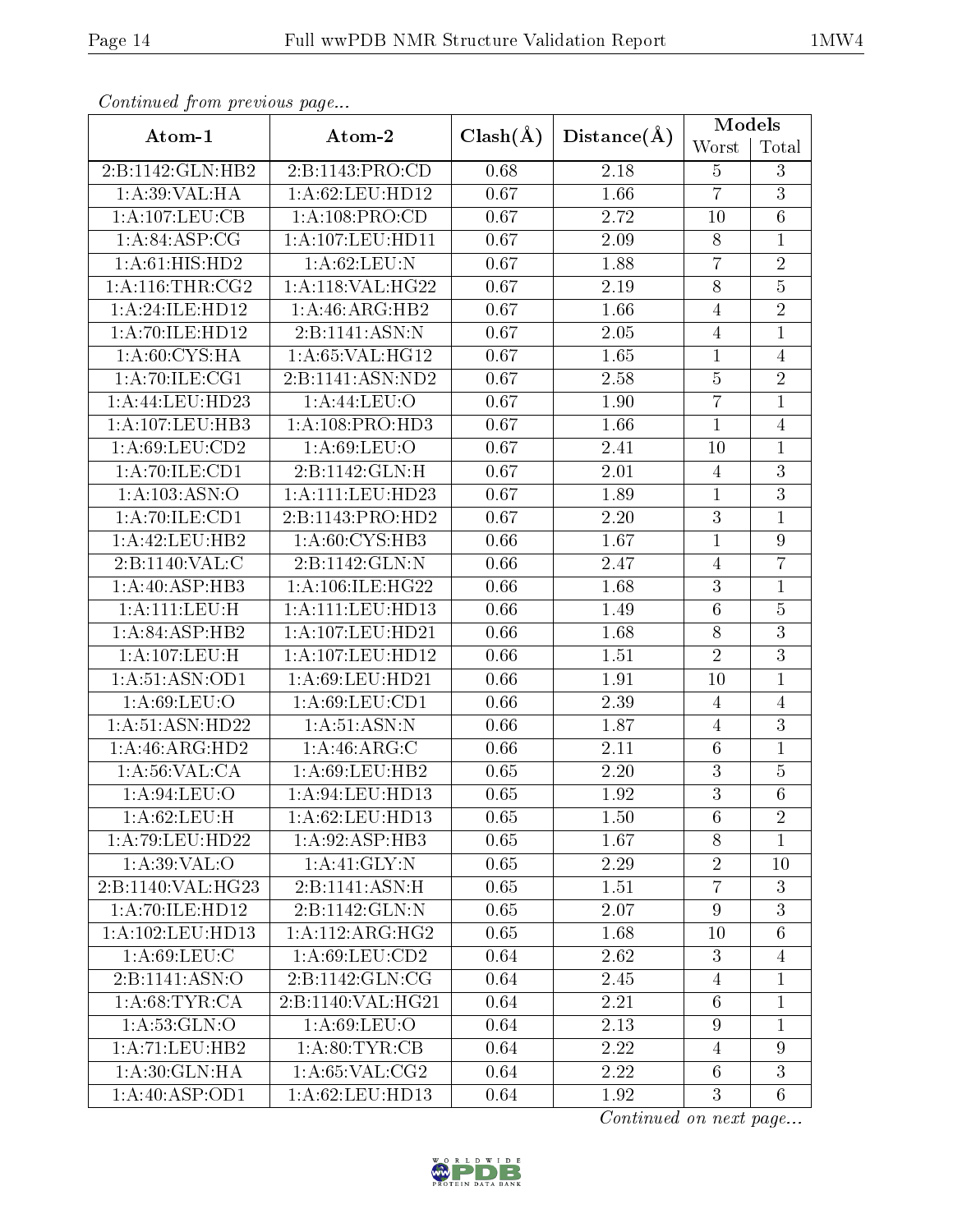| Continual from previous page |                                      |              | Distance(A) | <b>Models</b>    |                 |
|------------------------------|--------------------------------------|--------------|-------------|------------------|-----------------|
| Atom-1                       | Atom-2                               | $Clash(\AA)$ |             | Worst            | Total           |
| 1: A:82: SER: C              | 2:B:1141:ASN:HA                      | 0.64         | 2.12        | 9                | $\mathbf{1}$    |
| 1:A:106:ILE:O                | 1:A:106:ILE:HD12                     | 0.64         | 1.92        | $\overline{4}$   | $\mathbf{1}$    |
| 1:A:79:LEU:HD22              | 1: A:92: ASP:CB                      | 0.64         | 2.23        | 8                | $\mathbf 1$     |
| 2:B:1142:GLN:HB3             | 2:B:1143:PRO:CD                      | 0.64         | 2.23        | $\overline{6}$   | $\mathbf{1}$    |
| 1:A:47:GLU:CG                | $1:A:56:VAL: \overline{HG12}$        | 0.64         | 2.23        | $\mathbf 1$      | $\mathbf{1}$    |
| 1:A:57:LEU:HD23              | 1: A:58: SER: N                      | 0.64         | 2.07        | 8                | $\sqrt{6}$      |
| 1: A:20:PHE:CE2              | 1: A:45:VAL:HG11                     | 0.64         | 2.28        | $\boldsymbol{9}$ | $\mathbf 1$     |
| 2:B:1142:GLN:NE2             | 2:B:1143:PRO:CD                      | 0.64         | 2.59        | $\overline{3}$   | $\mathbf{1}$    |
| 1:A:106:ILE:HD13             | 1:A:107:LEU:H                        | 0.64         | 1.53        | $\overline{7}$   | $\overline{2}$  |
| 1:A:70:ILE:HD12              | 2:B:1140:VAL:O                       | 0.64         | 1.93        | 9                | $\mathbf 1$     |
| 1:A:106:ILE:HD11             | 1: A:109: CYS:HB2                    | 0.63         | 1.69        | $\overline{8}$   | $\mathbf{1}$    |
| 1:A:46:ARG:CD                | 1: A:46: ARG: C                      | 0.63         | 2.67        | 10               | $\overline{4}$  |
| 1: A:96: LEU: C              | 1: A:96: LEU: HD23                   | 0.63         | 2.14        | 10               | $\overline{4}$  |
| 1:A:69:LEU:HD12              | $1: A:69: \overline{\textrm{LEU:C}}$ | 0.63         | 2.13        | 6                | $\mathbf{1}$    |
| 1:A:61:HIS:CD2               | 1: A:62:LEU: N                       | 0.63         | 2.67        | $\overline{7}$   | $\overline{4}$  |
| 1:A:111:LEU:HD13             | 1: A: 111: LEU: H                    | 0.63         | 1.52        | $\overline{4}$   | $\overline{2}$  |
| 1: A:50: ARG:O               | 1:A:52:PRO:HD3                       | 0.63         | 1.94        | 10               | $\overline{2}$  |
| $1:$ A: $111:$ LEU: $HD13$   | 1:A:111:LEU:N                        | 0.62         | 2.09        | 8                | $\overline{5}$  |
| 1:A:24:ILE:HD12              | 1:A:46:ARG:CB                        | 0.62         | 2.23        | $\overline{4}$   | $\overline{2}$  |
| 1:A:61:HIS:HB2               | 1: A: 106: ILE: HD12                 | 0.62         | 1.70        | $\overline{2}$   | $\sqrt{2}$      |
| 1:A:70:ILE:HD12              | 2:B:1142:GLN:H                       | 0.62         | 1.54        | $\overline{3}$   | $\overline{3}$  |
| 1: A:69:LEU:CG               | 1: A:69:LEU:O                        | 0.62         | 2.48        | 10               | $\mathbf 1$     |
| 1:A:71:LEU:CB                | 1: A:80: TYR: HB3                    | 0.62         | 2.25        | 10               | $\mathbf{1}$    |
| 1:A:70:ILE:HG21              | 2:B:1142:GLN:CD                      | 0.62         | 2.14        | 9                | $\mathbf{1}$    |
| 1: A:81:PHE:H                | 1: A:89: ARG: HA                     | 0.62         | 1.55        | 8                | $\overline{7}$  |
| 2:Bi:1140:VAL:O              | 2:B:1141:ASN:ND2                     | 0.62         | 2.33        | $\boldsymbol{9}$ | $\overline{2}$  |
| 1:A:24:ILE:O                 | 1: A:26: ARG: N                      | 0.62         | 2.33        | 8                | $\bf 5$         |
| 1:A:70:ILE:CD1               | 2:B:1141:ASN:HB2                     | 0.61         | 2.21        | $\overline{2}$   | $\overline{3}$  |
| 1:A:78:ARG:HG3               | 1: A:91:THR:N                        | 0.61         | 2.10        | $\overline{2}$   | $\overline{2}$  |
| 1: A:111:LEV: N              | 1:A:111:LEU:HD13                     | 0.61         | 2.09        | 9                | $\overline{4}$  |
| 1:A:46:ARG:C                 | 1:A:46:ARG:HD2                       | 0.61         | 2.16        | $\overline{4}$   | $\sqrt{2}$      |
| 1:A:111:LEU:HD22             | 1:A:111:LEU:C                        | 0.61         | 2.15        | $\mathbf{1}$     | $\overline{3}$  |
| 1: A:54: GLY: CA             | 1: A:69:LEU:HD13                     | 0.61         | 2.25        | $6\phantom{.}6$  | $\mathbf{1}$    |
| 1:A:118:VAL:HG23             | 1:A:119:ALA:H                        | 0.61         | 1.56        | 8                | $\overline{9}$  |
| 1:A:84:ASP:CB                | 1: A: 107: LEU: HD11                 | 0.61         | 2.26        | 1                | $\overline{2}$  |
| 1: A:51: ASN: N              | 1: A:51: ASN:ND2                     | 0.61         | 2.48        | $\overline{4}$   | $\overline{4}$  |
| 1: A: 43: PHE: CZ            | 1:A:113:HIS:CE1                      | 0.61         | 2.89        | 3                | 3               |
| 1:A:70:ILE:HG12              | 2:B:1141:ASN:HD22                    | 0.61         | 1.55        | 8                | $\mathbf{1}$    |
| 1: A:55:PHE: C               | 1: A:69:LEU:HB2                      | 0.61         | 2.15        | $6\phantom{.}6$  | $6\phantom{.}6$ |
| 1:A:71:LEU:HD13              | 1: A:81:PHE:CE2                      | 0.60         | 2.31        | 9                | $\mathbf{1}$    |
| 1: A:55:PHE: O               | $1:\overline{A}:69:\text{LEU}:HD23$  | 0.60         | 1.96        | $\overline{3}$   | 3               |

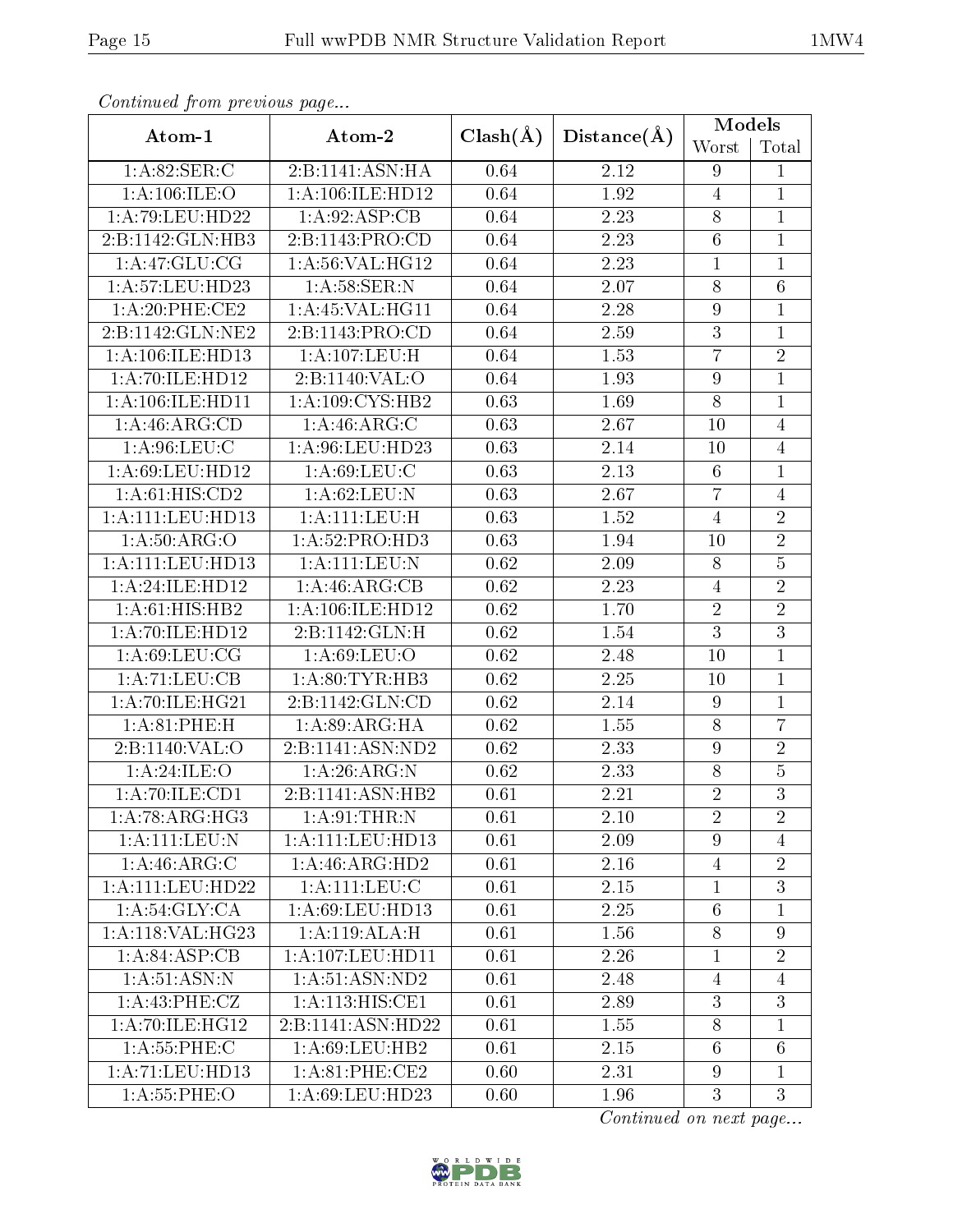| Continual from previous page |                             |              | Distance(A) | <b>Models</b>   |                |
|------------------------------|-----------------------------|--------------|-------------|-----------------|----------------|
| Atom-1                       | Atom-2                      | $Clash(\AA)$ |             | Worst           | Total          |
| 1:A:70:ILE:HG13              | 2:B:1141:ASN:CB             | 0.60         | 2.26        | $\overline{5}$  | $\overline{2}$ |
| 1:A:84:ASP:HB2               | 1:A:107:LEU:HD11            | 0.60         | 1.71        | $\overline{7}$  | $\overline{3}$ |
| 1: A:56: VAL:CA              | $1:A:69:LEU:H\overline{B3}$ | 0.60         | 2.26        | $\overline{9}$  | $\mathbf 1$    |
| 1: A:70: ILE: CG1            | 2:B:1141:ASN:HB2            | 0.60         | 2.25        | $\overline{8}$  | $\mathbf{1}$   |
| 1:A:46:ARG:NH1               | 1:A:47:GLU:O                | 0.60         | 2.35        | $\mathbf{1}$    | $8\,$          |
| 1:A:96:LEU:HD23              | 1: A:96:LEU:O               | 0.60         | 1.97        | $\overline{7}$  | $\overline{2}$ |
| 1:A:70:ILE:HB                | 2:B:1141:ASN:CG             | 0.60         | 2.17        | $\overline{5}$  | $\overline{4}$ |
| 1:A:14:HIS:HA                | 1:A:18:LEU:HD12             | 0.60         | 1.74        | $\overline{5}$  | $\mathbf{1}$   |
| 2:B:1141:ASN:HD22            | 2:B:1141:ASN:H              | 0.60         | 1.38        | $\overline{5}$  | $\overline{2}$ |
| 1: A:40: ASP:OD2             | 1: A:106: ILE: HG12         | 0.60         | 1.97        | 8               | $\mathbf{1}$   |
| 1:A:96:LEU:HD23              | 1: A:96: LEU: C             | 0.59         | 2.17        | $\overline{2}$  | $\overline{4}$ |
| 1: A: 106: ILE:C             | 1:A:106:ILE:HD12            | 0.59         | 2.16        | $\overline{4}$  | $\mathbf 1$    |
| 1:A:26:ARG:HB3               | $1:A:46:A\overline{RG:NH2}$ | 0.59         | 2.12        | $6\phantom{.}6$ | $\overline{6}$ |
| 1:A:70:ILE:CD1               | 2:B:1140:VAL:O              | 0.59         | 2.51        | $\overline{9}$  | $\overline{3}$ |
| 1: A:46: ARG:O               | 1: A:56: VAL:O              | 0.59         | 2.21        | $\overline{4}$  | 8              |
| 1: A:40: ASP:OD1             | 1:A:62:LEU:CD1              | 0.59         | 2.50        | 8               | $\overline{3}$ |
| 1:A:42:LEU:HA                | 1:A:115:CYS:O               | 0.59         | 1.97        | $\mathbf{1}$    | $\overline{3}$ |
| 1:A:82:SER:O                 | 1: A:83:MET:O               | 0.59         | 2.20        | $\overline{3}$  | $\overline{4}$ |
| 1:A:71:LEU:HD23              | 1:A:71:LEU:N                | 0.59         | 2.12        | $\overline{9}$  | $\mathbf{1}$   |
| 1: A:40: ASP:OD1             | 1: A:110: LEU: HD23         | 0.59         | 1.97        | 3               | $\mathbf{1}$   |
| 1:A:93:LEU:C                 | 1:A:93:LEU:HD23             | 0.59         | 2.18        | 10              | $\overline{4}$ |
| 1: A:61: HIS: CE1            | 1: A:62:LEU:HD12            | 0.59         | 2.33        | $\mathbf{1}$    | $\mathbf{1}$   |
| 1:A:54:GLY:HA3               | 1:A:69:LEU:CD2              | 0.59         | 2.28        | 10              | $\mathbf{1}$   |
| 1: A:81:PHE:N                | 1: A:89: ARG: HA            | 0.58         | 2.12        | 8               | $\overline{4}$ |
| 1:A:71:LEU:CB                | 1: A:80: TYR:CB             | 0.58         | 2.81        | 10              | $\sqrt{6}$     |
| 1:A:94:LEU:HD13              | 1: A:94:LEU:O               | 0.58         | 1.98        | $\mathbf{1}$    | $\overline{3}$ |
| 1:A:107:LEU:HB3              | 1:A:108:PRO:HD2             | 0.58         | 1.75        | 8               | $\mathbf{1}$   |
| 1:A:73:SER:HA                | 1: A:78: ARG:O              | 0.58         | 1.98        | $\overline{8}$  | $\overline{3}$ |
| 1: A:34: GLY:HA2             | 1: A:65: VAL:HG11           | 0.58         | 1.75        | $\overline{7}$  | 3              |
| 1:A:70:ILE:CD1               | 2:B:1142:GLN:HB2            | 0.58         | 2.28        | 1               | $\overline{2}$ |
| 1: A:40: ASP:OD1             | 1:A:61:HIS:CD2              | 0.58         | 2.57        | $6\phantom{.}6$ | $\overline{4}$ |
| 1: A:54: GLY:HA3             | 1: A:69:LEU:HD22            | 0.58         | 1.75        | 10              | $\mathbf{1}$   |
| 1: A:24: ILE: HG23           | 1:A:46:ARG:CZ               | 0.58         | 2.28        | 3               | 1              |
| 1: A:56: VAL:CG1             | 1: A:69: LEU:CB             | 0.58         | 2.82        | $\overline{4}$  | $\overline{5}$ |
| 1:A:79:LEU:O                 | 1: A:89: ARG: HA            | 0.58         | 1.99        | $\overline{3}$  | $\overline{4}$ |
| 1: A:94:LEU: C               | 1: A:94:LEU:HD13            | 0.57         | 2.20        | 3               | $\overline{5}$ |
| 1: A:33: ILE:N               | 1:A:33:ILE:HD12             | 0.57         | 2.14        | 8               | 3              |
| 1:A:43:PHE:CZ                | 1:A:113:HIS:CD2             | 0.57         | 2.92        | $\overline{7}$  | $\overline{2}$ |
| 1:A:33:ILE:HD12              | 1: A:33: ILE:N              | 0.57         | 2.14        | 9               | $\overline{7}$ |
| 1: A:56: VAL:CG1             | 1:A:69:LEU:HB2              | 0.57         | 2.28        | $\overline{2}$  | $\overline{7}$ |
| 1: A:66: LYS:CD              | 1:A:106:ILE:HD11            | 0.57         | 2.30        | $\overline{3}$  | $\mathbf{1}$   |

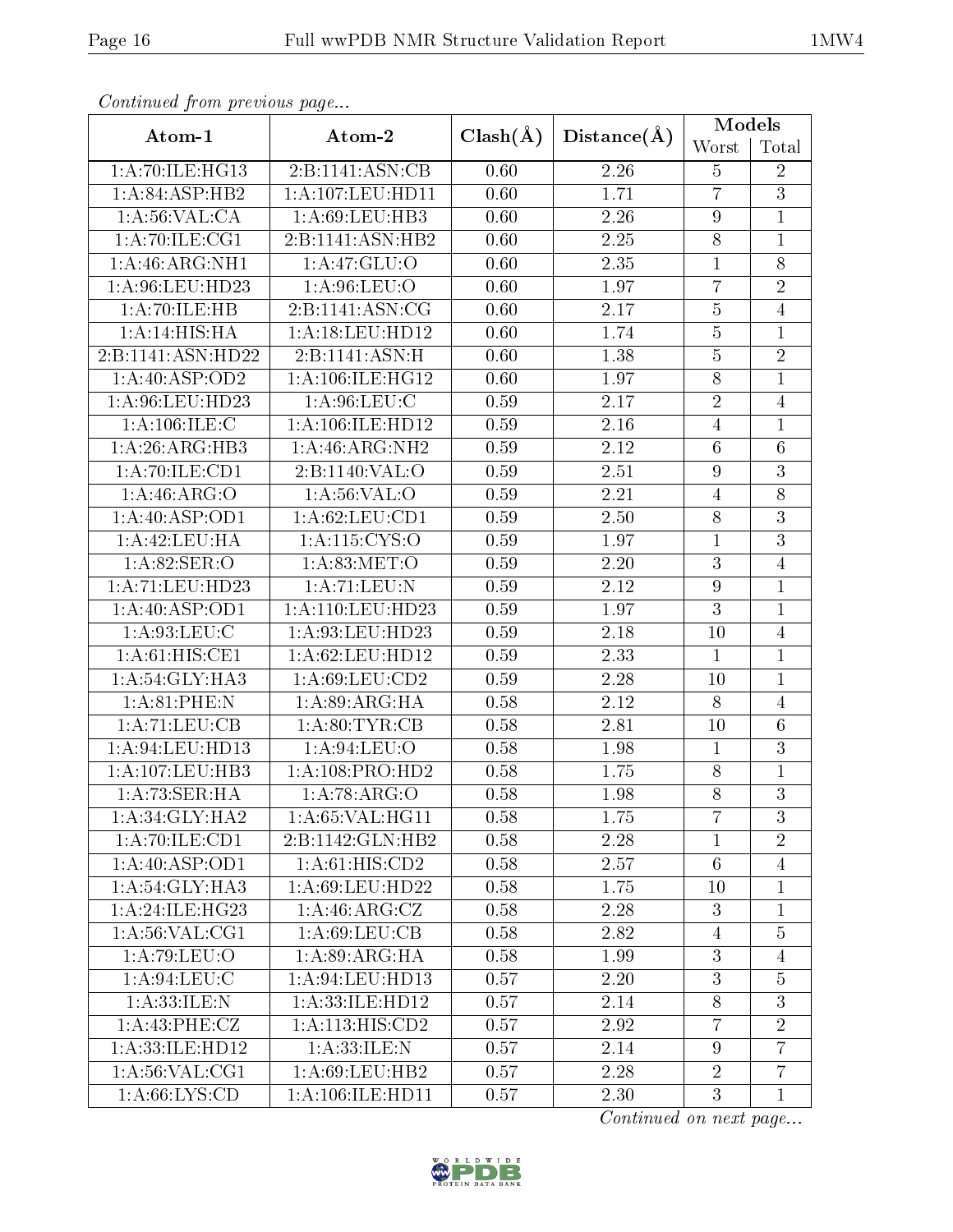| Continual from previous page |                    |                   | Distance(A)       | <b>Models</b>    |                 |
|------------------------------|--------------------|-------------------|-------------------|------------------|-----------------|
| Atom-1                       | Atom-2             | $Clash(\AA)$      |                   | Worst            | Total           |
| 1:A:70:ILE:HD11              | 2:B:1140:VAL:H     | 0.57              | 1.60              | 7                | $\overline{2}$  |
| 1:A:47:GLU:OE1               | 1: A:54: GLY:O     | 0.57              | 2.21              | $\mathbf{1}$     | $\overline{3}$  |
| 1:A:107:LEU:HB2              | 1:A:108:PRO:CD     | 0.57              | 2.30              | 10               | $\sqrt{2}$      |
| 1: A:33: ILE:C               | 1: A:65: VAL:HGI1  | 0.57              | 2.20              | 8                | $\mathbf{1}$    |
| 1:A:24:ILE:O                 | 1:A:46:ARG:CZ      | 0.57              | 2.52              | $6\phantom{.}6$  | 3               |
| 1:A:56:VAL:HG23              | 1:A:57:LEU:N       | 0.57              | 2.14              | $\overline{7}$   | $\overline{7}$  |
| 1:A:40:ASP:OD2               | 1: A:61: HIS: CD2  | 0.57              | 2.58              | $\overline{4}$   | $\overline{2}$  |
| 1: A:89: ARG:O               | 1: A:89: ARG:CD    | 0.57              | 2.53              | 8                | $\overline{2}$  |
| 1:A:42:LEU:O                 | 1: A:60: CYS:CB    | 0.56              | 2.53              | $\overline{5}$   | 10              |
| 1:A:43:PHE:CB                | 1: A:59: LEU: HD23 | 0.56              | 2.29              | 4                | $\overline{2}$  |
| 1:A:26:ARG:HB2               | 1: A:46: ARG: NH2  | 0.56              | 2.14              | $\overline{5}$   | $\overline{3}$  |
| 1:A:70:ILE:CD1               | 2:B:1141:ASN:HD22  | 0.56              | 2.06              | $\overline{7}$   | $\mathbf{1}$    |
| 1:A:19:TRP:CZ3               | 1: A:20: PHE: CZ   | 0.56              | 2.93              | $\overline{1}$   | $\overline{2}$  |
| 1: A:116:THR:HG22            | 1:A:118:VAL:HG13   | 0.56              | 1.76              | $\overline{2}$   | $\mathbf{1}$    |
| 1:A:71:LEU:HB2               | 1: A:80: TYR: HB3  | 0.56              | 1.77              | 10               | $\overline{5}$  |
| 1:A:104:ARG:O                | 1:A:105:GLY:O      | 0.56              | 2.23              | 6                | $\overline{3}$  |
| 1:A:96:LEU:O                 | 1:A:100:HIS:HB3    | 0.56              | 2.01              | 10               | $\overline{5}$  |
| 2:B:1142:GLN:CB              | 2:B:1143:PRO:CD    | 0.56              | 2.84              | $\overline{5}$   | $\overline{4}$  |
| 1:A:94:LEU:HD13              | 1: A:94:LEU:C      | 0.56              | 2.21              | $\boldsymbol{9}$ | $\bf 5$         |
| 1:A:24:ILE:O                 | 1:A:24:ILE:HG23    | 0.56              | 2.01              | 3                | $\bf 5$         |
| 1: A:43: PHE:CE2             | 1: A:96: LEU: HD11 | 0.56              | 2.35              | $\overline{5}$   | $\mathbf{1}$    |
| 1: A:47: GLU:CG              | 1: A:69:LEU:HG     | 0.56              | 2.31              | $\mathbf{1}$     | $\mathbf{1}$    |
| 1: A: 106: ILE: HD11         | 1: A: 109: CYS:O   | 0.56              | 2.01              | $\overline{4}$   | $\mathbf{1}$    |
| 2:B:1142:GLN:HB2             | 2:B:1143:PRO:HD2   | 0.56              | 1.77              | $\overline{5}$   | $\mathbf{1}$    |
| 1:A:82:SER:N                 | 2:B:1141:ASN:OD1   | 0.56              | 2.39              | 6                | $\overline{7}$  |
| 1:A:92:ASP:O                 | 1:A:96:LEU:N       | 0.56              | 2.37              | 10               | $\overline{2}$  |
| 1:A:42:LEU:N                 | 1:A:42:LEU:HD23    | 0.56              | 2.16              | $\overline{2}$   | $\mathbf{1}$    |
| 1:A:71:LEU:HD13              | 1:A:81:PHE:CZ      | 0.56              | 2.36              | $\overline{9}$   | $\overline{1}$  |
| 1:A:93:LEU:HD23              | 1: A:93:LEU: C     | 0.55              | 2.22              | 4                | $\overline{2}$  |
| 1:A:42:LEU:HB2               | 1:A:60:CYS:HB2     | 0.55              | 1.76              | $\overline{7}$   | $\mathbf{1}$    |
| 1: A:70: ILE: HG12           | 2:B:1141:ASN:HB2   | 0.55              | 1.78              | $\overline{7}$   | $\mathbf{1}$    |
| 1:A:71:LEU:CA                | 1: A:80: TYR:O     | $\overline{0.55}$ | $2.\overline{53}$ | $\boldsymbol{9}$ | $\mathbf{1}$    |
| 1:A:43:PHE:HA                | 1: A:58: SER:O     | 0.55              | 2.00              | 9                | $8\,$           |
| 1: A:38: LEU: N              | 1:A:38:LEU:HD22    | $0.55\,$          | 2.17              | $\overline{5}$   | $6\phantom{.}6$ |
| 1: A:24:ILE: CG2             | 1:A:46:ARG:NH1     | 0.55              | 2.69              | $\overline{5}$   | $\mathbf 1$     |
| 1:A:70:ILE:HB                | 2:B:1141:ASN:HB2   | 0.55              | 1.77              | 9                | $\mathbf{1}$    |
| 1: A:33:ILE:HG22             | 1: A:65: VAL:HGI1  | 0.55              | 1.78              | $6\phantom{.}6$  | $\mathbf{1}$    |
| 1: A:56: VAL:HB              | 1:A:69:LEU:HB3     | $0.55\,$          | 1.78              | $6\phantom{.}6$  | $\overline{2}$  |
| 1: A:84:ASP:CA               | 2:B:1140:VAL:HG12  | 0.55              | 2.31              | $6\phantom{.}6$  | $\mathbf{1}$    |
| 1: A:79: LEU:O               | 1: A:90: PHE:O     | 0.55              | 2.24              | 1                | $\overline{2}$  |
| 1: A:78: ARG: HG3            | 1: A:91:THR:OG1    | 0.55              | 2.02              | $\overline{2}$   | 3               |

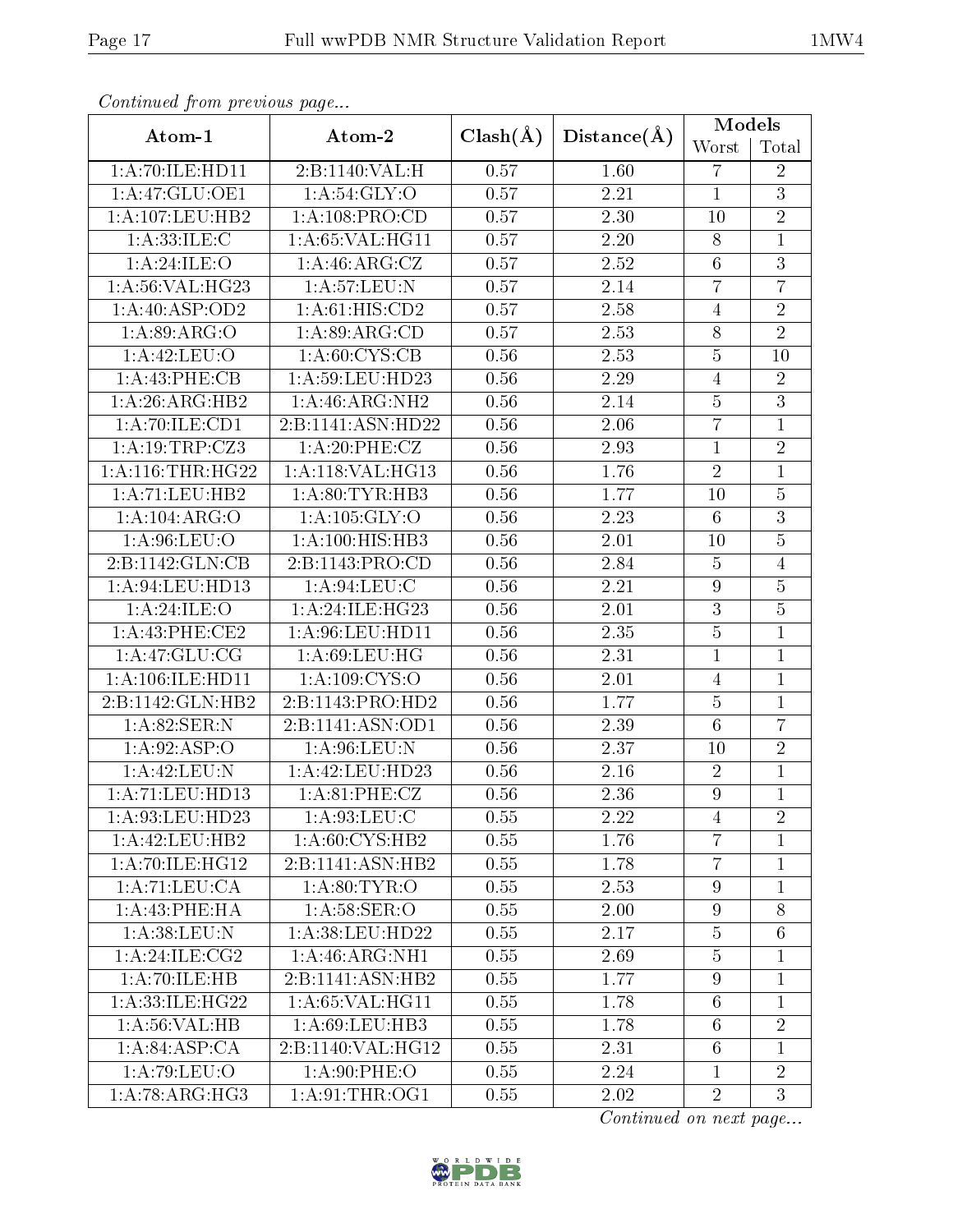| Continual from previous page |                            |              | Distance(A)       | <b>Models</b>   |                 |
|------------------------------|----------------------------|--------------|-------------------|-----------------|-----------------|
| Atom-1                       | Atom-2                     | $Clash(\AA)$ |                   | Worst           | Total           |
| 1:A:79:LEU:HD12              | 1:A:92:ASP:HB3             | 0.55         | 1.79              | $\sqrt{2}$      | 1               |
| 1: A:69:LEU:O                | 1:A:70:ILE:HD13            | 0.55         | 2.00              | $\overline{5}$  | $\mathbf{1}$    |
| 1:A:53:GLN:OE1               | 1: A:53: GLN:N             | 0.55         | 2.39              | $\overline{6}$  | $\mathbf{1}$    |
| 1:A:82:SER:CB                | 2:B:1141:ASN:HA            | 0.55         | 2.32              | 9               | $\mathbf{1}$    |
| 1:A:84:ASP:HB3               | 1:A:107:LEU:HDI1           | 0.55         | 1.78              | 3               | $\overline{2}$  |
| 1:A:70:ILE:HG12              | 2:B:1144:ASP:HA            | 0.55         | 1.78              | $\mathbf{1}$    | $\mathbf{1}$    |
| 1:A:42:LEU:HB2               | 1: A:60:CYS:CB             | 0.55         | 2.32              | $\overline{2}$  | $\mathbf 1$     |
| 1:A:38:LEU:HD22              | 1:A:38:LEU:N               | 0.55         | 2.17              | $\overline{7}$  | $\overline{4}$  |
| 1:A:44:LEU:HD23              | 1: A: 44: LEU: C           | 0.54         | 2.20              | $\overline{7}$  | $\mathbf{1}$    |
| 1:A:48:SER:CB                | 1: A:51: ASN:H             | 0.54         | 2.15              | 10              | $\mathbf{1}$    |
| 1: A:61: HIS: CE1            | 1: A:63: GLN:HB2           | 0.54         | $\overline{2.37}$ | $\overline{3}$  | $\overline{5}$  |
| 1:A:42:LEU:CD2               | 1:A:42:LEU:N               | 0.54         | 2.71              | 10              | $\overline{4}$  |
| 1:A:70:ILE:CB                | 2:B:1141:ASN:ND2           | 0.54         | 2.69              | $\overline{5}$  | $\overline{3}$  |
| 1: A:66: LYS: NZ             | 2:B:1140:VAL:HG12          | 0.54         | 2.17              | $\overline{5}$  | $\mathbf{1}$    |
| 1:A:51:ASN:CB                | 1:A:69:LEU:HD21            | 0.54         | 2.31              | 10              | $\mathbf{1}$    |
| 1: A:68:TYR:CG               | 2:B:1140:VAL:HG11          | 0.54         | 2.38              | 7               | $\mathbf{1}$    |
| 1:A:106:ILE:HD12             | 1:A:108:PRO:HD2            | 0.54         | 1.78              | $\overline{9}$  | $\overline{2}$  |
| 1:A:20:PHE:HA                | 1: A:45:VAL:O              | 0.54         | 2.03              | $\overline{8}$  | $\overline{8}$  |
| 1:A:108:PRO:O                | $1:\overline{A:109:CYS:O}$ | 0.54         | 2.25              | $\overline{4}$  | $\,6$           |
| 1: A: 111: LEU: C            | 1:A:111:LEU:HD22           | 0.54         | 2.23              | 3               | $\overline{4}$  |
| 1:A:42:LEU:O                 | 1: A:60: CYS:HB2           | 0.54         | 2.03              | $\overline{2}$  | $6\phantom{.}6$ |
| 1: A: 55: PHE: C             | 1: A:69: LEU: CB           | 0.54         | 2.75              | $\overline{9}$  | $\overline{2}$  |
| 1: A:26: ARG: HB2            | 1: A:67: HIS: CD2          | 0.54         | 2.38              | $\overline{2}$  | $\overline{5}$  |
| 1:A:43:PHE:CE2               | 1: A:113:HIS:CE1           | 0.54         | 2.95              | $6\phantom{.}6$ | $\overline{4}$  |
| 1:A:110:LEU:HD13             | 1: A: 111: LEU: N          | 0.54         | 2.18              | $\overline{4}$  | $\mathbf 1$     |
| 1:A:100:HIS:CD2              | 1:A:113:HIS:CD2            | 0.54         | 2.96              | $\overline{7}$  | $\mathbf{1}$    |
| 1:A:47:GLU:CB                | 1:A:54:GLY:O               | 0.54         | 2.51              | $\bf 5$         | $\overline{4}$  |
| 1: A:83:MET:HB3              | 2:B:1140:VAL:HB            | 0.54         | 1.80              | $\overline{4}$  | $\overline{1}$  |
| 1:A:82:SER:HB2               | 1: A:86: GLY: C            | 0.54         | 2.23              | 10              | $\overline{2}$  |
| 1: A:19:TRP:HB2              | 1:A:44:LEU:HD12            | 0.54         | 1.79              | $\overline{4}$  | 3               |
| 1: A:56: VAL:HB              | 1: A:69:LEU:CB             | 0.54         | 2.33              | $\mathbf{1}$    | 8               |
| 1: A:70: ILE: CG1            | 2:B:1141:ASN:HD22          | 0.54         | 2.15              | 8               | $\overline{2}$  |
| 1: A: 102: LEU: HD22         | 1:A:102:LEU:N              | 0.54         | 2.18              | $\overline{7}$  | 3               |
| 1:A:71:LEU:CD1               | 1: A:81:PHE:CE2            | 0.54         | 2.91              | $\overline{9}$  | $\mathbf{1}$    |
| 1: A:57:LEU: C               | 1: A: 57: LEU: HD13        | 0.54         | 2.23              | 10              | 1               |
| 1:A:78:ARG:HH11              | 1: A:91:THR:HG22           | 0.54         | 1.63              | $\mathbf{1}$    | $\mathbf{1}$    |
| 1: A:68:TYR:HA               | 2:B:1140:VAL:HB            | 0.54         | 1.79              | $\mathbf{1}$    | $\mathbf{1}$    |
| 1:A:78:ARG:HD2               | 1:A:78:ARG:N               | 0.54         | 2.18              | $\overline{2}$  | $\mathbf{1}$    |
| 1: A:55:PHE:O                | 1: A:69:LEU:CB             | 0.53         | 2.56              | 3               | $\overline{5}$  |
| 1: A: 106: ILE: HD11         | 1: A: 109: CYS: C          | 0.53         | 2.23              | $\overline{4}$  | $\mathbf{1}$    |
| 1: A:43: PHE:CE1             | 1:A:113:HIS:CD2            | 0.53         | 2.96              | $\overline{7}$  | $\mathbf{1}$    |

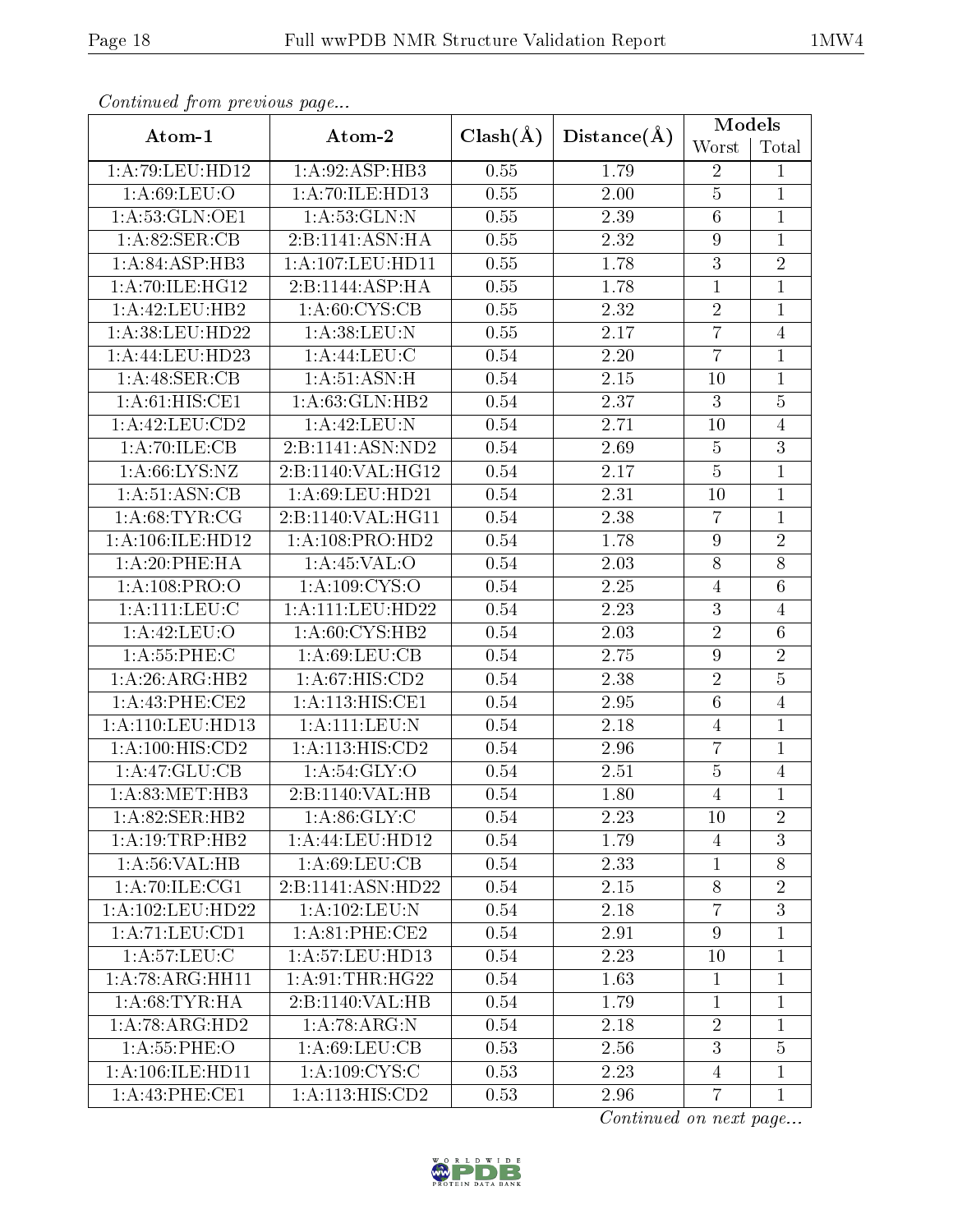| Continual from previous page |                               |              | Distance(A)       | <b>Models</b>    |                 |
|------------------------------|-------------------------------|--------------|-------------------|------------------|-----------------|
| Atom-1                       | Atom-2                        | $Clash(\AA)$ |                   | Worst            | Total           |
| 1: A:30: GLN: HA             | 1:A:65:VAL:HG21               | 0.53         | 1.79              | 1                | $\sqrt{2}$      |
| 1: A:79: LEU:N               | 1:A:79:LEU:HD12               | 0.53         | 2.18              | 8                | $\mathbf{1}$    |
| 1: A:61: HIS: NE2            | 1: A:63: GLN:HB2              | 0.53         | 2.19              | $\overline{9}$   | $\overline{5}$  |
| 1: A:95: GLN:O               | 1: A:99: PHE: N               | 0.53         | 2.42              | 9                | $\overline{3}$  |
| 1:A:70:ILE:HD13              | 2:B:1143:PRO:CD               | 0.53         | 2.29              | $\overline{4}$   | $\overline{2}$  |
| 1: A:55:PHE:O                | 1:A:69:LEU:HB2                | 0.53         | 2.04              | $6\phantom{.}6$  | $\overline{3}$  |
| 1: A:26: ARG:HG2             | 1: A:67:HIS:CD2               | 0.53         | 2.38              | $\overline{5}$   | $\mathbf 1$     |
| 1: A:47: GLU:CD              | 1:A:48:SER:N                  | 0.53         | 2.61              | $\mathbf{1}$     | $\mathbf{1}$    |
| 1:A:40:ASP:HB3               | 1:A:106:ILE:HD12              | 0.53         | 1.81              | $\overline{6}$   | $\mathbf{1}$    |
| 1:A:19:TRP:CZ3               | 1:A:20:PHE:CE1                | 0.53         | 2.97              | $\overline{2}$   | $\overline{2}$  |
| 1: A:39: VAL:O               | 1: A:60:CYS:O                 | 0.53         | $\overline{2.27}$ | $\overline{3}$   | $\overline{6}$  |
| 2:B:1143:PRO:O               | 2:B:1144:ASP:CB               | 0.53         | 2.57              | $\mathbf{1}$     | $\overline{3}$  |
| 1: A:56: VAL:CB              | 1: A:69: LEU: CB              | 0.52         | 2.86              | $\overline{3}$   | $\overline{6}$  |
| 1: A:68:TYR:CE1              | 2:B:1140:VAL:HG11             | $0.52\,$     | 2.39              | $\overline{6}$   | $\mathbf{1}$    |
| 1:A:79:LEU:N                 | 1:A:79:LEU:HD22               | 0.52         | 2.19              | $\overline{7}$   | $\mathbf{3}$    |
| 1: A:25: SER:O               | 1: A:29: SER: N               | 0.52         | 2.40              | 9                | $\overline{3}$  |
| 1:A:71:LEU:HA                | 1: A:80: TYR:O                | 0.52         | 2.04              | $\overline{9}$   | $\mathbf{1}$    |
| 1: A:32: LEU: N              | 1: A:32:LEU:HD12              | 0.52         | 2.19              | 10               | $6\phantom{.}6$ |
| 1:A:106:ILE:O                | 1:A:107:LEU:O                 | 0.52         | 2.27              | $\overline{5}$   | $\overline{4}$  |
| 1: A:30: GLN: CB             | 1:A:65:VAL:HG23               | 0.52         | 2.35              | 9                | $\sqrt{2}$      |
| 1: A:43: PHE:CE2             | 1: A:113:HIS:CG               | 0.52         | 2.97              | 9                | $\mathbf{1}$    |
| 1: A:70: ILE: HG21           | 2:B:1143:PRO:CD               | 0.52         | 2.32              | $\overline{4}$   | $\mathbf{1}$    |
| 1:A:13:ILE:HG23              | 1: A:13: ILE: O               | 0.52         | 2.04              | $\mathbf{1}$     | $\overline{3}$  |
| 1:A:26:ARG:CB                | 1:A:67:HIS:CD2                | 0.52         | 2.93              | $\mathbf{1}$     | $\overline{4}$  |
| 1: A:56: VAL:CG2             | 1: A:57:LEU:N                 | 0.52         | 2.73              | $\overline{7}$   | $\overline{4}$  |
| 1: A: 13: ILE: O             | 1:A:13:ILE:HG23               | 0.52         | 2.05              | 8                | $\overline{3}$  |
| 1:A:71:LEU:HB3               | 1: A:80: TYR: C               | 0.52         | 2.24              | $\boldsymbol{9}$ | $\mathbf{1}$    |
| 1: A: 110: LEU: HD22         | 1:A:110:LEU:N                 | 0.52         | 2.20              | $\overline{3}$   | $\overline{1}$  |
| 1:A:103:ASN:OD1              | 1: A:113: HIS: CE1            | 0.52         | 2.63              | $6\phantom{.}6$  | $\overline{2}$  |
| 1:A:118:VAL:HG23             | 1:A:120:LEU:H                 | $0.52\,$     | 1.63              | $\overline{2}$   | $\mathbf{1}$    |
| 1: A:79:LEU:HD22             | 1:A:79:LEU:N                  | 0.52         | 2.19              | 10               | $\overline{2}$  |
| $1:A:40:\overline{ASP:HA}$   | 1: A:61: HIS: HA              | 0.52         | 1.81              | $\mathbf{1}$     | $\overline{4}$  |
| 1: A:78: ARG: N              | 1:A:78:ARG:HD2                | 0.52         | 2.20              | 8                | $\overline{2}$  |
| 1: A:26: ARG:HB3             | 1:A:46:ARG:HH21               | 0.52         | 1.65              | $\overline{9}$   | $\mathbf{1}$    |
| 1: A:69: LEU:O               | 1: A:70: ILE: C <sub>G1</sub> | 0.52         | 2.58              | $\overline{4}$   | $\mathfrak{Z}$  |
| 1: A:43: PHE:CD1             | 1: A:43: PHE:O                | 0.52         | 2.63              | $\overline{7}$   | $\overline{2}$  |
| 1: A: 106: ILE: CD1          | 1: A: 110: LEU: O             | 0.52         | 2.58              | $6\phantom{.}6$  | $\mathbf{1}$    |
| 1: A:56: VAL: N              | 1:A:69:LEU:HB3                | 0.52         | 2.19              | $\overline{9}$   | $\mathbf{1}$    |
| 2: B: 1140: VAL: CG1         | 2: B: 1141: ASN: N            | 0.52         | 2.72              | $\sqrt{2}$       | 3               |
| 1: A: 101: GLN:O             | 1:A:102:LEU:HD13              | 0.52         | 2.05              | $\overline{2}$   | $\overline{3}$  |
| 1:A:47:GLU:HG3               | 1: A:69: LEU: HD23            | 0.52         | 1.82              | $\mathbf{1}$     | $\mathbf{1}$    |

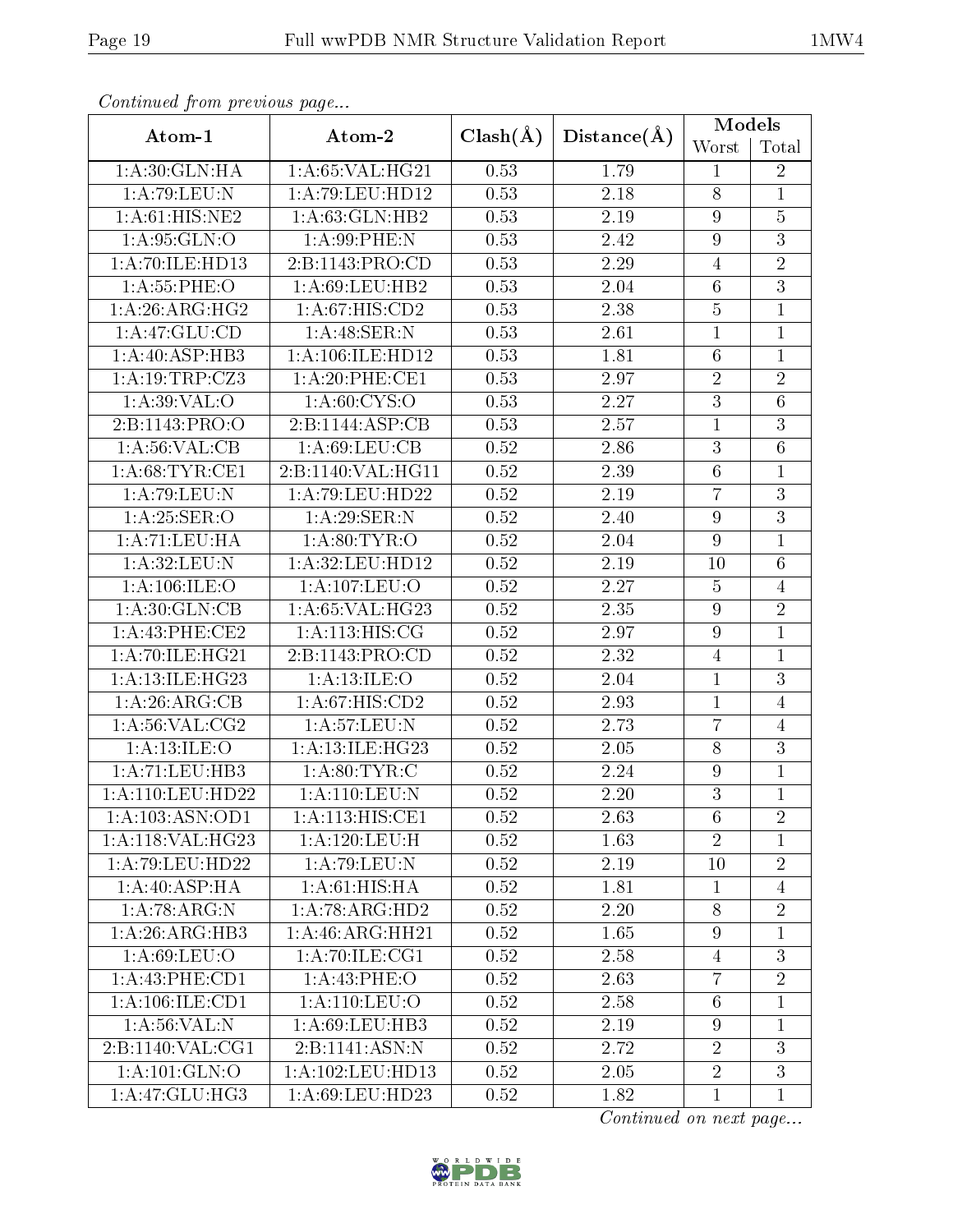| Continual from precious page       |                     |              | $Distance(\AA)$   | <b>Models</b>    |                 |
|------------------------------------|---------------------|--------------|-------------------|------------------|-----------------|
| Atom-1                             | Atom-2              | $Clash(\AA)$ |                   | Worst            | Total           |
| 1:A:43:PHE:CE2                     | 1:A:113:HIS:CD2     | 0.51         | 2.98              | 3                | $\overline{2}$  |
| 1: A: 33: ILE: O                   | 1:A:33:ILE:HG22     | 0.51         | 2.05              | $\overline{9}$   | $6\phantom{.}6$ |
| 1: A:91:THR:HG23                   | 1: A:91:THR:O       | 0.51         | 2.05              | $\overline{4}$   | $\mathbf{1}$    |
| 1:A:70:ILE:HD12                    | 2:B:1144:ASP:CA     | 0.51         | 2.32              | $\overline{5}$   | $\mathbf{1}$    |
| 1:A:21:HIS:ND1                     | 1:A:22:GLY:N        | 0.51         | 2.58              | 8                | $\overline{5}$  |
| 1:A:24:ILE:HG22                    | 1: A:46: ARG:HG3    | 0.51         | 1.83              | $\overline{8}$   | $\overline{2}$  |
| 1:A:26:ARG:NH1                     | 1:A:26:ARG:HB3      | 0.51         | 2.21              | $\overline{3}$   | $\overline{3}$  |
| 1:A:70:ILE:HG21                    | 2:B:1142:GLN:HE22   | 0.51         | 1.66              | $\overline{7}$   | $\mathbf{1}$    |
| 1:A:47:GLU:HB2                     | 1:A:55:PHE:HA       | 0.51         | 1.81              | $\mathbf{1}$     | $\mathbf{1}$    |
| 1:A:96:LEU:HD11                    | 1: A:113:HIS:CE1    | 0.51         | 2.40              | $\mathbf{1}$     | $\mathbf{1}$    |
| 1: A:80:TYR:H A                    | 1: A:89: ARG:CB     | 0.51         | $\overline{2.35}$ | $\overline{9}$   | $\overline{7}$  |
| 1:A:42:LEU:N                       | 1:A:42:LEU:CD2      | 0.51         | 2.73              | $8\,$            | $\,6$           |
| 1:A:82:SER:HB3                     | 1: A:86: GLY: C     | 0.51         | 2.25              | $6\phantom{.}6$  | $\overline{2}$  |
| 1:A:42:LEU:N                       | 1:A:42:LEU:HD22     | 0.51         | 2.20              | $\overline{7}$   | $\overline{5}$  |
| 1: A:23: ARG:HB2                   | 1: A:49: GLN: CG    | 0.51         | 2.36              | $\bf 5$          | $\bf 5$         |
| 1: A:51: ASN:O                     | 1: A:51: ASN:ND2    | 0.51         | 2.44              | $\overline{4}$   | $\mathbf{1}$    |
| 1:A:78:ARG:HG2                     | 1: A:91:THR:N       | 0.51         | 2.20              | 8                | $\mathbf{1}$    |
| 1:A:102:LEU:N                      | 1:A:102:LEU:HD22    | 0.51         | 2.19              | $\boldsymbol{9}$ | $\mathbf{1}$    |
| 1: A:59: LEU: N                    | 1:A:59:LEU:CD2      | 0.51         | 2.73              | $\overline{5}$   | 3               |
| 1: A:78: ARG: HG3                  | 1: A:91:THR:HB      | 0.51         | 1.81              | $\overline{6}$   | $\mathbf{1}$    |
| $1:A:43:P\overline{\text{HE:CD2}}$ | 1:A:113:HIS:ND1     | 0.51         | 2.79              | $6\phantom{.}6$  | $\mathbf{1}$    |
| 1:A:101:GLN:HB2                    | 1:A:102:LEU:HD22    | 0.51         | 1.83              | $\overline{7}$   | $\mathbf{1}$    |
| 1:A:23:ARG:CB                      | 1:A:49:GLN:HG3      | 0.50         | 2.34              | 10               | 3               |
| 1: A:40: ASP:OD2                   | 1: A: 106: ILE: CG2 | 0.50         | 2.60              | 3                | $\mathbf{1}$    |
| 1:A:71:LEU:HD12                    | 1:A:71:LEU:N        | 0.50         | 2.20              | $\overline{3}$   | $\overline{2}$  |
| 1:A:40:ASP:OD1                     | 1: A:61: HIS: HA    | 0.50         | 2.06              | $\overline{7}$   | $\overline{4}$  |
| 2:B:1142:GLN:OE1                   | 2:B:1143:PRO:N      | 0.50         | 2.44              | 4                | $\mathbf 1$     |
| 1: A:71: LEU:HD22                  | 1: A:81:PHE:HA      | 0.50         | 1.83              | 9                | $\mathbf{1}$    |
| 1:A:47:GLU:OE1                     | 1: A:47: GLU:N      | 0.50         | 2.43              | 10               | $\mathbf{1}$    |
| 1:A:59:LEU:HB2                     | 1: A:66: LYS: HG2   | 0.50         | 1.83              | 10               | $\mathbf{1}$    |
| 1:A:77:GLY:HA3                     | 1: A:80: TYR: CE1   | 0.50         | 2.41              | 1                | 1               |
| 1:A:107:LEU:O                      | 1: A:109: CYS:N     | 0.50         | 2.45              | $\overline{5}$   | $\overline{2}$  |
| 1:A:71:LEU:HA                      | 1: A:80: TYR:HB2    | 0.50         | 1.81              | 9                | $\mathbf{1}$    |
| 1: A:59: LEU:O                     | 1: A:65:VAL:HB      | 0.50         | 2.06              | $\overline{2}$   | $\mathbf{1}$    |
| 1:A:43:PHE:HB3                     | 1: A:59: LEU: HD23  | 0.50         | 1.84              | $\overline{4}$   | 3               |
| 1: A:53: GLN: HG2                  | 1:A:53:GLN:O        | 0.50         | 2.06              | $\mathbf{1}$     | $\mathbf{1}$    |
| 1: A:61: HIS: CE1                  | 1: A:109: CYS:HG    | 0.50         | 2.25              | 3                | $\mathbf{1}$    |
| 1: A:43: PHE:CA                    | 1: A:58: SER:O      | 0.50         | 2.60              | $\overline{9}$   | 8               |
| 1:A:21:HIS:CG                      | 1: A:24: ILE: HDI1  | 0.50         | 2.42              | $\overline{9}$   | $\mathbf{1}$    |
| 1:A:59:LEU:HD12                    | 1: A: 106: ILE: HB  | 0.49         | 1.83              | $\overline{3}$   | $\overline{2}$  |
| 1: A:110: LEU:H                    | 1:A:110:LEU:HD22    | 0.49         | 1.67              | $\overline{7}$   | 3               |

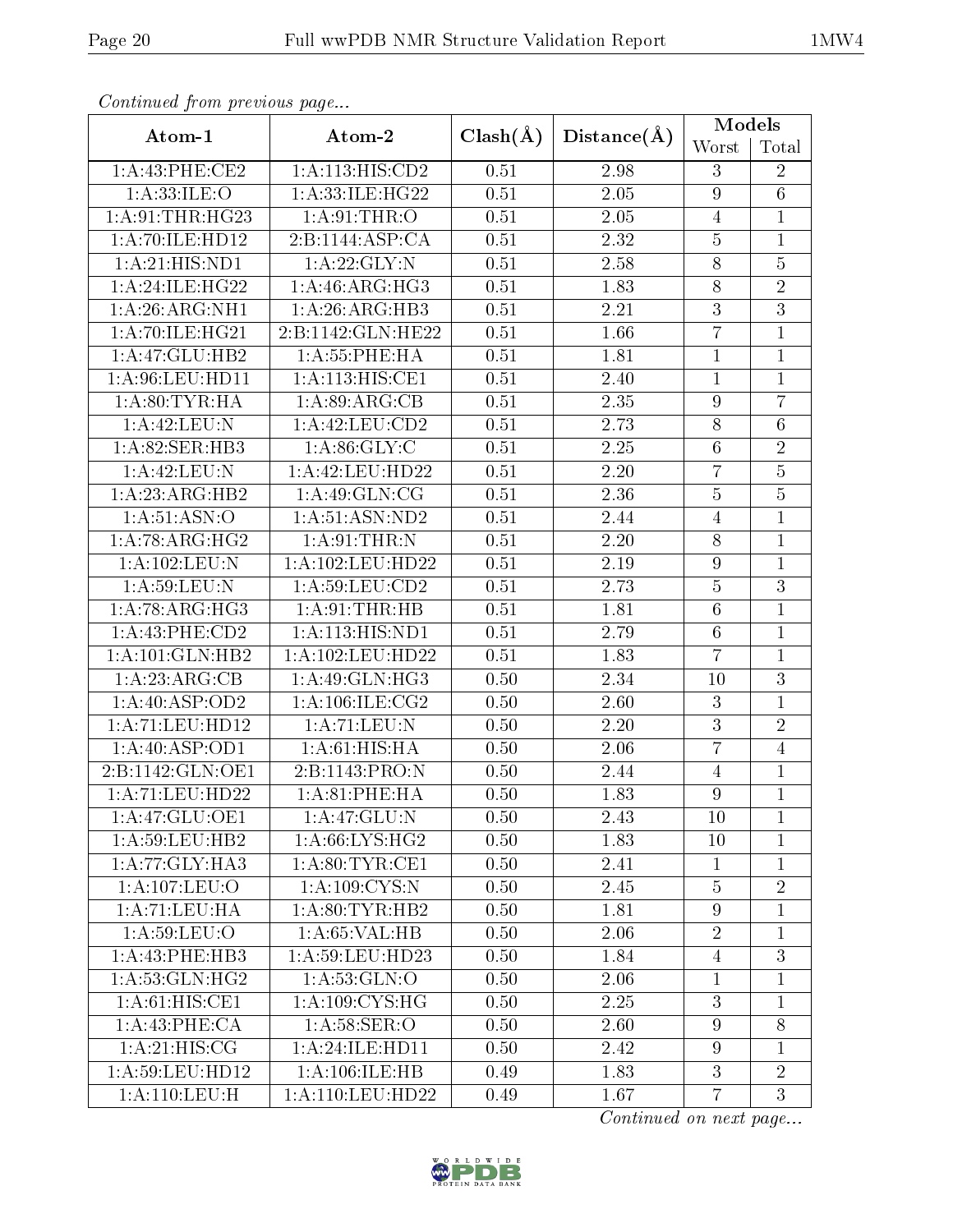| Continual from previous page |                     |              | Distance(A) | <b>Models</b>    |                |  |
|------------------------------|---------------------|--------------|-------------|------------------|----------------|--|
| Atom-1                       | Atom-2              | $Clash(\AA)$ |             | Worst            | Total          |  |
| 1: A:78: ARG: HG3            | 1: A:91:THR:CA      | 0.49         | 2.37        | $\overline{7}$   | $\sqrt{2}$     |  |
| 1:A:82:SER:O                 | 2:B:1141:ASN:HA     | 0.49         | 2.07        | $\boldsymbol{9}$ | $\mathbf{1}$   |  |
| 1:A:47:GLU:OE2               | 1: A:69:LEU:HG      | 0.49         | 2.07        | $\mathbf{1}$     | $\mathbf 1$    |  |
| 1:A:59:LEU:HD13              | 1: A: 106: ILE: HB  | 0.49         | 1.83        | $\mathbf{1}$     | $\mathbf{1}$   |  |
| 1:A:70:ILE:CD1               | 2:B:1144:ASP:OD1    | 0.49         | 2.60        | $\overline{5}$   | $\mathbf{1}$   |  |
| 1:A:55:PHE:O                 | 1:A:81:PHE:CE1      | 0.49         | 2.64        | 6                | $\mathbf{1}$   |  |
| 1: A:80: TYR: HA             | 1: A:89: ARG: HA    | 0.49         | 1.84        | $\overline{2}$   | $\overline{3}$ |  |
| 1:A:47:GLU:CD                | 1: A:54: GLY:O      | 0.49         | 2.50        | $\mathbf{1}$     | $\mathbf{1}$   |  |
| 1:A:47:GLU:CG                | 1: A:54: GLY:O      | 0.49         | 2.60        | $\mathbf{1}$     | $\overline{1}$ |  |
| 1: A:62:LEU:HD11             | 1:A:110:LEU:HD23    | 0.49         | 1.83        | $\overline{7}$   | $\overline{2}$ |  |
| 1: A:97: VAL:O               | 1: A:100:HIS:ND1    | 0.49         | 2.45        | $\mathbf{1}$     | $\overline{6}$ |  |
| 1: A:78: ARG: N              | 1:A:78:ARG:CD       | 0.49         | 2.76        | 8                | $\sqrt{2}$     |  |
| 2:B:1142:GLN:C               | 2:B:1144:ASP:N      | 0.49         | 2.66        | $\overline{1}$   | $\overline{3}$ |  |
| 1: A:70: ILE: CG2            | 2:B:1142:GLN:OE1    | 0.49         | 2.60        | $\overline{9}$   | $\mathbf{1}$   |  |
| 1: A:66: LYS: N              | 1:A:66:LYS:HD2      | 0.49         | 2.23        | $\mathbf{1}$     | $\mathbf{1}$   |  |
| 1: A:43: PHE: CZ             | 1:A:113:HIS:ND1     | 0.49         | 2.80        | $\overline{9}$   | $\overline{2}$ |  |
| 1: A:40: ASP:HB3             | 1: A:106: ILE: CG2  | 0.49         | 2.37        | $\overline{5}$   | $\mathbf{1}$   |  |
| 1: A:30: GLN: HE21           | 1:A:65:VAL:HG23     | 0.49         | 1.66        | $\overline{7}$   | $\mathbf{1}$   |  |
| 2:B:1140:VAL:HG23            | 2:B:1141:ASN:N      | 0.49         | 2.23        | $\overline{7}$   | $\overline{1}$ |  |
| 2:B:1142:GLN:N               | 2:B:1143:PRO:HD3    | 0.49         | 2.22        | $\overline{4}$   | $\mathbf{1}$   |  |
| 2:B:1142:GLN:C               | 2:B:1144:ASP:H      | 0.49         | 2.10        | $6\phantom{.}6$  | $\overline{3}$ |  |
| 1:A:42:LEU:HD22              | 1:A:42:LEU:N        | 0.49         | 2.22        | $\overline{9}$   | $\overline{4}$ |  |
| 1:A:70:ILE:HG22              | 1: A:70: ILE: O     | 0.49         | 2.07        | 9                | $\mathbf{1}$   |  |
| 2:B:1140:VAL:O               | 2:B:1141:ASN:CB     | 0.49         | 2.60        | $\overline{9}$   | 3              |  |
| 1: A: 33: ILE: O             | 1: A:65: VAL:HGI1   | 0.49         | 2.06        | $\overline{4}$   | $\sqrt{2}$     |  |
| 1: A:79: LEU:O               | 1: A:90: PHE: N     | 0.49         | 2.46        | $\overline{8}$   | $\overline{3}$ |  |
| 2:B:1140:VAL:HG12            | 2:B:1141:ASN:N      | 0.49         | 2.23        | $\mathbf{1}$     | $\overline{3}$ |  |
| 1:A:79:LEU:HG                | 1: A:92: ASP:HB3    | 0.49         | 1.84        | $\overline{1}$   | $\mathbf{1}$   |  |
| 1: A:82: SER:OG              | 1:A:87:GLN:HA       | 0.49         | 2.08        | $\mathbf{1}$     | $\overline{2}$ |  |
| 1: A:80: TYR: HA             | 1: A:89: ARG:CA     | 0.49         | 2.37        | 8                | $\overline{5}$ |  |
| 1: A:30: GLN:N               | 1: A:65: VAL:HG22   | 0.49         | 2.23        | 10               | $\mathbf{1}$   |  |
| 1: A:54: GLY: CA             | 1: A:69:LEU:HD22    | 0.49         | 2.38        | 10               | $\mathbf{1}$   |  |
| 1: A:69: LEU:CD1             | 1: A:69: LEU: C     | 0.49         | 2.77        | 10               | $\overline{4}$ |  |
| 1: A:100:HIS:CD2             | 1: A: 101: GLN: NE2 | 0.49         | 2.81        | $\overline{2}$   | $\mathbf{1}$   |  |
| 1: A:78: ARG:HB2             | 1: A:90:PHE: C      | 0.48         | 2.28        | $\overline{3}$   | $\mathbf 1$    |  |
| 1:A:70:ILE:HD13              | 2:B:1144:ASP:OD1    | 0.48         | 2.07        | $\overline{5}$   | $\mathbf{1}$   |  |
| 1: A: 103: ASN: OD1          | 1:A:113:HIS:NE2     | 0.48         | 2.45        | $\mathbf 1$      | 3              |  |
| 1:A:24:ILE:O                 | 1: A:46: ARG: NH1   | 0.48         | 2.46        | $6\phantom{.}6$  | $\mathbf{1}$   |  |
| 1: A: 55: PHE: CD1           | 1:A:72:PRO:HB3      | 0.48         | 2.42        | 1                | $\overline{4}$ |  |
| 1:A:62:LEU:O                 | 1:A:62:LEU:CD2      | 0.48         | 2.59        | $\overline{2}$   | $\mathbf{1}$   |  |
| 1:A:24:ILE:CG2               | 1: A:46: ARG: HG3   | 0.48         | 2.39        | $\overline{2}$   | 3              |  |

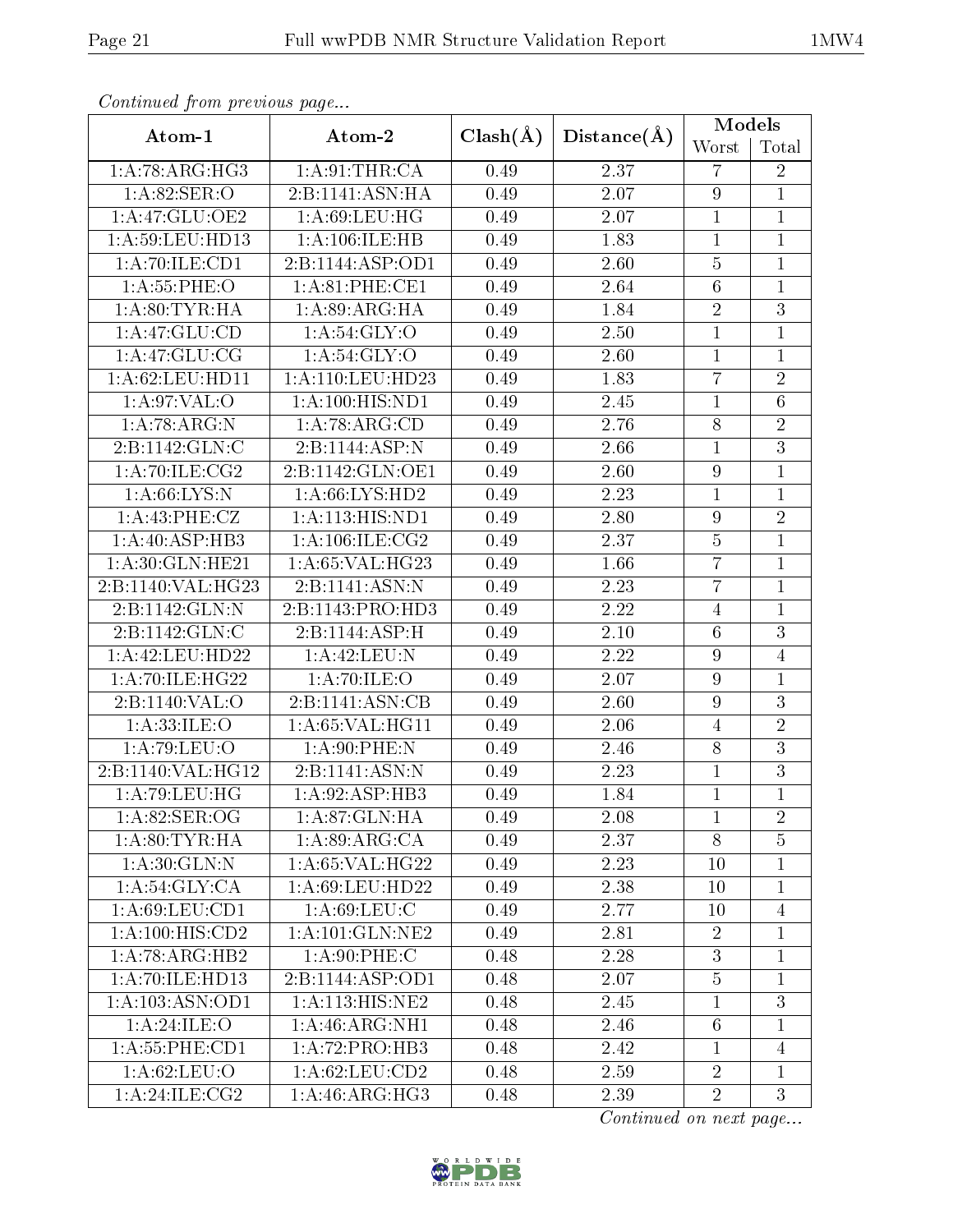| Continued from previous page |                               |              | Distance(A) | <b>Models</b>    |                 |
|------------------------------|-------------------------------|--------------|-------------|------------------|-----------------|
| Atom-1                       | Atom-2                        | $Clash(\AA)$ |             | Worst            | Total           |
| 1:A:71:LEU:CB                | 1: A:80: TYR: HB2             | 0.48         | 2.38        | $\overline{5}$   | 3               |
| 1:A:47:GLU:HB2               | 1: A:54: GLY: C               | 0.48         | 2.28        | 8                | $\overline{2}$  |
| 1: A:91:THR:O                | 1: A:91:THR:HG23              | 0.48         | 2.09        | $\sqrt{6}$       | $\mathbf{1}$    |
| 1: A:70: ILE: HG13           | 2:B:1144:ASP:HA               | 0.48         | 1.85        | $\overline{7}$   | $\mathbf{1}$    |
| 1:A:17:GLN:OE1               | 1:A:19:TRP:CZ2                | 0.48         | 2.66        | 3                | $\overline{2}$  |
| 1:A:26:ARG:HD2               | 1: A:27: GLU:N                | 0.48         | 2.23        | $\overline{3}$   | $\overline{2}$  |
| 1: A:40: ASP:HB2             | $1:A:110:L\overline{EU:H}B2$  | 0.48         | 1.85        | $\overline{3}$   | $\overline{2}$  |
| 1:A:47:GLU:OE1               | 1:A:48:SER:O                  | 0.48         | 2.31        | 8                | $\mathbf{1}$    |
| 2:B:1142:GLN:HB3             | 2:B:1143:PRO:HD2              | 0.48         | 1.84        | 10               | $\overline{3}$  |
| 1: A:46: ARG:HD3             | 1: A:46: ARG: C               | 0.48         | 2.29        | 10               | $\mathbf{1}$    |
| 1: A:54: GLY:CA              | 1: A:69: LEU:HD21             | 0.48         | 2.39        | $\overline{1}$   | $\mathbf{1}$    |
| 1:A:43:PHE:CE1               | 1: A:96: LEU: HD11            | 0.48         | 2.44        | $8\,$            | $\mathbf 1$     |
| 1: A:23: ARG:HB3             | 1:A:49:GLN:HG3                | 0.48         | 1.84        | 9                | $\mathbf{1}$    |
| 1:A:70:ILE:HG22              | 1:A:71:LEU:CG                 | 0.48         | 2.39        | $6\phantom{.}6$  | $\mathbf{1}$    |
| 1:A:32:LEU:HD12              | 1:A:32:LEU:N                  | 0.48         | 2.23        | $6\,$            | $\mathbf{1}$    |
| 1: A: 101: GLN: O            | 1:A:102:LEU:HD22              | 0.48         | 2.07        | $\mathbf{1}$     | $\overline{2}$  |
| 1: A:18: LEU: N              | 1:A:18:LEU:HD22               | 0.48         | 2.24        | $\overline{2}$   | $\mathbf{1}$    |
| 1:A:33:ILE:HG13              | 1:A:118:VAL:HG11              | 0.48         | 1.85        | $\overline{3}$   | $\mathbf{1}$    |
| 1:A:106:ILE:HG13             | 1:A:110:LEU:O                 | 0.48         | 2.08        | $\overline{4}$   | $\mathbf{1}$    |
| 1: A:59: LEU: CD1            | 1: A:68:TYR:CE1               | 0.48         | 2.96        | $\overline{4}$   | $\sqrt{3}$      |
| 1:A:24:ILE:O                 | 1: A:46: ARG: NH2             | 0.48         | 2.47        | $6\phantom{.}6$  | $\overline{5}$  |
| 1: A:45: VAL:HG22            | 1: A:57:LEU:HG                | 0.48         | 1.85        | $\overline{7}$   | $\mathbf{1}$    |
| 1:A:95:GLN:O                 | 1:A:99:PHE:HB2                | 0.48         | 2.09        | $\overline{4}$   | $\sqrt{2}$      |
| 1:A:79:LEU:HB2               | 1: A:90: PHE:O                | 0.48         | 2.09        | $\overline{7}$   | $\mathbf{1}$    |
| 2:B:1142:GLN:N               | 2:B:1143:PRO:CD               | 0.47         | 2.76        | $\overline{4}$   | $\sqrt{2}$      |
| 1: A:66: LYS: HD3            | 1:A:106:ILE:HD11              | 0.47         | 1.86        | 3                | $\mathbf{1}$    |
| 1: A:69: LEU:O               | 1:A:70:ILE:HG12               | 0.47         | 2.09        | $\overline{3}$   | $\mathbf 1$     |
| 1: A:40: ASP:OD1             | $1: A:61: HIS: \overline{CG}$ | 0.47         | 2.67        | $\overline{7}$   | $\overline{4}$  |
| 1: A:56: VAL:HG21            | 1:A:67:HIS:HB3                | 0.47         | 1.85        | $\overline{7}$   | $\overline{5}$  |
| 1: A:51: ASN: ND2            | 1: A:51: ASN: N               | 0.47         | 2.62        | $\overline{5}$   | $6\phantom{.}6$ |
| 1:A:76:GLU:N                 | 1: A:76: GLU:OE1              | 0.47         | 2.48        | $\overline{7}$   | 1               |
| 1: A:68:TYR:CE2              | 1: A:83:MET:HA                | 0.47         | 2.45        | 8                | $\mathbf{1}$    |
| 1:A:71:LEU:HB3               | 1: A:80: TYR:N                | 0.47         | 2.24        | $\overline{9}$   | 1               |
| 1: A:30: GLN:CB              | 1: A:65: VAL:CG2              | 0.47         | 2.92        | $\mathbf{1}$     | $\mathbf{1}$    |
| 1:A:82:SER:HB3               | 2:B:1141:ASN:CA               | 0.47         | 2.40        | $\boldsymbol{9}$ | $\mathbf{1}$    |
| 1:A:24:ILE:HG23              | $1:A:46:A\overline{RG:NH1}$   | 0.47         | 2.25        | $\overline{5}$   | $\overline{2}$  |
| 2:B:1141:ASN:O               | 2:B:1142:GLN:NE2              | 0.47         | 2.47        | 10               | $\overline{2}$  |
| 1: A:24: ILE:HG22            | 1:A:24:ILE:O                  | 0.47         | 2.09        | $\overline{7}$   | $\overline{2}$  |
| 1: A:82: SER:O               | 2:B:1141:ASN:CA               | 0.47         | 2.63        | 9                | $\mathbf{1}$    |
| 1: A:78: ARG:HB2             | 1: A:91:THR:HA                | 0.47         | 1.86        | 10               | $\mathbf{1}$    |
| 1:A:24:ILE:HG23              | 1: A:24: ILE: O               | 0.47         | 2.09        | $\overline{2}$   | $\mathbf{1}$    |

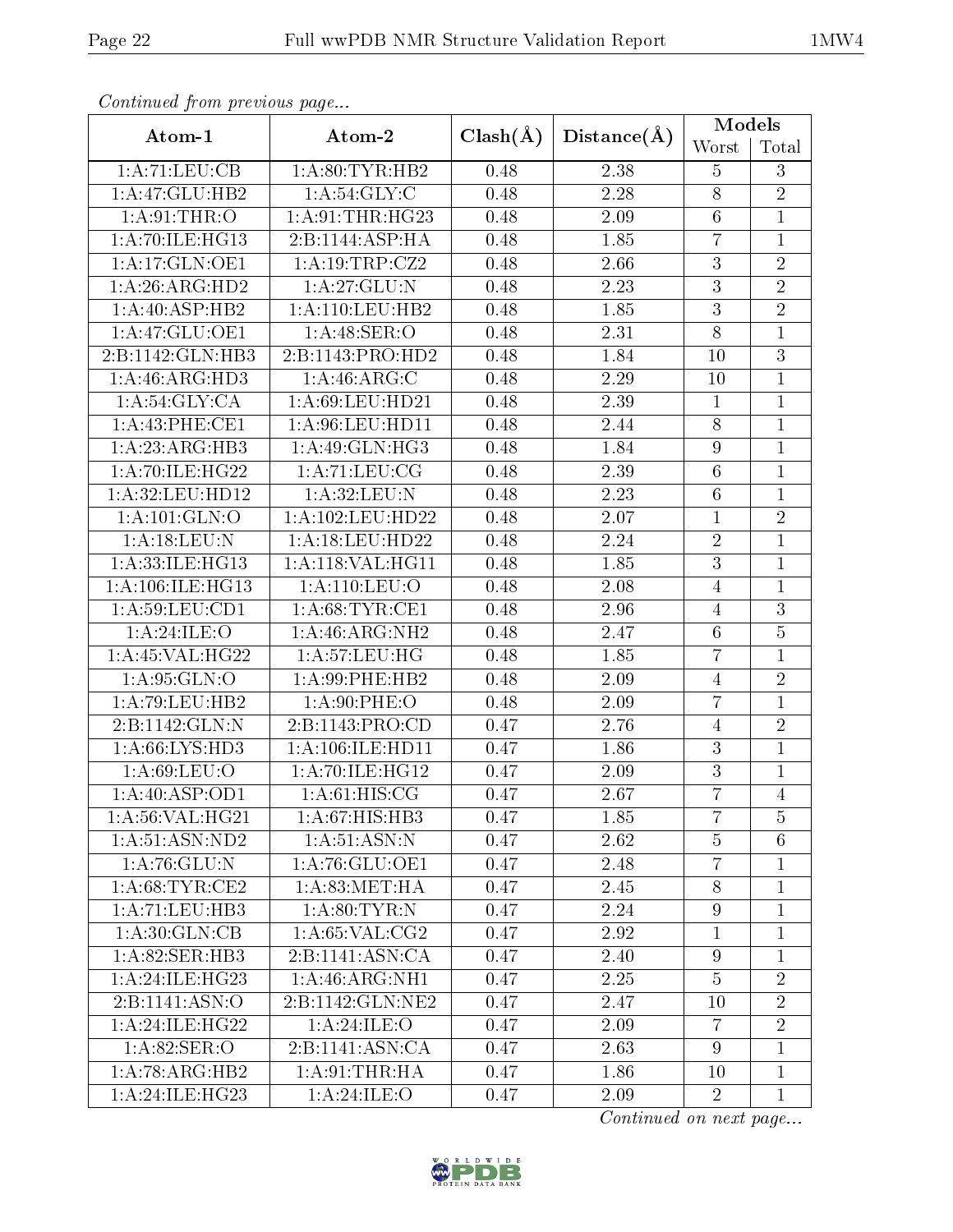| Continuata from previous page |                           |              | Distance(A)       | <b>Models</b>   |                |
|-------------------------------|---------------------------|--------------|-------------------|-----------------|----------------|
| Atom-1                        | Atom-2                    | $Clash(\AA)$ |                   | Worst           | Total          |
| 1:A:40:ASP:OD2                | 1:A:61:HIS:HB2            | 0.47         | 2.08              | 10              | $\overline{2}$ |
| 1:A:102:LEU:HD22              | 1:A:111:LEU:HD21          | 0.47         | 1.86              | $\overline{5}$  | 1              |
| 1: A:69: LEU:O                | 1:A:70:ILE:CD1            | 0.47         | 2.57              | $\overline{7}$  | $\sqrt{2}$     |
| 1:A:89:ARG:HD2                | 1:A:89:ARG:O              | 0.47         | 2.10              | $6\phantom{.}6$ | $\mathbf{1}$   |
| 1:A:29:SER:OG                 | 1:A:33:ILE:HD13           | 0.47         | 2.09              | $\overline{7}$  | $\overline{3}$ |
| 1: A:80: TYR:CD2              | 1: A:89: ARG:HD3          | 0.47         | 2.44              | 10              | $\overline{2}$ |
| 1: A:80: TYR:CD1              | 1:A:89:ARG:O              | 0.47         | 2.67              | $\mathbf{1}$    | $\overline{1}$ |
| 1: A:68:TYR:CE2               | 1: A:83:MET:CE            | 0.47         | 2.97              | 3               | $\mathbf{1}$   |
| 1:A:111:LEU:N                 | 1:A:111:LEU:CD1           | 0.47         | 2.78              | 10              | $\overline{6}$ |
| 1:A:111:LEU:CD1               | 1:A:111:LEU:N             | 0.47         | 2.78              | $\overline{3}$  | $\mathbf{3}$   |
| 1: A:106: ILE: CD1            | $1:$ A:107:LEU:N          | 0.47         | $\overline{2.73}$ | $\overline{5}$  | $\overline{2}$ |
| 1: A:91:THR:O                 | 1:A:91:THR:HG22           | 0.47         | 2.09              | $\bf 5$         | $\mathbf{1}$   |
| 1:A:43:PHE:CE2                | 1:A:113:HIS:ND1           | 0.47         | 2.83              | 10              | $\mathbf{1}$   |
| 1:A:106:ILE:HG12              | 1: A: 107: LEU: N         | 0.47         | 2.25              | 3               | $\overline{3}$ |
| 1:A:82:SER:HA                 | 1: A:86: GLY:O            | 0.47         | 2.10              | $\overline{3}$  | $\mathbf{1}$   |
| 1:A:91:THR:HG22               | 1: A:92: ASP: N           | 0.47         | 2.25              | $\overline{8}$  | $\overline{3}$ |
| 1:A:100:HIS:HB3               | 1:A:113:HIS:CE1           | 0.47         | 2.45              | $\overline{2}$  | $\mathbf{1}$   |
| 1: A: 106: ILE:C              | 1: A: 106: ILE: CD1       | 0.46         | 2.84              | $\overline{4}$  | $\mathbf{1}$   |
| 1: A: 55: PHE: N              | 1:A:69:LEU:CD2            | 0.46         | 2.78              | $\overline{7}$  | $\sqrt{2}$     |
| 1: A:84:ASP:HB2               | 1:A:107:LEU:CD2           | 0.46         | 2.40              | 10              | $\mathbf{1}$   |
| 1:A:70:ILE:CD1                | 2:B:1144:ASP:N            | 0.46         | 2.75              | 3               | $\mathbf{1}$   |
| 1:A:89:ARG:O                  | 1: A:89: ARG:HD2          | 0.46         | 2.10              | 8               | $\mathbf{1}$   |
| 1: A:96: LEU: CD1             | 1:A:113:HIS:CE1           | 0.46         | 2.98              | $\mathbf{1}$    | 1              |
| 1:A:103:ASN:ND2               | 1:A:113:HIS:CE1           | 0.46         | 2.84              | $\overline{3}$  | $\overline{2}$ |
| 1:A:74:GLU:OE1                | 1: A:80: TYR: CG          | 0.46         | 2.69              | $6\,$           | $\overline{3}$ |
| 1:A:99:PHE:HB3                | 1:A:103:ASN:HB3           | 0.46         | 1.87              | $\overline{5}$  | $\overline{4}$ |
| 1:A:26:ARG:O                  | 1:A:30:GLN:HG2            | 0.46         | 2.10              | $6\phantom{.}6$ | $\mathbf{1}$   |
| 1: A:68:TYR:CD1               | 1: A:68:TYR:N             | 0.46         | 2.83              | 10              | $\overline{1}$ |
| 1: A:40: ASP:OD2              | 1: A:61: HIS: CG          | 0.46         | 2.69              | 4               | 3              |
| 1: A:95: GLN: NE2             | 1: A:99: PHE:CE1          | 0.46         | 2.82              | $\sqrt{6}$      | 4              |
| 1: A:62:LEU:HD13              | 1: A:62:LEU: N            | 0.46         | 2.20              | $\bf 5$         | 1              |
| 1: A:66: L <sub>YS:HE3</sub>  | 2:B:1140:VAL:CG1          | 0.46         | 2.41              | $\overline{3}$  | $\mathbf{1}$   |
| 1: A:59: LEU: N               | 1:A:59:LEU:HD22           | 0.46         | 2.25              | $\overline{5}$  | $\mathbf{1}$   |
| 1: A:82: SER:O                | 2:B:1140:VAL:HG12         | 0.46         | 2.10              | 9               | $\mathbf{1}$   |
| 1: A.87: GLN: HG3             | 1: A:87: GLN:O            | 0.46         | 2.11              | $\overline{2}$  | $\mathbf{1}$   |
| 1: A:21: HIS: HB3             | 1:A:46:ARG:HB2            | 0.46         | 1.85              | $\mathbf{1}$    | $\overline{2}$ |
| 1:A:26:ARG:HA                 | 1:A:67:HIS:CD2            | 0.46         | 2.46              | 10              | $\mathbf{1}$   |
| 2:B:1141:ASN:ND2              | 2:B:1141:ASN:H            | 0.46         | 2.08              | $\overline{5}$  | $\overline{2}$ |
| 1:A:23:ARG:HB2                | $1:A:49:GLN:\overline{H}$ | 0.46         | 1.70              | 8               | $\mathbf{1}$   |
| 1:A:82:SER:HB3                | 2:B:1141:ASN:HA           | 0.46         | 1.87              | $\overline{9}$  | $\mathbf{1}$   |
| 1: A:68:TYR:OH                | 1: A:106: ILE: HA         | 0.46         | 2.09              | $\overline{5}$  | $\mathbf{1}$   |

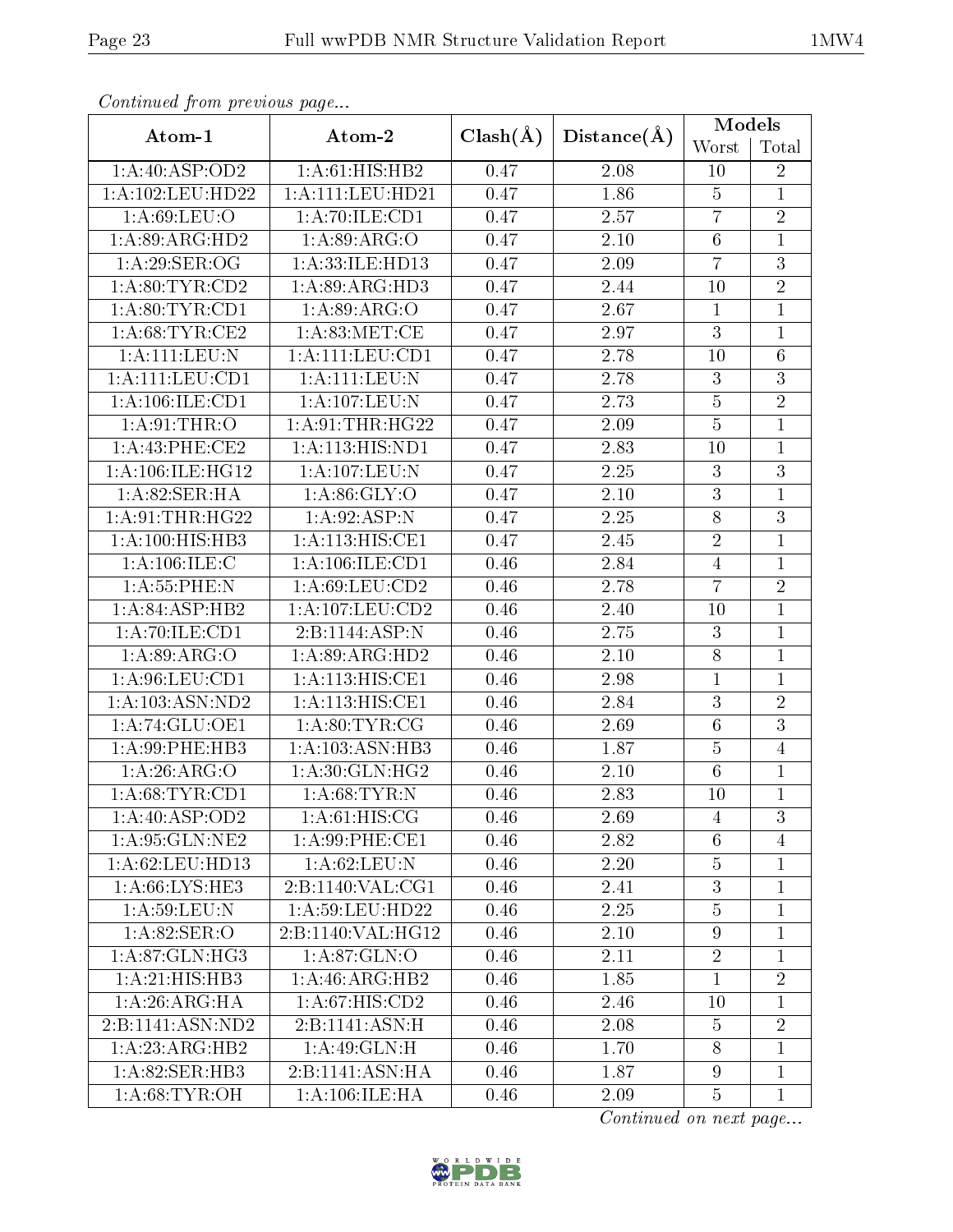| Continual from previous page |                             |              | $Distance(\AA)$   | <b>Models</b>    |                |
|------------------------------|-----------------------------|--------------|-------------------|------------------|----------------|
| Atom-1                       | Atom-2                      | $Clash(\AA)$ |                   | Worst            | Total          |
| 1:A:43:PHE:HB2               | 1: A:58: SER:O              | 0.46         | 2.11              | 8                | 7              |
| 1: A:85:ASP:OD1              | 1: A:85:ASP:O               | 0.46         | 2.34              | $\overline{3}$   | $\mathbf{1}$   |
| 2:B:1141:ASN:O               | 2:B:1142:GLN:CB             | 0.46         | 2.64              | $\overline{4}$   | $\sqrt{2}$     |
| 1: A:61: HIS: ND1            | 1: A:62:LEU: N              | 0.46         | 2.64              | $\overline{4}$   | $\mathbf{1}$   |
| 1:A:100:HIS:CB               | 1: A:113:HIS:CE1            | 0.46         | 2.99              | $\overline{2}$   | $\mathbf 1$    |
| 1: A:61: HIS: CE1            | 1: A:62:LEU:HD13            | 0.46         | 2.46              | $\overline{2}$   | $\mathbf{1}$   |
| 1: A:80: TYR:CD2             | 1: A:89: ARG: CG            | 0.46         | 2.99              | $\overline{2}$   | $\overline{1}$ |
| 1:A:24:ILE:HG21              | 1:A:46:ARG:HD2              | 0.45         | 1.88              | $\overline{5}$   | $\mathbf{1}$   |
| 1: A:66: LYS:NZ              | 2:B:1140:VAL:CG1            | 0.45         | 2.79              | $\overline{5}$   | $\overline{1}$ |
| 1:A:20:PHE:CE1               | 1:A:47:GLU:OE1              | 0.45         | 2.69              | 10               | $\overline{2}$ |
| 1: A:43:PHE:CZ               | 1: A:113:HIS:CG             | 0.45         | 3.04              | $\boldsymbol{9}$ | $\overline{1}$ |
| 1:A:71:LEU:HB3               | 1:A:80:TYR:CB               | 0.45         | 2.41              | 10               | $\mathbf 1$    |
| 1:A:70:ILE:HD12              | 2:B:1142:GLN:HB2            | 0.45         | 1.88              | 8                | $\mathbf{1}$   |
| 1: A:82: SER:OG              | 1: A:83:MET:N               | 0.45         | 2.49              | $\overline{2}$   | $\mathbf 1$    |
| 1: A:81:PHE:H                | 1: A:89: ARG:CA             | 0.45         | 2.24              | 3                | $\overline{2}$ |
| 1:A:32:LEU:O                 | 1: A: 35: GLN: HG3          | 0.45         | 2.11              | $\overline{2}$   | $\overline{2}$ |
| 1: A:80: TYR: CG             | 1: A:89: ARG:CG             | 0.45         | 3.00              | $\overline{2}$   | $\mathbf{1}$   |
| 1:A:43:PHE:HB3               | 1: A:59: LEU: HD13          | 0.45         | 1.88              | $\overline{5}$   | $\mathbf{1}$   |
| 2:B:1143:PRO:O               | 2:B:1144:ASP:HB3            | 0.45         | 2.12              | $\mathbf{1}$     | $\overline{3}$ |
| 1:A:17:GLN:OE1               | 1: A:19:TRP:CH2             | 0.45         | 2.70              | $\boldsymbol{9}$ | $\mathbf{1}$   |
| 1: A:80: TYR: CE2            | 1: A:89: ARG:CD             | 0.45         | 2.99              | 10               | $\overline{2}$ |
| 1: A:116:THR:CG2             | 1:A:118:VAL:HG13            | 0.45         | 2.41              | $\sqrt{2}$       | $\mathbf 1$    |
| 1: A:68:TYR:CE2              | 1: A:83:MET:SD              | 0.45         | $\overline{3}.10$ | $\overline{5}$   | $\mathbf{1}$   |
| 1: A:40: ASP:OD2             | 1: A: 110: LEU: N           | 0.45         | 2.50              | $\overline{7}$   | $\sqrt{2}$     |
| 1:A:78:ARG:CG                | 1: A:91:THR:N               | 0.45         | 2.80              | $\overline{7}$   | $\mathbf{1}$   |
| 1:A:71:LEU:CD2               | 1: A.80: TYR:O              | 0.45         | 2.65              | 9                | $\mathbf{1}$   |
| 1: A:70: ILE: CD1            | 2:B:1142:GLN:N              | 0.45         | 2.80              | 10               | $\overline{3}$ |
| $1:$ A:111:LEU: $CD2$        | 1:A:111:LEU:C               | 0.45         | 2.85              | $\overline{1}$   | $\mathbf{1}$   |
| 1: A:87: GLN:O               | $1:A:87:GLN:H\overline{G3}$ | 0.45         | 2.12              | 9                | $\overline{2}$ |
| 1:A:87:GLN:NE2               | 1: A:87: GLN:N              | 0.45         | 2.64              | $\overline{5}$   | $\overline{2}$ |
| 2:B:1142:GLN:CB              | 2:B:1143:PRO:HD2            | 0.45         | 2.41              | $\overline{5}$   | $\mathbf{1}$   |
| 1: A:40: ASP:OD1             | 1: A:62:LEU: N              | 0.45         | 2.49              | $\mathbf{1}$     | $\mathbf{1}$   |
| 1: A: 71: LEU: HB2           | 1: A:80: TYR:HB2            | 0.45         | 1.88              | 4                | $\overline{4}$ |
| 1:A:70:ILE:CB                | 2:B:1141:ASN:CG             | 0.45         | 2.84              | $\overline{5}$   | $\mathbf{1}$   |
| 1: A:88:THR:O                | 1: A:90: PHE: CG            | 0.45         | 2.69              | 10               | $\mathbf{3}$   |
| 1: A:43: PHE:CE2             | 1:A:113:HIS:NE2             | 0.45         | 2.85              | 3                | $\mathbf{1}$   |
| 1:A:104:ARG:HD2              | 1: A: 104: ARG: N           | 0.45         | 2.27              | 8                | $\overline{5}$ |
| 1:A:33:ILE:HG22              | 1: A:33:ILE:O               | 0.45         | 2.12              | $\overline{5}$   | $\overline{4}$ |
| 1: A:76: GLU:CB              | 1: A:80: TYR:OH             | 0.45         | 2.65              | $\overline{7}$   | $\mathbf{1}$   |
| 1: A:16:THR:OG1              | 1: A:18: LEU:CD2            | 0.45         | $2.\overline{65}$ | $\overline{2}$   | $\overline{2}$ |
| 1: A:83:MET:HE3              | 1:A:107:LEU:HA              | 0.45         | 1.87              | 10               | $\mathbf{1}$   |

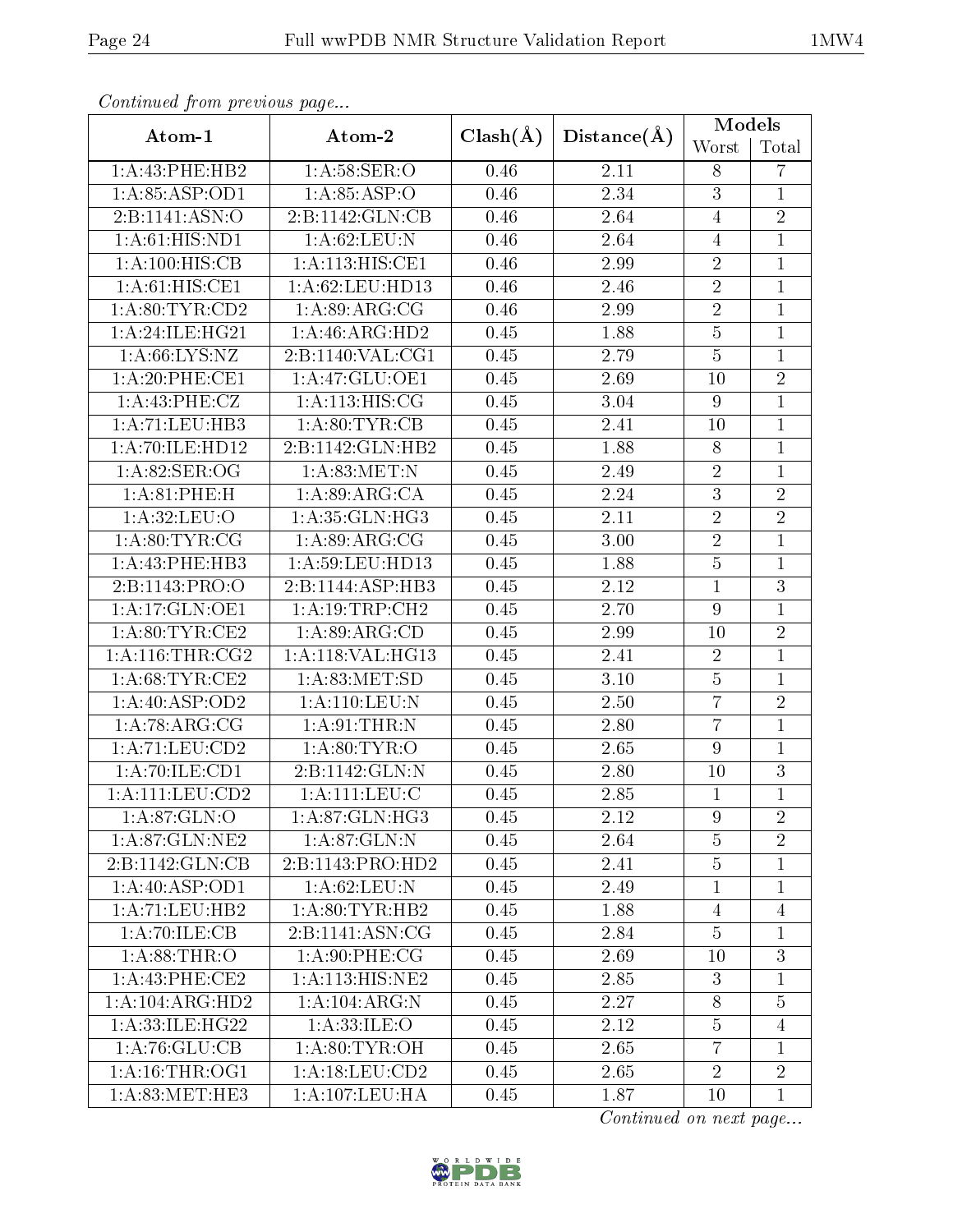| Continual from previous page |                    |              | Distance(A)       | <b>Models</b>   |                |
|------------------------------|--------------------|--------------|-------------------|-----------------|----------------|
| Atom-1                       | Atom-2             | $Clash(\AA)$ |                   | Worst           | Total          |
| 1: A:96: LEU: C              | 1: A:96: LEU:CD2   | 0.45         | 2.85              | 10              | $\mathbf{1}$   |
| 1:A:84:ASP:N                 | 1:A:107:LEU:HD21   | 0.45         | 2.26              | $\mathbf{1}$    | $\mathbf{1}$   |
| 1:A:46:ARG:O                 | 1: A:46: ARG:HD3   | 0.45         | 2.12              | $\overline{1}$  | $\mathbf{1}$   |
| 1: A:82: SER:OG              | 1: A:88:THR:N      | 0.45         | 2.47              | $\mathbf{1}$    | $\mathbf{1}$   |
| 1: A:22: GLY:HA2             | 1: A:47: GLU:CG    | 0.45         | 2.42              | 3               | 3              |
| 1: A:61: HIS:CD2             | 1:A:62:LEU:H       | 0.45         | 2.30              | $\overline{3}$  | $\mathbf{1}$   |
| 1:A:18:LEU:HD23              | 1: A: 18: LEU: N   | 0.45         | 2.27              | $\overline{6}$  | $\overline{1}$ |
| 1: A: 53: GLN: O             | 1:A:53:GLN:HG2     | 0.45         | 2.12              | $6\phantom{.}6$ | $\mathbf{1}$   |
| 1:A:19:TRP:CZ3               | 1: A:45: VAL:CG2   | 0.45         | 2.99              | $\overline{2}$  | $\overline{1}$ |
| 1:A:103:ASN:ND2              | 1:A:113:HIS:NE2    | 0.45         | 2.65              | 3               | $\overline{2}$ |
| 1:A:21:HIS:O                 | 1: A:47: GLU:N     | 0.45         | $\overline{2.50}$ | $\overline{3}$  | $\overline{2}$ |
| 1:A:87:GLN:N                 | 1:A:87:GLN:NE2     | 0.45         | 2.65              | $\overline{4}$  | $\mathbf 1$    |
| 2:B:1142:GLN:CD              | 2:B:1143:PRO:HD3   | 0.45         | 2.32              | $\overline{4}$  | $\overline{1}$ |
| 1: A:93: LEU: C              | 1: A:93: LEU:CD2   | 0.45         | 2.86              | 10              | $\overline{5}$ |
| 1: A:33: ILE:N               | 1:A:33:ILE:CD1     | 0.45         | 2.80              | $\overline{7}$  | $\,6\,$        |
| 1:A:104:ARG:NE               | 1: A: 104: ARG: N  | 0.45         | 2.65              | $\overline{2}$  | $\mathbf{1}$   |
| 1:A:99:PHE:CE2               | 1: A: 103: ASN: HA | 0.45         | 2.47              | $\overline{2}$  | $\mathbf{1}$   |
| 1:A:28:GLU:OE1               | 1: A:32:LEU:HD13   | 0.44         | 2.12              | $\overline{3}$  | $\overline{1}$ |
| 1:A:69:LEU:HD22              | 1: A:70: ILE: CA   | 0.44         | 2.41              | $\overline{3}$  | $\overline{2}$ |
| 1:A:84:ASP:HA                | 2:B:1140:VAL:HG12  | 0.44         | 1.89              | $6\,$           | $\mathbf{1}$   |
| 1: A:40: ASP:OD1             | 1: A:61: HIS: CA   | 0.44         | 2.65              | $\overline{7}$  | $\overline{2}$ |
| 1:A:70:ILE:CD1               | 2:B:1141:ASN:ND2   | 0.44         | 2.75              | 7               | $\mathbf 1$    |
| 1: A:59:LEU:CG               | 1:A:106:ILE:HG22   | 0.44         | 2.41              | $\overline{8}$  | $\mathbf{1}$   |
| 1:A:70:ILE:HG12              | 2:B:1141:ASN:ND2   | 0.44         | 2.26              | 8               | $\mathbf{1}$   |
| 1:A:96:LEU:O                 | 1: A:100:HIS:N     | 0.44         | 2.50              | $\mathbf 1$     | $\sqrt{2}$     |
| 1:A:100:HIS:CD2              | 1:A:113:HIS:NE2    | 0.44         | 2.85              | $\overline{7}$  | $\mathbf{1}$   |
| 1: A:81:PHE:O                | 1: A:89: ARG: N    | 0.44         | 2.51              | $\overline{2}$  | $\sqrt{2}$     |
| 1:A:70:ILE:HG13              | 2:B:1140:VAL:O     | 0.44         | 2.11              | $\overline{1}$  | $\overline{1}$ |
| 2:B:1142:GLN:CD              | 2:B:1143:PRO:CD    | 0.44         | 2.86              | 3               | $\overline{2}$ |
| 1:A:103:ASN:OD1              | 1:A:113:HIS:CD2    | 0.44         | 2.71              | $\overline{4}$  | 3              |
| 1: A: 102: LEU: CD1          | 1:A:102:LEU:O      | 0.44         | 2.66              | $\bf 5$         | $\mathbf{1}$   |
| 1: A:50: ARG: HA             | 1: A:50: ARG:NE    | 0.44         | 2.28              | $\overline{1}$  | $\overline{2}$ |
| 1: A:84:ASP:H                | 1:A:107:LEU:HD23   | 0.44         | 1.73              | $\overline{2}$  | $\mathbf{1}$   |
| 1:A:40:ASP:CB                | 1:A:106:ILE:HD12   | 0.44         | 2.42              | $\sqrt{6}$      | $\mathbf{1}$   |
| 1:A:70:ILE:CB                | 2:B:1141:ASN:HB2   | 0.44         | 2.42              | $8\,$           | $\mathbf 1$    |
| 1:A:24:ILE:CG2               | 1:A:46:ARG:CZ      | 0.44         | 2.95              | $\overline{1}$  | $\mathbf{1}$   |
| 1: A: 33: ILE: CD1           | 1:A:33:ILE:N       | 0.44         | 2.81              | 6               | $\overline{4}$ |
| 1:A:14:HIS:CE1               | 1:A:20:PHE:O       | 0.44         | 2.71              | 8               | 5              |
| 1: A:43: PHE:CD1             | 1: A:43:PHE: C     | 0.44         | 2.91              | 8               | 3              |
| 1: A:20:PHE:N                | 1: A:20:PHE:CD1    | 0.44         | 2.85              | 1               | $\overline{2}$ |
| 1: A:82: SER:OG              | 2:B:1141:ASN:HB3   | 0.44         | 2.12              | 3               | $\mathbf{1}$   |

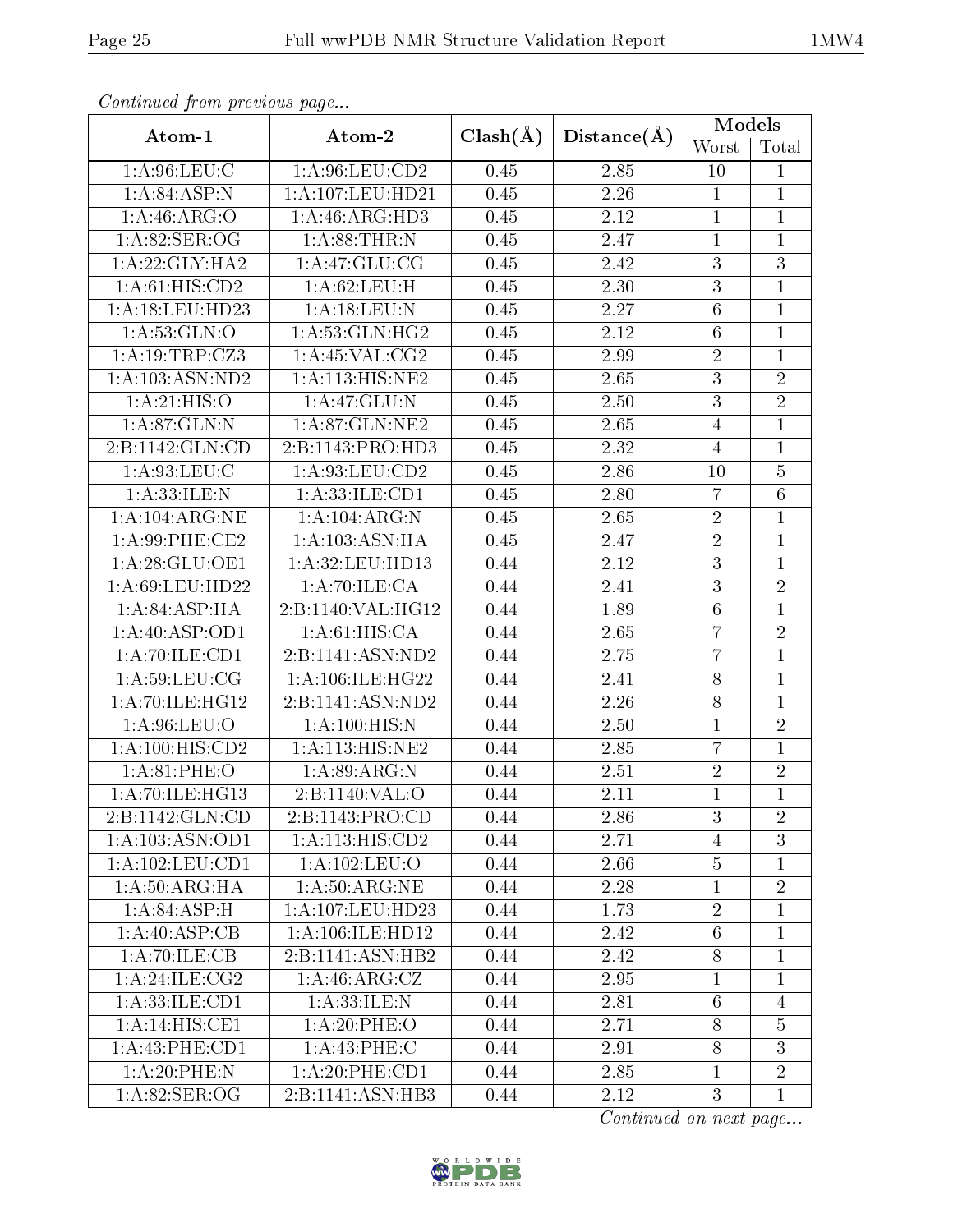| Continuou jiom protivus pago       |                       |              | Distance(A) | <b>Models</b>  |                |
|------------------------------------|-----------------------|--------------|-------------|----------------|----------------|
| Atom-1                             | Atom-2                | $Clash(\AA)$ |             | Worst          | Total          |
| 1:A:106:ILE:HD13                   | 1:A:108:PRO:HD2       | 0.44         | 1.88        | 4              | $\mathbf{1}$   |
| 1:A:100:HIS:HA                     | 1:A:113:HIS:CE1       | 0.44         | 2.47        | $\overline{7}$ | 3              |
| 1:A:43:PHE:O                       | 1: A:116:THR:OG1      | 0.44         | 2.36        | $\overline{7}$ | $\overline{4}$ |
| $1:A:84:\overline{ASP:N}$          | 2:B:1140:VAL:HG13     | 0.44         | 2.28        | $\overline{8}$ | $\mathbf{1}$   |
| 1:A:47:GLU:CG                      | 1: A:54: GLY: C       | 0.44         | 2.86        | 1              | $\mathbf{1}$   |
| 1: A:62:LEU:H                      | 1: A:62:LEU:CD1       | 0.44         | 2.25        | $\overline{2}$ | 1              |
| 1: A:22: GLY:O                     | 1:A:24:ILE:HG22       | 0.44         | 2.13        | $\overline{3}$ | $\mathbf{1}$   |
| 1: A:109: CYS:O                    | 1:A:111:EU:N          | 0.44         | 2.49        | $\overline{5}$ | $\overline{2}$ |
| 1:A:43:PHE:O                       | 1:A:43:PHE:CD1        | 0.44         | 2.71        | $\overline{6}$ | $\mathbf{1}$   |
| 1:A:31:ARG:NE                      | 1: A:31: ARG:HA       | 0.44         | 2.27        | 1              | 3              |
| 1: A: 101: GLN: CB                 | 1:A:102:LEU:HD22      | 0.44         | 2.42        | $\overline{7}$ | $\mathbf{1}$   |
| 1: A: 55: PHE: H                   | 1: A:69: LEU: HB2     | 0.44         | 1.69        | $\overline{9}$ | $\mathbf{1}$   |
| 1:A:102:LEU:C                      | 1: A: 111: LEU: HD23  | 0.44         | 2.33        | 10             | $\overline{1}$ |
| 1: A:66: LYS: HD2                  | 1: A: 106: ILE: CG1   | 0.44         | 2.42        | 10             | $\mathbf{1}$   |
| 2:B:1140:VAL:HG13                  | 2:B:1141:ASN:N        | 0.44         | 2.26        | $\overline{2}$ | $\mathbf{1}$   |
| 1:A:110:LEU:HD22                   | 1: A: 110: LEU: H     | 0.44         | 1.73        | $\overline{6}$ | $\mathbf{1}$   |
| 1:A:43:PHE:CE2                     | 1:A:96:LEU:HD21       | 0.44         | 2.47        | $\overline{6}$ | $\mathbf{1}$   |
| 1: A:56: VAL: N                    | 1: A:69: LEU:CB       | 0.44         | 2.80        | 9              | $\mathbf{1}$   |
| 1: A:26: ARG:HB3                   | 1: A:67: HIS: CD2     | 0.44         | 2.48        | $\mathbf{1}$   | $\mathbf{1}$   |
| 1: A:61: HIS: CG                   | 1: A:62:LEU: N        | 0.44         | 2.86        | $\mathbf{1}$   | $\mathbf{1}$   |
| 1:A:93:LEU:O                       | 1:A:97:VAL:HG23       | 0.44         | 2.13        | $\mathbf{1}$   | $\mathbf{1}$   |
| 1: A:68:TYR:CD2                    | 1: A:83:MET:SD        | 0.44         | 3.11        | 3              | $\mathbf{1}$   |
| 1: A:88:THR:O                      | 1:A:90:PHE:CD2        | 0.44         | 2.70        | $\overline{8}$ | $\overline{3}$ |
| 1: A:58: SER: C                    | 1:A:59:LEU:HD22       | 0.44         | 2.34        | $\overline{5}$ | $\mathbf{1}$   |
| 1:A:42:LEU:CD1                     | 1:A:115:CYS:O         | 0.44         | 2.64        | $\mathbf{1}$   | 3              |
| 1:A:103:ASN:O                      | 1:A:111:LEU:O         | 0.44         | 2.35        | 9              | $\mathbf{1}$   |
| $1:$ A:45:VAL:HG12                 | 1:A:45:VAL:O          | 0.44         | 2.13        | 9              | $\mathbf{1}$   |
| 1:A:71:LEU:HD13                    | 1:A:81:PHE:CD2        | 0.44         | 2.48        | $\overline{9}$ | $\overline{1}$ |
| 1: A:80:TYR:CD2                    | 1: A:89: ARG:CD       | 0.44         | 3.01        | 10             | $\overline{2}$ |
| 1: A:70: ILE: HG22                 | 1:A:71:LEU:CD2        | 0.44         | 2.43        | $\mathbf{1}$   | $\mathbf{1}$   |
| $1: A: 110:$ LEU: $CD2$            | 1: A: 110: LEU: N     | 0.43         | 2.81        | $\mathfrak{Z}$ | $\mathbf{1}$   |
| 1: A:54: GLY:HA2                   | 1: A:69:LEU:HD21      | 0.43         | 1.89        | $\overline{5}$ | $\mathbf{1}$   |
| 1: A:50:ARG:NE                     | 1: A:50: ARG: HA      | 0.43         | 2.28        | $\overline{9}$ | 3              |
| 1: A:106: ILE: HD12                | 1:A:108:PRO:CD        | 0.43         | 2.44        | $\overline{7}$ | $\mathbf{1}$   |
| 1:A:111:LEU:C                      | $1:$ A:111:LEU: $CD2$ | 0.43         | 2.87        | $\overline{2}$ | $\overline{2}$ |
| 1: A: 55: PHE: C                   | 1: A:69: LEU: HA      | 0.43         | 2.28        | $\overline{9}$ | $\mathbf{1}$   |
| 1:A:99:PHE:CD2                     | 1: A: 103: ASN: CB    | 0.43         | 3.01        | $\overline{2}$ | $\mathbf{1}$   |
| $1: A:82: \overline{\text{SER}:O}$ | 1: A:83: MET:C        | 0.43         | 2.57        | $\overline{4}$ | $\mathbf{1}$   |
| 1: A:40: ASP:OD2                   | 1: A:61: HIS: ND1     | 0.43         | 2.51        | $\overline{9}$ | $\mathbf{1}$   |
| 1: A:80: TYR: CZ                   | 1: A:89: ARG:HD2      | 0.43         | 2.48        | $\mathbf{1}$   | $\mathbf{1}$   |
| 1: A: 19: TRP: CE3                 | 1: A:20: PHE:CE1      | 0.43         | 3.06        | $\overline{2}$ | $\mathbf{1}$   |

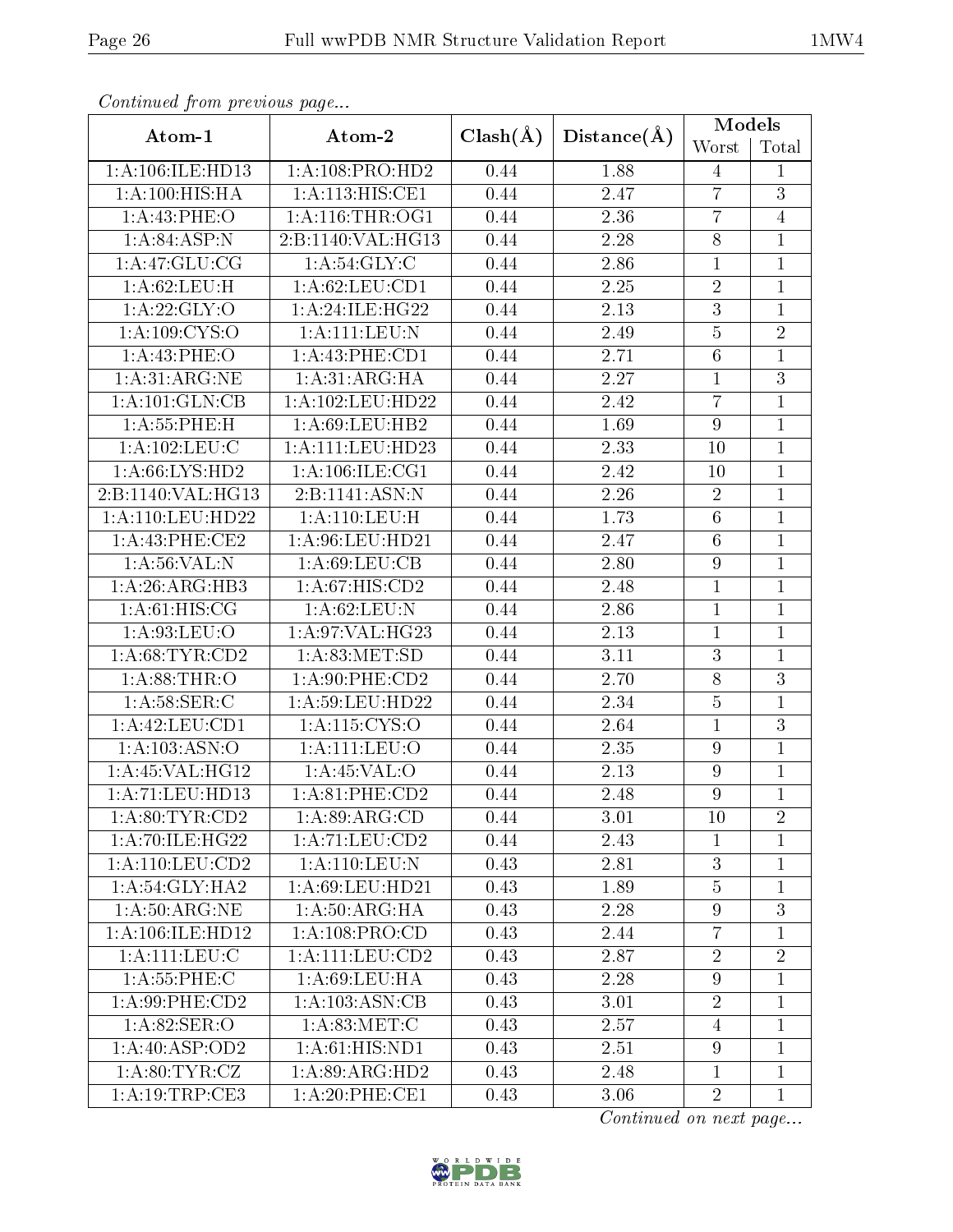| Continual from previous page |                     |              |                   | <b>Models</b>    |                |
|------------------------------|---------------------|--------------|-------------------|------------------|----------------|
| Atom-1                       | Atom-2              | $Clash(\AA)$ | Distance(A)       | Worst            | Total          |
| 1: A:75: GLU:HG2             | 1:A:75:GLU:O        | 0.43         | 2.14              | $\overline{2}$   | 1              |
| 1:A:24:ILE:CG2               | 1: A:46: ARG:HD3    | 0.43         | 2.43              | $\overline{3}$   | $\mathbf{1}$   |
| 1: A:57:LEU:HD11             | 1: A:59:LEU:CD2     | 0.43         | 2.43              | 10               | $\mathbf{1}$   |
| $1:A:\overline{103:ASN:ND2}$ | 1:A:113:HIS:CD2     | 0.43         | 2.87              | 3                | $\sqrt{2}$     |
| 1:A:31:ARG:HA                | 1: A:31: ARG:NE     | 0.43         | 2.28              | 3                | $\sqrt{2}$     |
| 1: A:51: ASN: N              | 1: A:51: ASN: HD22  | 0.43         | 2.10              | $\overline{7}$   | $\overline{5}$ |
| 1:A:71:LEU:CB                | 1: A:80: TYR:O      | 0.43         | 2.66              | 9                | $\mathbf 1$    |
| 1:A:104:ARG:N                | 1:A:104:ARG:HD2     | 0.43         | 2.29              | $\overline{4}$   | $\overline{2}$ |
| 1:A:40:ASP:OD1               | 1: A:61: HIS: CB    | 0.43         | 2.67              | $\overline{5}$   | $\mathbf{1}$   |
| 1: A:80: TYR: CG             | 1:A:89:ARG:HB2      | 0.43         | 2.48              | 7                | $\overline{4}$ |
| 1: A:57:LEU: C               | 1: A:57: LEU:CD2    | 0.43         | $\overline{2.87}$ | $\overline{8}$   | $\overline{2}$ |
| 1:A:43:PHE:CB                | 1: A:58: SER:O      | 0.43         | 2.67              | $\boldsymbol{9}$ | $\overline{2}$ |
| 1:A:59:LEU:HD12              | 1: A:68:TYR:CZ      | 0.43         | 2.49              | $\overline{4}$   | $\mathbf{1}$   |
| 1:A:96:LEU:O                 | 1:A:100:HIS:HB2     | 0.43         | 2.13              | $\overline{7}$   | $\sqrt{2}$     |
| 2:B:1143:PRO:O               | 2:B:1144:ASP:HB2    | 0.43         | 2.12              | $\boldsymbol{9}$ | $\mathbf{1}$   |
| 2:B:1141:ASN:H               | 2:B:1141:ASN:ND2    | 0.43         | 2.12              | $\overline{2}$   | $\mathbf{1}$   |
| 1:A:32:LEU:CD1               | 1:A:32:LEU:N        | 0.43         | 2.82              | $\overline{3}$   | $\mathbf{1}$   |
| 1:A:70:ILE:CD1               | 2:B:1143:PRO:CD     | 0.43         | 2.96              | $\overline{3}$   | $\mathbf{1}$   |
| 1:A:70:ILE:HG13              | 2:B:1141:ASN:ND2    | 0.43         | 2.28              | $\overline{5}$   | $\mathbf{1}$   |
| 1: A:38:LEU:CD2              | 1: A:38:LEU: N      | 0.43         | 2.82              | 9                | $\bf 5$        |
| 1:A:82:SER:HB3               | 2:B:1141:ASN:HB3    | 0.43         | 1.91              | 9                | $\mathbf{1}$   |
| 1:A:71:LEU:O                 | 1: A:80: TYR:N      | 0.43         | 2.52              | $\overline{3}$   | $\mathbf{1}$   |
| 1: A:40: ASP:OD1             | 1:A:40:ASP:N        | 0.43         | 2.52              | $\overline{4}$   | $\mathbf{1}$   |
| 1:A:94:LEU:CD1               | 1: A:94:LEU:C       | 0.43         | 2.87              | $\overline{4}$   | $\bf 5$        |
| 1:A:118:VAL:HG23             | 1:A:119:ALA:N       | 0.43         | 2.28              | 8                | $\mathbf{3}$   |
| 1: A:53: GLN:O               | 1:A:72:PRO:HD3      | 0.43         | 2.14              | 10               | $\mathbf{1}$   |
| 1:A:97:VAL:O                 | 1: A:100:HIS:CG     | 0.43         | 2.72              | $\sqrt{2}$       | $\mathbf{1}$   |
| 1: A: 106: ILE: O            | 1: A:107:LEU:C      | 0.42         | 2.58              | $\overline{5}$   | $\overline{1}$ |
| 1: A:83:MET:HA               | 2:B:1140:VAL:HG13   | 0.42         | 1.91              | 9                | 1              |
| 1:A:38:LEU:CB                | 1:A:42:LEU:CD2      | 0.42         | 2.97              | $\overline{4}$   | 1              |
| 1: A:96: LEU:CD2             | 1: A:96: LEU: C     | 0.42         | 2.87              | $\overline{4}$   | 3              |
| 1: A:68:TYR:OH               | 1:A:107:LEU:HD12    | 0.42         | 2.13              | 10               | $\overline{2}$ |
| 1:A:107:LEU:CB               | 1:A:108:PRO:HD2     | 0.42         | 2.44              | 8                | 1              |
| 1: A:59:LEU:CG               | 1: A: 106: ILE: HB  | 0.42         | 2.44              | $\overline{5}$   | $\mathbf{1}$   |
| 1:A:57:LEU:HD23              | 1: A:57:LEU: C      | 0.42         | 2.35              | $8\,$            | 1              |
| 1:A:42:LEU:HD22              | 1:A:115:CYS:O       | 0.42         | 2.14              | $\overline{2}$   | $\mathbf{1}$   |
| 1:A:103:ASN:O                | 1: A: 111: LEU: HB2 | 0.42         | 2.14              | 3                | $\overline{2}$ |
| 1: A:38: LEU: N              | 1:A:38:LEU:CD2      | 0.42         | 2.83              | $\overline{4}$   | $\overline{5}$ |
| 1: A:62:LEU: N               | 1: A:62:LEU:HD13    | 0.42         | 2.27              | $\overline{7}$   | $\mathbf{1}$   |
| 1:A:78:ARG:CD                | 1: A:91:THR:OG1     | 0.42         | 2.67              | $\overline{7}$   | $\mathbf{1}$   |
| 1:A:78:ARG:CG                | 1: A:91:THR:CA      | 0.42         | 2.98              | 8                | $\mathbf{1}$   |

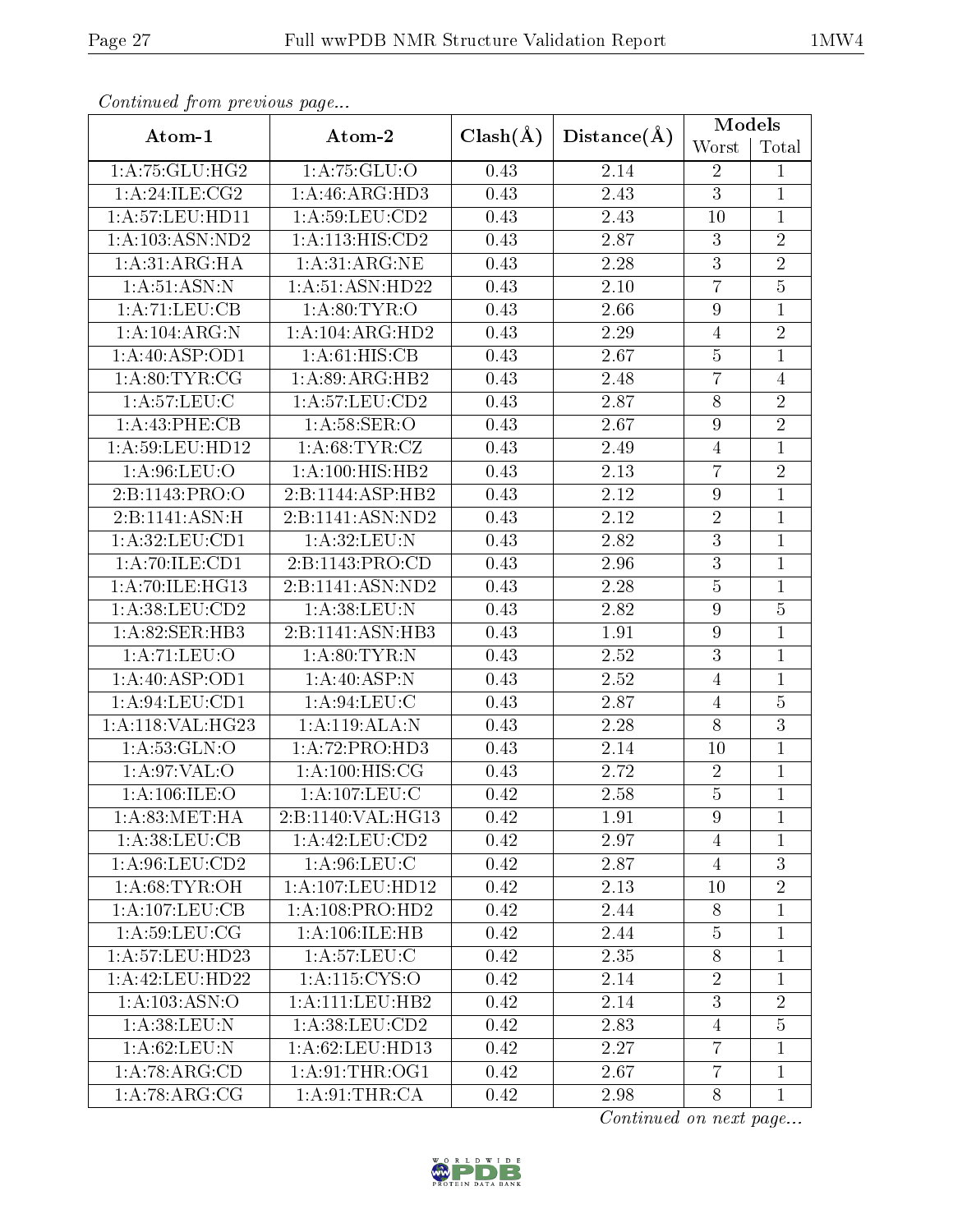| Continual from previous page |                     |              |             | <b>Models</b>   |                |
|------------------------------|---------------------|--------------|-------------|-----------------|----------------|
| Atom-1                       | Atom-2              | $Clash(\AA)$ | Distance(A) | Worst           | Total          |
| 1:A:95:GLN:HG3               | 1: A:99: PHE: CG    | 0.42         | 2.49        | 10              | 1              |
| 1:A:75:GLU:O                 | 1: A: 75: GLU: HG2  | 0.42         | 2.14        | $\mathbf{1}$    | $\mathbf{1}$   |
| 1:A:74:GLU:CB                | 1: A:80: TYR: CZ    | 0.42         | $3.02\,$    | $\sqrt{2}$      | $\mathbf{1}$   |
| 1: A:59: LEU: CD1            | 1: A: 106: ILE: HB  | 0.42         | 2.45        | $\overline{3}$  | $\mathbf{1}$   |
| 1: A:83:MET:HG3              | 2:B:1140:VAL:HB     | 0.42         | 1.92        | 3               | $\mathbf{1}$   |
| 1:A:26:ARG:CB                | 1: A:46: ARG: NH2   | 0.42         | 2.80        | $6\phantom{.}6$ | 1              |
| 1:A:70:ILE:HG13              | 2:B:1144:ASP:CA     | 0.42         | 2.44        | $\overline{7}$  | $\mathbf{1}$   |
| 1: A:30: GLN:CB              | 1:A:65:VAL:HG22     | 0.42         | 2.45        | $\mathbf{1}$    | $\mathbf{1}$   |
| 1:A:61:HIS:HD2               | 1:A:106:ILE:HD13    | 0.42         | 1.74        | $\overline{2}$  | $\mathbf{1}$   |
| 1:A:117:ARG:HB2              | 1: A:117: ARG: NH1  | 0.42         | 2.30        | 3               | $\mathbf{1}$   |
| 1:A:62:LEU:HD12              | 1: A:62:LEU:C       | 0.42         | 2.34        | $\overline{4}$  | $\mathbf{1}$   |
| 1:A:33:ILE:O                 | 1: A: 33: ILE: CG2  | 0.42         | 2.68        | 9               | $\mathbf{1}$   |
| 1:A:102:LEU:HD13             | 1:A:112:ARG:CG      | 0.42         | 2.43        | 10              | $\mathbf{1}$   |
| 1:A:58:SER:HB3               | 1:A:67:HIS:CE1      | 0.42         | 2.49        | 10              | $\mathbf{1}$   |
| 1:A:78:ARG:CD                | 1:A:78:ARG:N        | 0.42         | 2.81        | $\overline{2}$  | $\mathbf{1}$   |
| 2:B:1140:VAL:HG23            | 2:B:1141:ASN:HD22   | 0.42         | 1.73        | $\overline{5}$  | $\mathbf{1}$   |
| 1:A:71:LEU:O                 | 1:A:81:PHE:CE1      | 0.42         | 2.73        | $\overline{6}$  | $\mathbf{1}$   |
| 1: A:80: TYR: CE2            | 1:A:89:ARG:HD2      | 0.42         | 2.49        | 10              | $\overline{3}$ |
| 1:A:81:PHE:HA                | 2:B:1141:ASN:OD1    |              | 2.14        | $\overline{2}$  | $\mathbf{1}$   |
| 2:B:1141:ASN:H               | 2:B:1141:ASN:HD22   | 0.42         | 1.58        | $\overline{2}$  | $\mathbf{1}$   |
| 1:A:94:LEU:C                 | 1: A:94: LEU: CD1   | 0.42         | 2.87        | $\overline{3}$  | $\overline{4}$ |
| 1: A:61: HIS:CD2             | 1: A:63: GLN:N      | 0.42         | 2.88        | $\overline{7}$  | $\mathbf{1}$   |
| 1: A:106: ILE: HD12          | 1:A:107:LEU:CA      | 0.42         | 2.44        | $\overline{8}$  | $\mathbf{1}$   |
| 1:A:71:LEU:CB                | 1: A:80: TYR:N      | 0.42         | 2.83        | 9               | $\mathbf{1}$   |
| 1:A:71:LEU:CD1               | 1: A:80: TYR: HB3   | 0.42         | 2.45        | $\mathbf{1}$    | 1              |
| 1:A:74:GLU:HB2               | 1: A:80: TYR: CZ    | 0.42         | 2.50        | $\overline{2}$  | $\mathbf{1}$   |
| 1:A:109:CYS:O                | 1: A:110: LEU: C    | 0.42         | 2.57        | $\overline{4}$  | $\overline{2}$ |
| 1: A:74: GLU:OE1             | 1: A:80:TYR:CD1     | 0.42         | 2.73        | $\overline{5}$  | $\overline{1}$ |
| 1: A:17: GLN:O               | 1:A:19:TRP:CH2      | 0.42         | 2.73        | $\overline{7}$  | 1              |
| 1: A:83:MET:SD               | 1: A:83:MET:N       | 0.42         | 2.93        | $\overline{4}$  | 1              |
| 1: A:18: LEU: HD22           | 1:A:18:LEU:N        | 0.42         | 2.30        | $\overline{7}$  | $\mathbf{1}$   |
| $1:A:43:$ PHE:CD2            | 1: A: 57: LEU: HD21 | 0.42         | 2.50        | $\overline{7}$  | $\mathbf{1}$   |
| 1: A:70: ILE: HG22           | 1:A:71:LEU:CD1      | 0.42         | 2.45        | $8\,$           | 1              |
| 1: A:47: GLU:CD              | 1: A:54: GLY: C     | 0.42         | 2.79        | $\mathbf{1}$    | $\mathbf{1}$   |
| 1:A:47:GLU:HG2               | 1: A:69:LEU:HG      | 0.42         | 1.91        | $\mathbf{1}$    | 1              |
| 1: A:83: MET:SD              | 1:A:107:LEU:HD23    | 0.41         | 2.55        | 9               | $\mathbf{1}$   |
| 1:A:74:GLU:OE1               | 1: A:80: TYR:CD2    | 0.41         | 2.73        | 10              | $\mathbf{1}$   |
| 1: A:47: GLU: HG2            | 1: A:56: VAL:CG1    | 0.41         | 2.37        | $\mathbf{1}$    | $\mathbf{1}$   |
| 1:A:48:SER:N                 | 1: A:54: GLY:O      | 0.41         | 2.52        | $\overline{5}$  | $\mathbf{1}$   |
| 1:A:66:LYS:HB3               | 1: A:66: LYS:NZ     | 0.41         | 2.30        | 8               | $\overline{2}$ |
| 2:B:1141:ASN:C               | 2:B:1142:GLN:HE21   | 0.41         | 2.15        | 3               | $\mathbf{1}$   |

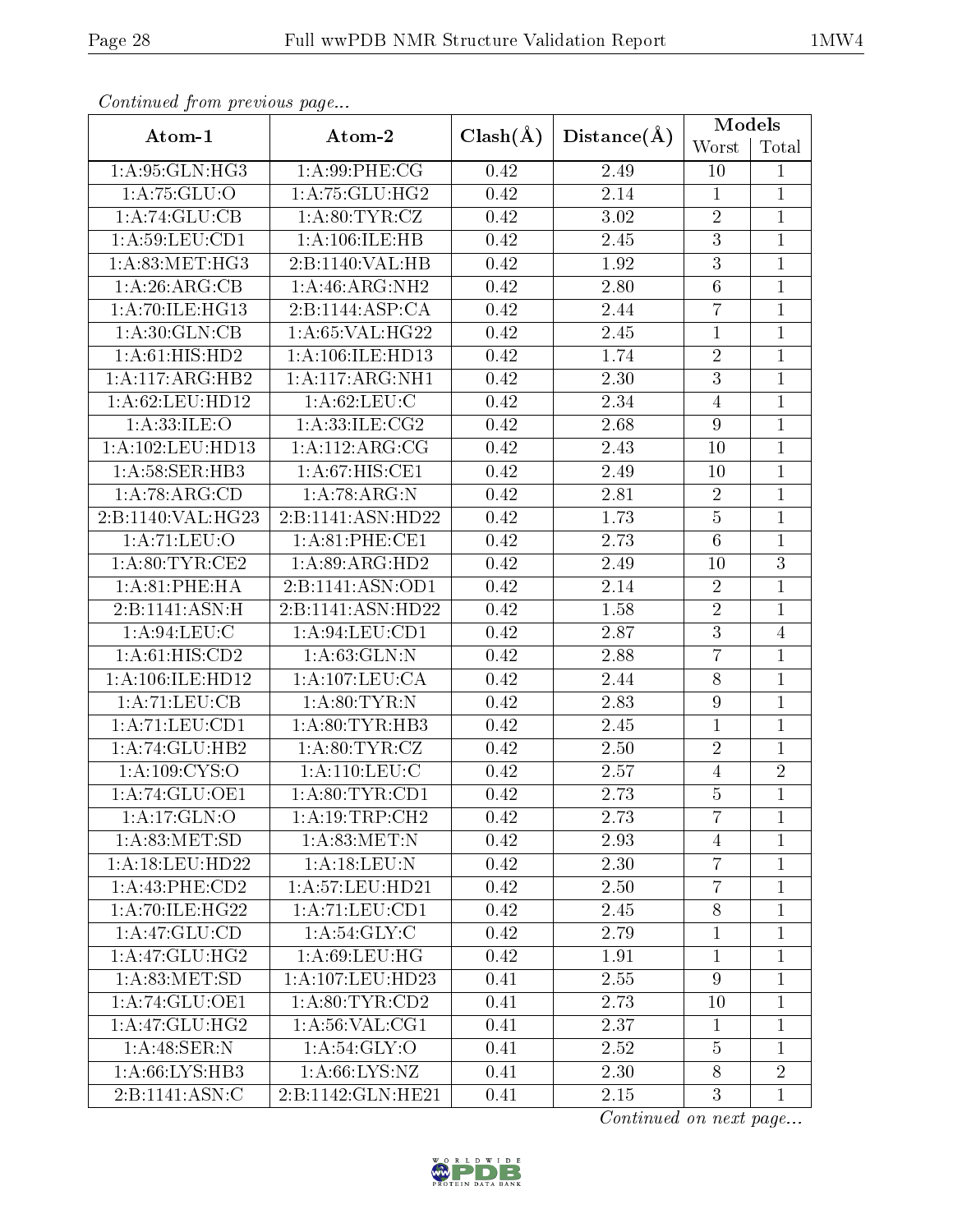| Continual from previous page |                     |              |             | <b>Models</b>    |                |
|------------------------------|---------------------|--------------|-------------|------------------|----------------|
| Atom-1                       | Atom-2              | $Clash(\AA)$ | Distance(A) | Worst            | Total          |
| 1:A:59:LEU:HD12              | 1: A:68:TYR:OH      | 0.41         | 2.14        | 7                | $\mathbf{1}$   |
| 1:A:21:HIS:CG                | 1:A:22:GLY:N        | 0.41         | 2.88        | 8                | $\mathbf{1}$   |
| 1:A:53:GLN:HB3               | 1:A:72:PRO:HD3      | 0.41         | 1.92        | 8                | $\overline{2}$ |
| 1:A:41:GLY:O                 | 1:A:113:HIS:HB2     | 0.41         | 2.14        | $\overline{2}$   | $\mathbf{1}$   |
| 1:A:95:GLN:O                 | 1:A:99:PHE:HB3      | 0.41         | 2.15        | $\overline{2}$   | $\mathbf{1}$   |
| 1:A:90:PHE:CE1               | 1:A:92:ASP:OD1      | 0.41         | 2.73        | $\overline{3}$   | $\mathbf{1}$   |
| 1: A:68:TYR:OH               | 1:A:107:LEU:CD1     | 0.41         | 2.69        | $\overline{4}$   | $\overline{1}$ |
| 1: A:53: GLN: HB2            | 1:A:72:PRO:HD3      | 0.41         | 1.92        | $\bf 5$          | $\mathbf{1}$   |
| 1:A:104:ARG:CD               | 1:A:104:ARG:N       | 0.41         | 2.83        | $\overline{6}$   | $\overline{3}$ |
| 1:A:26:ARG:CA                | 1: A:46: ARG: NH2   | 0.41         | 2.82        | $\overline{3}$   | $\overline{2}$ |
| 1: A:56: VAL:HGI2            | 1: A:69: LEU: CG    | 0.41         | 2.46        | $\overline{3}$   | $\overline{2}$ |
| 1: A:62: LEU:CD2             | 1: A:62:LEU:C       | 0.41         | 2.88        | $\overline{3}$   | $\mathbf{1}$   |
| 1:A:57:LEU:O                 | 1: A:68:TYR:N       | 0.41         | 2.53        | $\overline{5}$   | $\mathbf{1}$   |
| 1: A:85:ASP:H                | 1:A:107:LEU:HD21    | 0.41         | 1.75        | $\overline{7}$   | $\mathbf{1}$   |
| 2:B:1140:VAL:N               | 2:Bi:1142:GLN:O     | 0.41         | 2.54        | 8                | $\mathbf{1}$   |
| 1:A:79:LEU:N                 | 1:A:79:LEU:CD2      | 0.41         | 2.84        | $\boldsymbol{9}$ | $\mathbf{1}$   |
| 1: A:116:THR:HG22            | 1: A:117:ARG:N      | 0.41         | 2.31        | $\mathbf{1}$     | $\sqrt{2}$     |
| 1:A:24:ILE:HG21              | 1: A:46: ARG:HG3    | 0.41         | 1.91        | $\mathbf{1}$     | $\mathbf{1}$   |
| 1: A:80: TYR:CD2             | 1: A:89: ARG: HG3   | 0.41         | 2.49        | $\overline{2}$   | $\mathbf{1}$   |
| 1: A: 55: PHE: CG            | 1:A:72:PRO:HB3      | 0.41         | 2.51        | $\overline{3}$   | $\mathbf 1$    |
| 1: A:62: LEU:CD1             | 1: A:62:LEU:O       | 0.41         | 2.69        | $\overline{4}$   | $\mathbf{1}$   |
| 1:A:30:GLN:OE1               | 1:A:67:HIS:NE2      | 0.41         | 2.54        | 6                | $\mathbf{1}$   |
| 2:B:1138:GLU:OE1             | 2:B:1143:PRO:CG     | 0.41         | 2.69        | 7                | $\mathbf{1}$   |
| 1:A:82:SER:CB                | 1: A:86: GLY:O      | 0.41         | 2.68        | 8                | $\overline{3}$ |
| 1: A:66: LYS:CD              | 1: A:106: ILE: CG1  | 0.41         | 2.98        | 10               | $\mathbf{1}$   |
| 1:A:24:ILE:HD12              | 1:A:46:ARG:HG3      | 0.41         | 1.92        | $\overline{7}$   | $\overline{1}$ |
| 1:A:43:PHE:HD1               | 1:A:43:PHE:O        | 0.41         | 1.98        | $\overline{7}$   | $\mathbf{1}$   |
| 1:A:20:PHE:CD1               | 1:A:20:PHE:N        | 0.41         | 2.89        | 9                | $\overline{1}$ |
| 1: A:84: ASP:O               | 1:A:85:ASP:OD1      | 0.41         | 2.39        | 10               | $\mathbf{1}$   |
| 1: A:88:THR:O                | 1: A:90: PHE:CD1    | 0.41         | 2.74        | 10               | $\mathbf{1}$   |
| 1: A:68:TYR:CE2              | 2:B:1140:VAL:HG11   | 0.41         | 2.51        | 10               | $\mathbf{1}$   |
| 1:A:59:LEU:HD23              | 1: A:68:TYR:CE1     | 0.41         | 2.50        | $\overline{5}$   | $\mathbf{1}$   |
| 1: A:40: ASP:OD2             | 1: A: 110: LEU: HB2 | 0.41         | 2.16        | 7                | $\overline{2}$ |
| 1:A:96:LEU:HD23              | 1:A:97:VAL:N        | 0.41         | 2.30        | 10               | $\mathbf{1}$   |
| 1: A:98: GLU:O               | 1: A:101: GLN: HG2  | 0.41         | 2.16        | $6\phantom{.}6$  | $\sqrt{2}$     |
| 1: A:69:LEU: C               | 1:A:70:ILE:HG13     | 0.41         | 2.36        | $\overline{4}$   | $\mathbf{1}$   |
| 1:A:78:ARG:NE                | 1: A:91:THR:OG1     | 0.41         | 2.52        | $\bf 5$          | $\mathbf{1}$   |
| 1: A:68:TYR:CD1              | 2:B:1140:VAL:CG1    | 0.41         | 2.97        | 6                | $\mathbf{1}$   |
| 1: A:40: ASP:OD2             | 1: A: 109: CYS: CB  | 0.41         | 2.69        | $6\phantom{.}6$  | $\overline{2}$ |
| $1:A:103.\overline{ASN:O}$   | 1: A: 105: GLY:N    | 0.41         | 2.54        | 9                | $\mathbf{1}$   |
| 1: A: 106: ILE: CD1          | 1: A: 108: PRO:CD   | 0.41         | 2.99        | $\overline{9}$   | $\mathbf{1}$   |

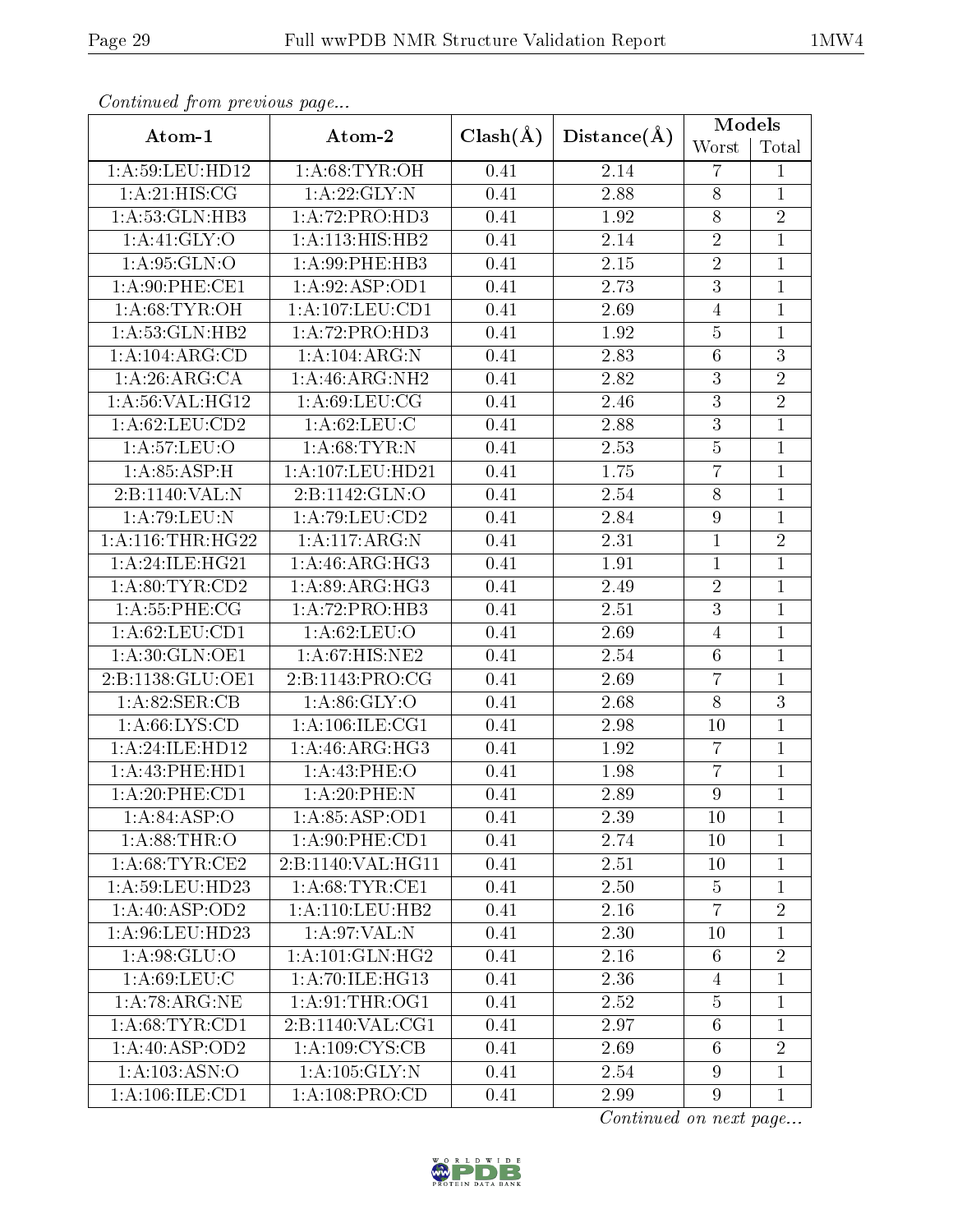| Continuata from previous page |                   |              |             | <b>Models</b>   |                |
|-------------------------------|-------------------|--------------|-------------|-----------------|----------------|
| Atom-1                        | Atom-2            | $Clash(\AA)$ | Distance(A) | Worst           | Total          |
| 1:A:92:ASP:OD1                | 1:A:93:LEU:N      | 0.41         | 2.54        | 9               | 1              |
| 1: A:100:HIS:CE1              | 1: A:113: HIS:O   | 0.41         | 2.74        | 9               | 1              |
| 1:A:55:PHE:C                  | 1: A:69:LEU:CA    | 0.41         | 2.90        | 9               | $\mathbf{1}$   |
| 1:A:78:ARG:CB                 | 1: A:91:THR:HA    | 0.41         | 2.46        | 10              | $\mathbf{1}$   |
| 1: A:59: LEU: CD1             | 1: A:106: ILE: HA | 0.41         | 2.46        | $\mathbf{1}$    | $\mathbf{1}$   |
| 1:A:24:ILE:O                  | 1: A:25: SER: C   | 0.41         | 2.59        | $\overline{2}$  | $\mathbf{1}$   |
| 1:A:77:GLY:N                  | 1: A:80: TYR:OH   | 0.41         | 2.54        | $\overline{2}$  | $\mathbf{1}$   |
| 1:A:88:THR:HB                 | 1: A:90: PHE: CZ  | 0.41         | 2.50        | 10              | $\sqrt{2}$     |
| 1:A:23:ARG:CZ                 | $1:$ A:49:GLN:NE2 | 0.41         | 2.84        | $\overline{8}$  | $\mathbf{1}$   |
| 1:A:38:LEU:HB3                | 1:A:42:LEU:CD2    | 0.41         | 2.46        | 8               | $\mathbf{1}$   |
| $1:$ A:79:LEU:N               | 1: A:79: LEU: CD1 | 0.41         | 2.84        | $\overline{8}$  | $\mathbf{1}$   |
| 1:A:111:LEU:H                 | 1:A:111:LEU:CD1   | 0.41         | 2.29        | $\mathbf{1}$    | $\mathbf{1}$   |
| 1: A:22: GLY:HA2              | 1:A:47:GLU:HG2    | 0.40         | 1.93        | $\bf 5$         | $\mathbf{1}$   |
| 1:A:19:TRP:CE3                | 1:A:19:TRP:N      | 0.40         | 2.90        | $\overline{7}$  | $\mathbf{1}$   |
| 1: A:83:MET:CG                | 2:B:1140:VAL:HB   | 0.40         | 2.46        | $\overline{7}$  | $\mathbf{1}$   |
| 1:A:42:LEU:O                  | 1: A:60: CYS:HB3  | 0.40         | 2.15        | 9               | $\mathbf{1}$   |
| 1: A: 106: ILE: CG2           | 1:A:110:LEU:O     | 0.40         | 2.67        | 10              | $\mathbf{1}$   |
| 1:A:51:ASN:HB2                | 1:A:69:LEU:HD21   | 0.40         | 1.92        | 10              | $\mathbf{1}$   |
| 1:A:47:GLU:HG3                | 1: A:54: GLY: C   | 0.40         | 2.36        | $\mathbf{1}$    | $\mathbf{1}$   |
| 1: A:62:LEU:H                 | 1: A:62:LEU:HD12  | 0.40         | 1.76        | $\overline{1}$  | $\mathbf{1}$   |
| 1: A:61: HIS:CD2              | 1:A:106:ILE:HD13  | 0.40         | 2.51        | $\overline{2}$  | $\mathbf{1}$   |
| 1:A:26:ARG:HD2                | 1: A:27: GLU:H    | 0.40         | 1.76        | $6\phantom{.}6$ | $\mathbf{1}$   |
| 1:A:40:ASP:OD2                | 1:A:109:CYS:HB3   | 0.40         | 2.16        | $6\phantom{.}6$ | 1              |
| 1: A:80: TYR: CE1             | 1: A:89: ARG:O    | 0.40         | 2.75        | $\mathbf{1}$    | $\mathbf{1}$   |
| 1:A.89:ARG.0                  | 1: A:89: ARG:CG   | 0.40         | 2.67        | $\overline{2}$  | $\mathbf{1}$   |
| 1:A:104:ARG:N                 | 1:A:104:ARG:CD    | 0.40         | 2.84        | $\overline{4}$  | $\mathbf{1}$   |
| 1:A:57:LEU:HB3                | 1:A:68:TYR:HB2    | 0.40         | 1.94        | $\overline{5}$  | $\mathbf{1}$   |
| 1: A:68:TTR:CB                | 2:B:1140:VAL:HG21 | 0.40         | 2.46        | $\overline{6}$  | $\mathbf{1}$   |
| 1: A: 106: ILE: CD1           | 1:A:108:PRO:HD2   | 0.40         | 2.46        | $\overline{9}$  | $\mathbf{1}$   |
| 1:A:71:LEU:CD2                | 1:A:71:LEU:N      | 0.40         | 2.78        | 9               | $\mathbf{1}$   |
| 1: A:30: GLN:N                | 1: A:65:VAL:CG2   | 0.40         | 2.85        | 10              | 1              |
| 1: A:79: LEU:CD2              | 1:A:79:LEU:N      | 0.40         | 2.85        | 10              | $\mathbf{1}$   |
| 1: A:54: GLY:CA               | 1: A:69:LEU:CD2   | 0.40         | 2.99        | 1               | 1              |
| 1:A:78:ARG:O                  | 1: A:80: TYR:CD1  | 0.40         | 2.74        | $\overline{2}$  | $\mathbf{1}$   |
| 1:A:24:ILE:CG2                | 1: A:46: ARG:CD   | 0.40         | 2.99        | $\overline{3}$  | $\mathbf{1}$   |
| 1: A:66: LYS:HD3              | 1: A:66: LYS:N    | 0.40         | 2.32        | $\overline{4}$  | $\mathbf{1}$   |
| 1: A:32: LEU: N               | 1: A:32: LEU: CD1 | 0.40         | 2.83        | 10              | $\overline{2}$ |
| 1: A:20:PHE:CZ                | 1:A:47:GLU:OE2    | 0.40         | 2.75        | 10              | $\mathbf{1}$   |
| 1: A:47: GLU: HG3             | 1: A:55:PHE:N     | 0.40         | 2.32        | $\mathbf{1}$    | $\mathbf{1}$   |
| 1: A:66: LYS: HE3             | 1:A:107:LEU:HD13  | 0.40         | 1.93        | $\overline{5}$  | $\mathbf{1}$   |
| 1:A:30:GLN:OE1                | 1: A:67: HIS: CD2 | 0.40         | 2.74        | $\overline{7}$  | $\mathbf{1}$   |

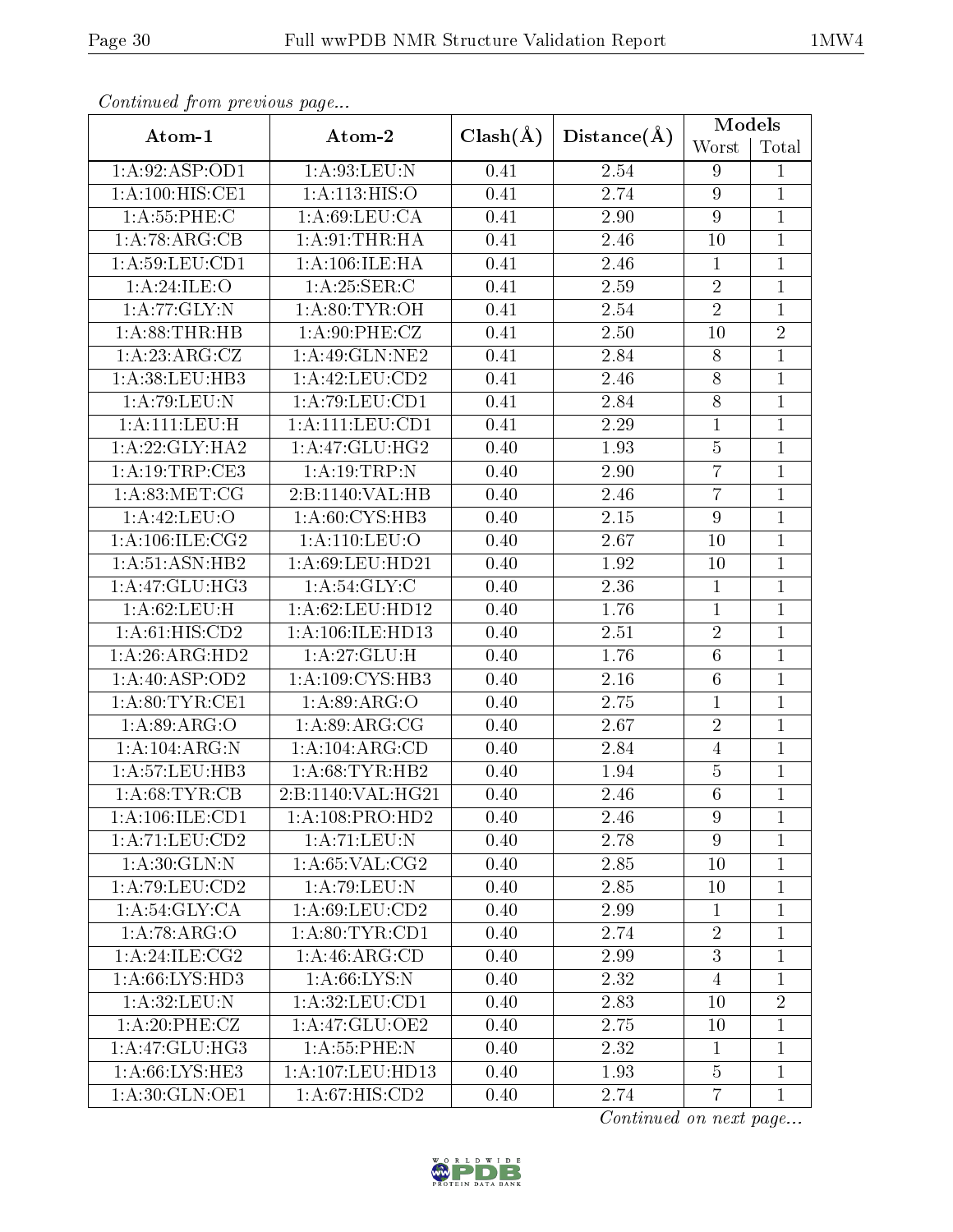|                  |                    | $Clash(\AA)$ | Distance(A) | Models |       |
|------------------|--------------------|--------------|-------------|--------|-------|
| Atom-1           | Atom-2             |              |             | Worst  | Total |
| 1: A:68:TYR:HA   | 2:B:1140:VAL:HG22  | 0.40         | 1.94        |        |       |
| 1: A:66: LYS:NZ  | 1: A:106: ILE: CG1 | 0.40         | 2.85        |        |       |
| 1: A:107:LEU:H   | 1:A:107:LEU:CD1    | 0.40         | 2.28        | 10     |       |
| 1: A:83:MET:CE   | 1: A: 107: LEU: HA | 0.40         | 2.47        | 10     |       |
| 1: A:56: VAL: CA | 1: A:68:TYR:O      | 0.40         | 2.64        | 10     |       |

## 6.3 Torsion angles  $(i)$

### 6.3.1 Protein backbone (i)

In the following table, the Percentiles column shows the percent Ramachandran outliers of the chain as a percentile score with respect to all PDB entries followed by that with respect to all NMR entries. The Analysed column shows the number of residues for which the backbone conformation was analysed and the total number of residues.

| Mol | Chain | Analysed          | Favoured                  | Allowed                 | Outliers           | Percentiles            |
|-----|-------|-------------------|---------------------------|-------------------------|--------------------|------------------------|
|     |       | 107/120(89%)      | $66\pm2(62\pm2\%)$        | $31\pm4(29\pm3\%)$      | $10\pm2(10\pm2\%)$ | $\vert$ 1   $\vert$ 11 |
| ച   |       | $5/10(50\%)$      | $1\pm 2$ (22 $\pm 30\%$ ) | $2\pm 2$ (38 $\pm$ 33%) | $2\pm1(40\pm20\%)$ |                        |
| All | Αll   | $1120/1300(86\%)$ | 674 $(60\%)$              | 324 $(29\%)$            | $122(11\%)$        |                        |

All 26 unique Ramachandran outliers are listed below. They are sorted by the frequency of occurrence in the ensemble.

| Mol            | Chain            | Res  | <b>Type</b>             | Models (Total)   |
|----------------|------------------|------|-------------------------|------------------|
| 1              | А                | 108  | PRO                     | 10               |
| $\mathbf{1}$   | A                | 89   | $\rm{ARG}$              | 10               |
| $\mathbf{1}$   | $\boldsymbol{A}$ | 25   | <b>SER</b>              | 9                |
| 1              | $\boldsymbol{A}$ | 107  | <b>LEU</b>              | 9                |
| $\mathbf{1}$   | $\boldsymbol{A}$ | 105  | <b>GLY</b>              | 8                |
| $\overline{2}$ | $\boldsymbol{B}$ | 1140 | $\overline{\text{VAL}}$ | $\overline{8}$   |
| $\mathbf{1}$   | $\boldsymbol{A}$ | 40   | <b>ASP</b>              | $\overline{7}$   |
| $\mathbf{1}$   | А                | 118  | VAL                     | 7                |
| $\mathbf{1}$   | $\boldsymbol{A}$ | 109  | <b>CYS</b>              | 7                |
| $\mathbf{1}$   | $\boldsymbol{A}$ | 110  | <b>LEU</b>              | $\boldsymbol{6}$ |
| $\overline{2}$ | Β                | 1142 | <b>GLN</b>              | $\overline{5}$   |
| $\mathbf{1}$   | $\boldsymbol{A}$ | 23   | <b>ARG</b>              | $\overline{5}$   |
| $\mathbf{1}$   | $\boldsymbol{A}$ | 72   | PRO                     | $\overline{5}$   |
| $\overline{2}$ | Β                | 1141 | ASN                     | 4                |
| $\mathbf{1}$   | A                | 83   | MET                     | $\overline{4}$   |
| $\mathbf{1}$   | А                | 93   | LEU                     | 3                |

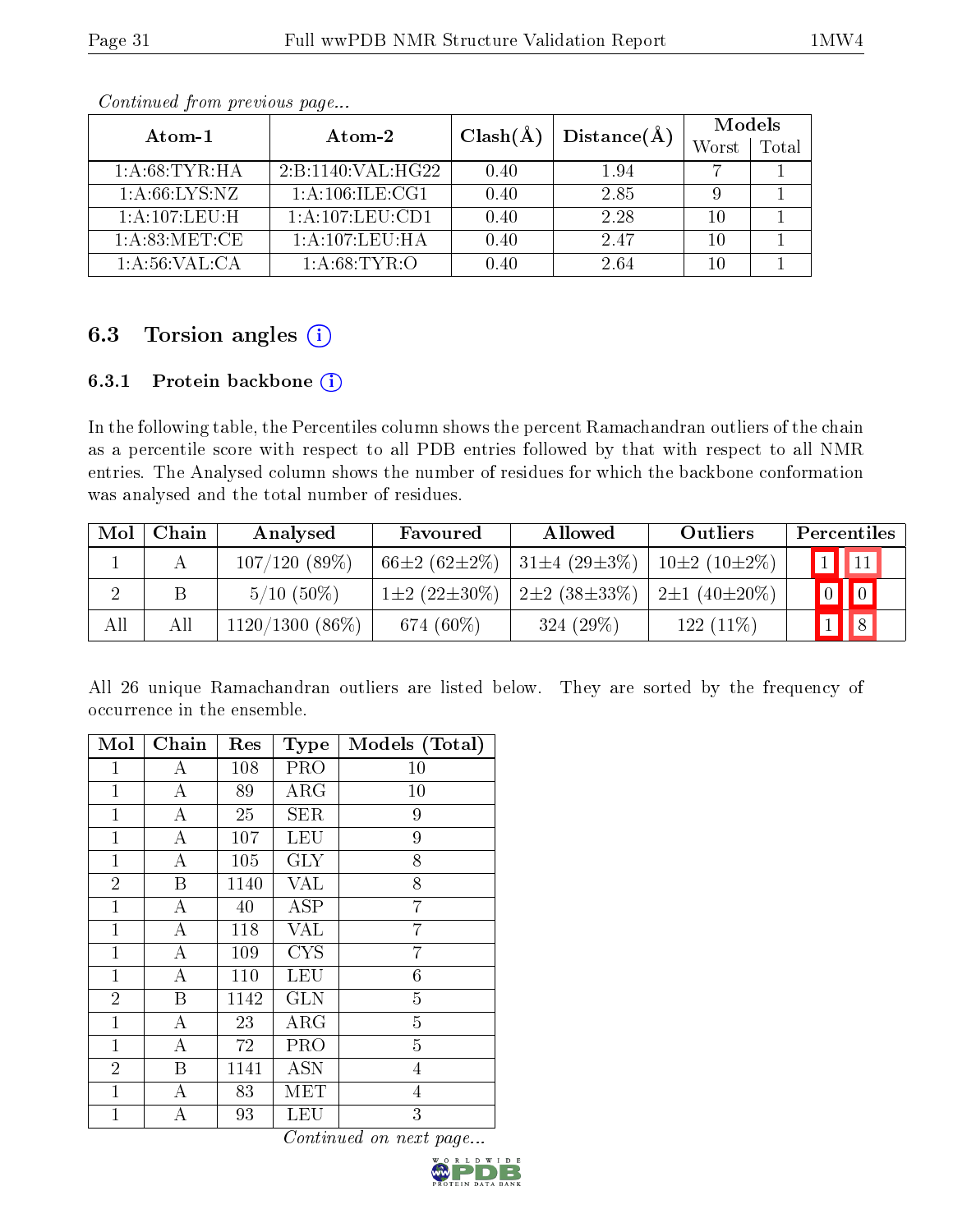| Mol            | Chain | Res  | <b>Type</b> | Models (Total) |
|----------------|-------|------|-------------|----------------|
| 1              | А     | 91   | THR         | 2              |
| $\overline{2}$ | В     | 1138 | GLU         | $\overline{2}$ |
|                | А     | 119  | <b>ALA</b>  | $\overline{2}$ |
| 1              | А     | 18   | <b>LEU</b>  | $\overline{2}$ |
|                |       | 97   | VAL         | $\overline{2}$ |
| $\overline{2}$ | В     | 1143 | <b>PRO</b>  |                |
| 1              | А     | 78   | $\rm{ARG}$  | 1              |
|                |       | 24   | ILE         |                |
|                |       | 104  | $\rm{ARG}$  |                |
|                |       | 73   | <b>SER</b>  |                |

### 6.3.2 Protein sidechains (i)

In the following table, the Percentiles column shows the percent sidechain outliers of the chain as a percentile score with respect to all PDB entries followed by that with respect to all NMR entries. The Analysed column shows the number of residues for which the sidechain conformation was analysed and the total number of residues.

| Mol | Chain | Analysed          | Rotameric                                | Outliers           |                | Percentiles              |
|-----|-------|-------------------|------------------------------------------|--------------------|----------------|--------------------------|
|     |       | 99/106(93%)       | 83 $\pm$ 3 (84 $\pm$ 3%)                 | $16\pm3(16\pm3\%)$ |                | $\boxed{5}$ $\boxed{41}$ |
|     |       | 6/9(67%)          | $5\pm1(77\pm13\%)$   1 $\pm1(23\pm13\%)$ |                    | 2              | 28                       |
| All | All   | $1050/1150(91\%)$ | 874 (83%)                                | 176 $(17%)$        | $\overline{5}$ | 40                       |

All 46 unique residues with a non-rotameric sidechain are listed below. They are sorted by the frequency of occurrence in the ensemble.

| Mol            | Chain            | Res  | <b>Type</b> | Models (Total) |
|----------------|------------------|------|-------------|----------------|
| 1              | А                | 69   | LEU         | 10             |
| $\mathbf{1}$   | $\boldsymbol{A}$ | 111  | <b>LEU</b>  | 10             |
| $\mathbf{1}$   | А                | 26   | $\rm{ARG}$  | 10             |
| $\mathbf{1}$   | А                | 62   | <b>LEU</b>  | 9              |
| $\mathbf{1}$   | А                | 56   | VAL         | 9              |
| 1              | А                | 36   | <b>GLN</b>  | 9              |
| 1              | Α                | 43   | PHE         | 8              |
| 1              | А                | 46   | $\rm{ARG}$  | 8              |
| 1              | А                | 66   | <b>LYS</b>  | 7              |
| 1              | А                | 40   | ASP         | 7              |
| 1              | Α                | 19   | TRP         | 6              |
| 1              | А                | 61   | HIS         | $\overline{5}$ |
| 1              | А                | 78   | $\rm{ARG}$  | $\overline{5}$ |
| $\overline{2}$ | В                | 1140 | VAL         | $\overline{5}$ |

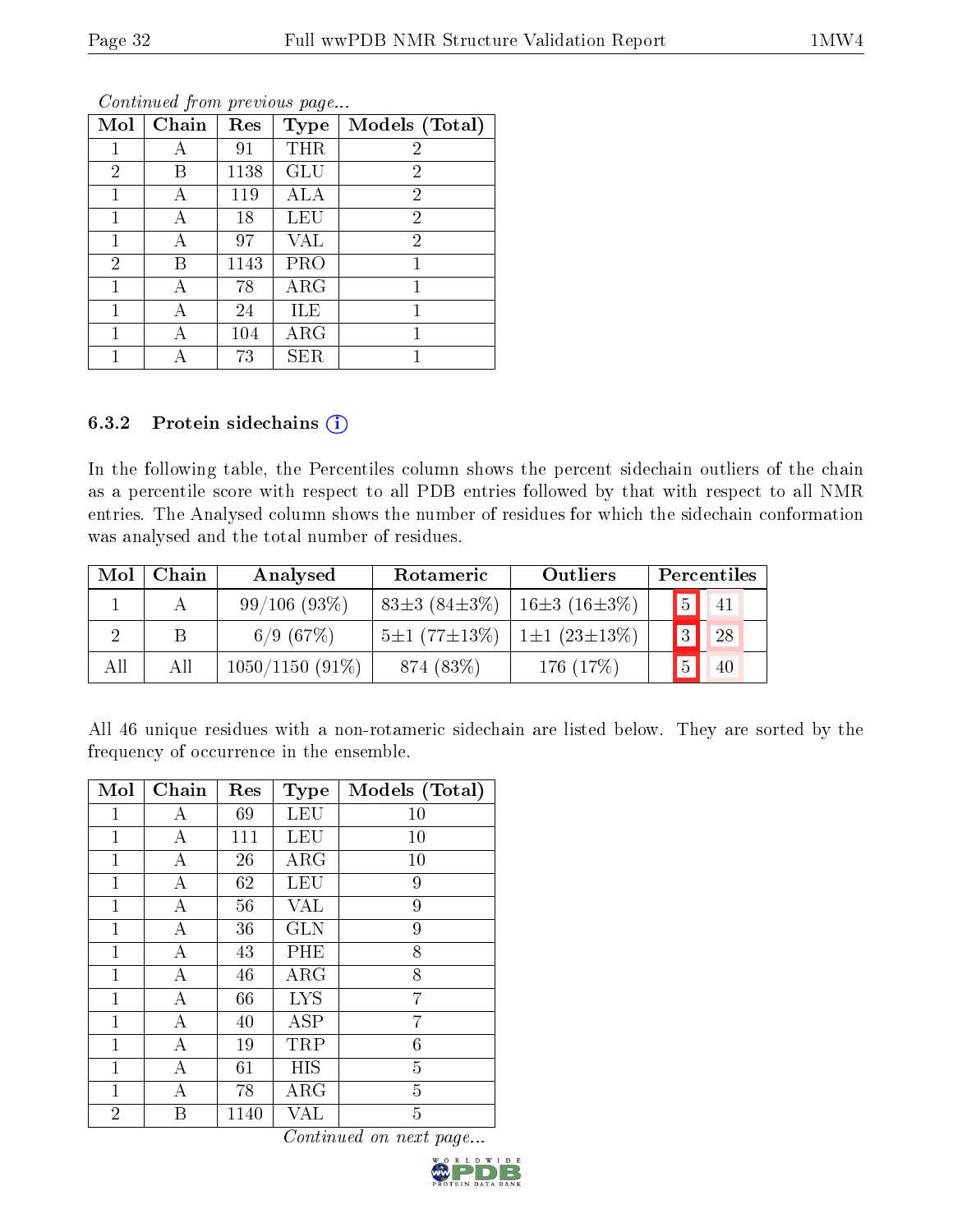| Mol            | contentava promo provisão pago<br>$\overline{\text{Chain}}$ | Res              | Type                    | Models (Total) |
|----------------|-------------------------------------------------------------|------------------|-------------------------|----------------|
| $\mathbf{1}$   | $\overline{\rm A}$                                          | 106              | ILE                     | 5              |
| $\mathbf{1}$   | A                                                           | 103              | <b>ASN</b>              | $\bf 5$        |
| $\overline{1}$ | $\overline{\rm A}$                                          | 104              | $\overline{\rm{ARG}}$   | $\overline{5}$ |
| $\overline{2}$ | $\overline{\mathrm{B}}$                                     | 1141             | $\overline{\text{ASN}}$ | $\overline{4}$ |
| $\overline{2}$ | $\overline{\mathrm{B}}$                                     | 1142             | $\overline{\text{GLN}}$ | $\overline{4}$ |
| $\overline{1}$ | $\boldsymbol{A}$                                            | 81               | PHE                     | $\overline{4}$ |
| $\mathbf{1}$   | A                                                           | 90               | PHE                     | $\overline{3}$ |
| $\overline{1}$ | $\overline{\rm A}$                                          | $\overline{57}$  | <b>LEU</b>              | $\overline{3}$ |
| $\overline{1}$ | $\overline{\rm A}$                                          | $42\,$           | <b>LEU</b>              | $\overline{3}$ |
| $\mathbf{1}$   | A                                                           | 71               | <b>LEU</b>              | $\overline{3}$ |
| $\overline{1}$ | $\boldsymbol{A}$                                            | $\overline{87}$  | $\overline{\text{GLN}}$ | $\overline{3}$ |
| $\overline{1}$ | $\overline{\rm A}$                                          | $\overline{113}$ | $\overline{HIS}$        | $\overline{2}$ |
| $\overline{1}$ | $\overline{\rm A}$                                          | 68               | <b>TYR</b>              | $\overline{2}$ |
| $\mathbf{1}$   | $\boldsymbol{A}$                                            | $\overline{27}$  | $\overline{\text{GLU}}$ | $\overline{2}$ |
| $\mathbf{1}$   | A                                                           | $\overline{53}$  | $\overline{\text{GLN}}$ | $\overline{2}$ |
| $\overline{1}$ | $\boldsymbol{A}$                                            | 89               | ARG                     | $\overline{2}$ |
| $\overline{1}$ | $\overline{\rm A}$                                          | $\overline{64}$  | $\overline{\text{LYS}}$ | $\overline{1}$ |
| $\overline{1}$ | $\boldsymbol{A}$                                            | 117              | $\overline{\rm{ARG}}$   | $\mathbf{1}$   |
| $\overline{1}$ | A                                                           | 47               | $\overline{\text{GLU}}$ | $\mathbf{1}$   |
| $\overline{1}$ | $\overline{\rm A}$                                          | $\overline{52}$  | $\overline{\text{PRO}}$ | $\overline{1}$ |
| $\overline{1}$ | $\boldsymbol{A}$                                            | 102              | LEU                     | $\mathbf{1}$   |
| $\overline{1}$ | A                                                           | $\overline{51}$  | <b>ASN</b>              | $\mathbf{1}$   |
| $\mathbf{1}$   | $\boldsymbol{A}$                                            | 110              | LEU                     | $\mathbf{1}$   |
| $\overline{2}$ | $\overline{\mathrm{B}}$                                     | 1138             | $\overline{\text{GLU}}$ | $\overline{1}$ |
| $\overline{1}$ | $\overline{\rm A}$                                          | 74               | $\overline{\text{GLU}}$ | $\mathbf{1}$   |
| $\mathbf{1}$   | A                                                           | 107              | LEU                     | $\mathbf{1}$   |
| $\overline{1}$ | A                                                           | 95               | $\overline{\text{GLN}}$ | $\overline{1}$ |
| $\mathbf{1}$   | $\boldsymbol{A}$                                            | 65               | <b>VAL</b>              | $\overline{1}$ |
| $\overline{1}$ | $\overline{\rm A}$                                          | $\overline{23}$  | $\overline{\rm ARG}$    | $\overline{1}$ |
| $\mathbf{1}$   | A                                                           | 44               | <b>LEU</b>              | $\mathbf{1}$   |
| $\mathbf{1}$   | А                                                           | $\overline{83}$  | <b>MET</b>              | $\mathbf{1}$   |
| $\overline{1}$ | $\overline{\rm A}$                                          | 100              | $\overline{HIS}$        | $\overline{1}$ |

Continued from previous page...

### 6.3.3 RNA [O](https://www.wwpdb.org/validation/2017/NMRValidationReportHelp#rna)i

There are no RNA molecules in this entry. MODRES-GEOMETRY INFOmissingINFO

## 6.4 Carbohydrates (i)

There are no carbohydrates in this entry.

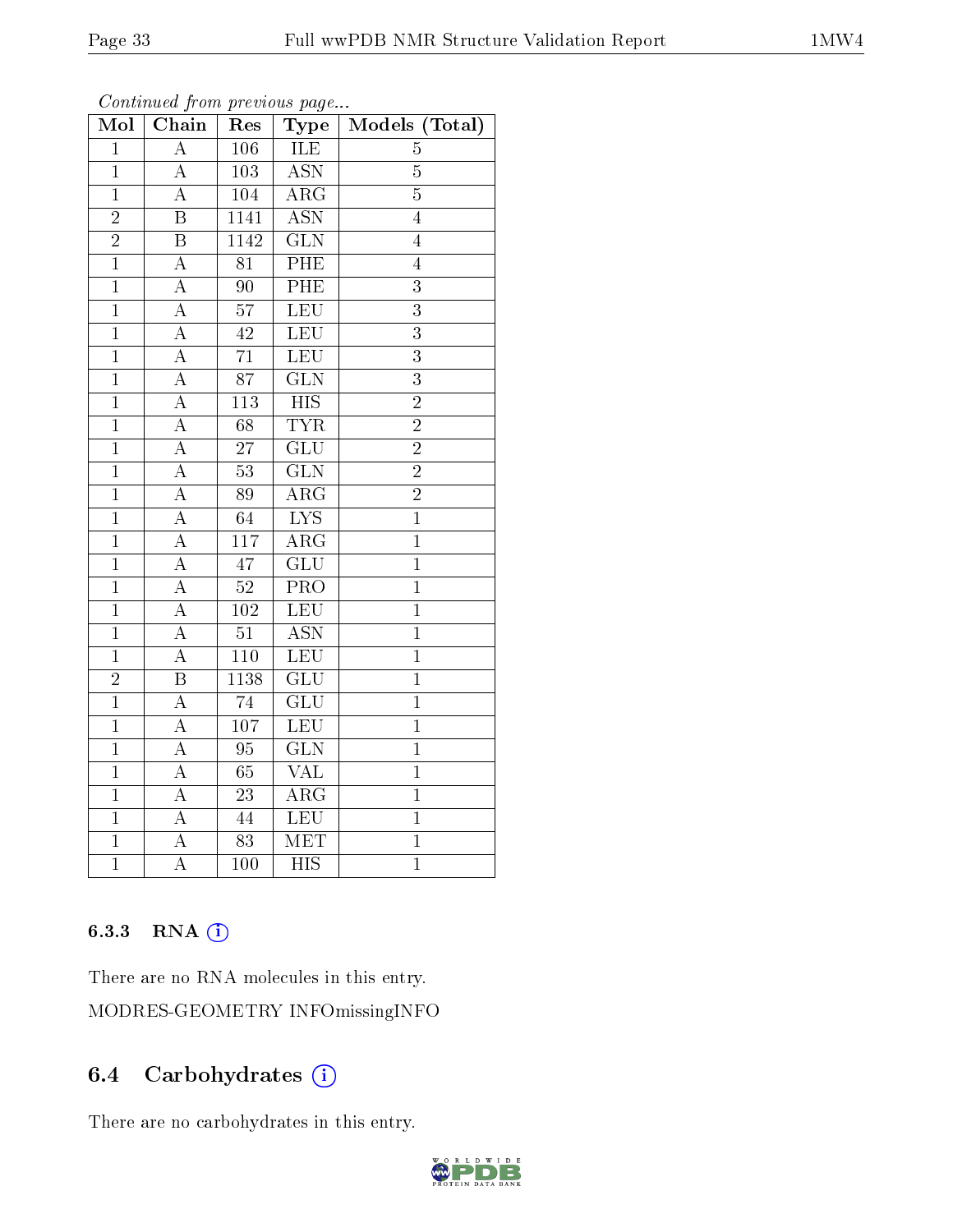## 6.5 Ligand geometry  $(i)$

There are no ligands in this entry.

# 6.6 [O](https://www.wwpdb.org/validation/2017/NMRValidationReportHelp#nonstandard_residues_and_ligands)ther polymers (i)

There are no such molecules in this entry.

## 6.7 Polymer linkage issues (i)

There are no chain breaks in this entry.